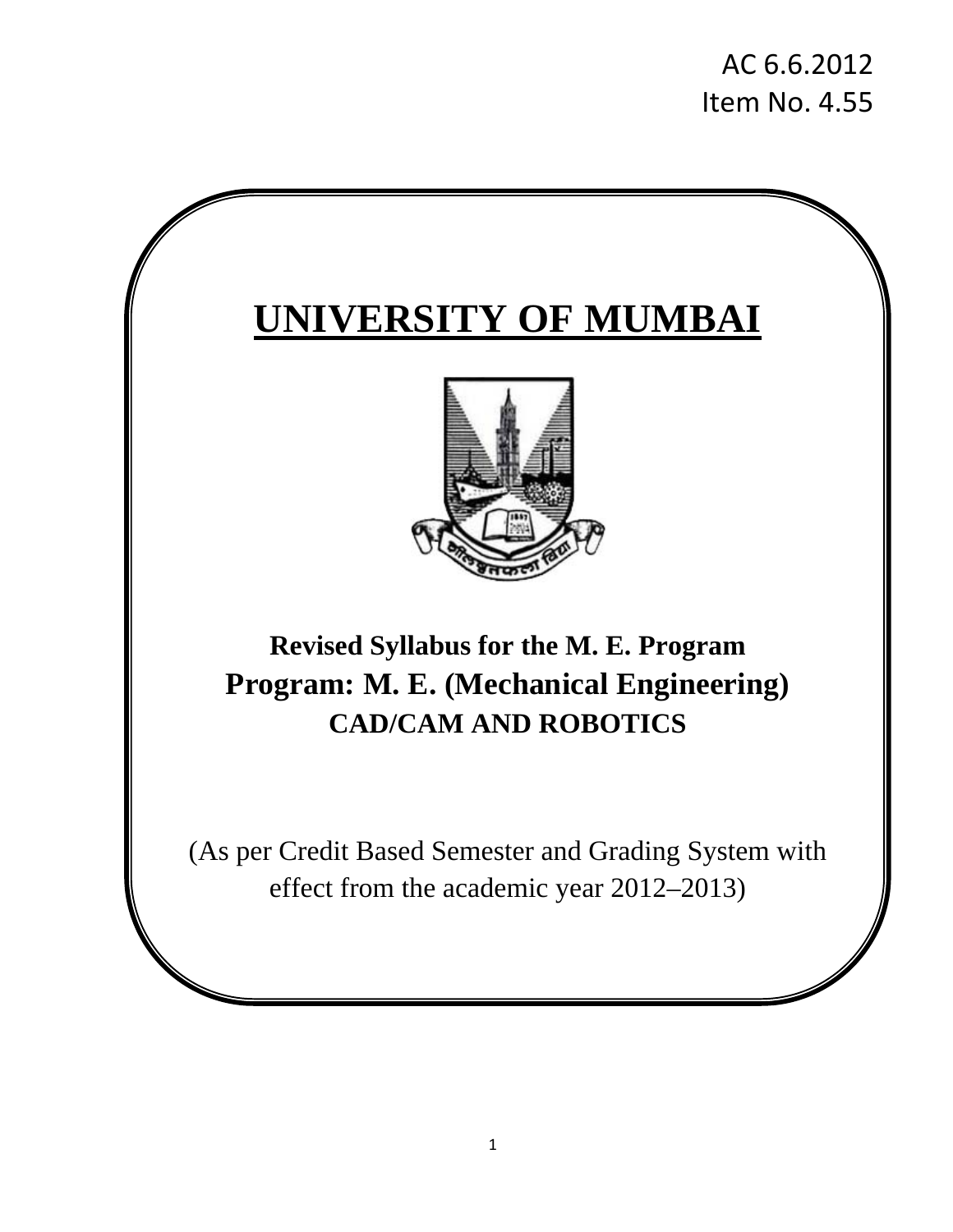# **Program Structure for ME Mechanical Engineering (CAD/CAM and Robotics) Mumbai University (With Effect from 2012-2013)**

### **Semester I**

| <b>Subject</b>         |                                                                            | <b>Teaching Scheme</b><br>(Contact Hours) |                            |               |             | <b>Credits Assigned</b>   |             |            |              |
|------------------------|----------------------------------------------------------------------------|-------------------------------------------|----------------------------|---------------|-------------|---------------------------|-------------|------------|--------------|
| Code                   | <b>Subject Name</b>                                                        | <b>Theo</b><br>ry                         | Pract.                     | Tut.          |             | <b>Theory</b>             | Pract.      | Tut.       | <b>Total</b> |
| <b>CCC101</b>          | Computer aided Design                                                      | 04                                        | $-$                        | $-$           |             | 04                        | $-$         | $-$        | 04           |
| <b>CCC102</b>          | <b>Control Engineering</b>                                                 | 04                                        | $-$                        | $-$           |             | 04                        | $-$         | $-$        | 04           |
| <b>CCC103</b>          | Mechatronics                                                               | 04                                        | $-$                        | $-$           |             | 04                        | $-$         | $-$        | 04           |
| CCE101X                | Elective I                                                                 | 04                                        | $-$                        | $-$           |             | 04                        | $-$         | --         | 04           |
| CCE102X                | Elective II                                                                | 04                                        | $-$                        | $-1$          |             | 04                        | $-$         | $-$        | 04           |
| <b>CCL101</b>          | Laboratory I -<br><b>CAD &amp;FEA</b>                                      | --                                        | 02                         | $-1$          |             |                           | 01          | --         | 01           |
| <b>CCL102</b>          | Laboratory II -<br>Objected oriented<br>Programming                        | --                                        | 02                         |               |             |                           | 01          | --         | 01           |
|                        | <b>Total</b>                                                               | 20                                        | 04                         | --            |             | 20                        | 02          | --         | 22           |
|                        |                                                                            |                                           |                            |               |             | <b>Examination Scheme</b> |             |            |              |
|                        |                                                                            |                                           |                            | <b>Theory</b> |             |                           |             |            |              |
| <b>Subject</b><br>Code | <b>Subject Name</b>                                                        |                                           | <b>Internal Assessment</b> |               | End         | Exam.                     | <b>Term</b> | Pract.     | <b>Total</b> |
|                        |                                                                            | Test1                                     | Test 2                     | Avg.          | Sem.        | <b>Duration</b>           | <b>Work</b> | /oral      |              |
| <b>CCC101</b>          |                                                                            |                                           | 20                         |               | Exam.<br>80 | (in Hrs)                  |             |            | 100          |
| <b>CCC102</b>          | <b>Computer aided Design</b>                                               | 20<br>20                                  | 20                         | 20<br>20      | 80          | 03<br>03                  | $-$         | $-$        | 100          |
| <b>CCC103</b>          | <b>Control Engineering</b><br>Mechatronics                                 | 20                                        | 20                         | 20            | 80          | 03                        | --          | --         | 100          |
| CCE101X                | Elective I                                                                 | 20                                        | 20                         | 20            | 80          | 03                        | $-$         | $-$        | 100          |
| CCE102X                | Elective II                                                                | 20                                        | 20                         | 20            | 80          | 03                        | $-$<br>$-$  | $-$<br>$-$ | 100          |
|                        | Laboratory I -                                                             |                                           |                            |               |             |                           |             |            |              |
| <b>CCL101</b>          | <b>CAD &amp;FEA</b>                                                        | $-$                                       | $-$                        | --            | $-$         | $-$                       | 25          | 25         | 50           |
| <b>CCL102</b>          | Laboratory II -<br><b>Objected Oriented</b><br>Programming<br><b>Total</b> | --                                        | $-$                        | $-$<br>100    | $ -$<br>400 | --<br>--                  | 25<br>50    | 25<br>50   | 50<br>600    |
|                        |                                                                            | --                                        | --                         |               |             |                           |             |            |              |

| <b>Subject Code</b> | <b>Elective I</b>                    | <b>Subject Code</b> | <b>Elective II</b>                                 |
|---------------------|--------------------------------------|---------------------|----------------------------------------------------|
| <b>CCE1011</b>      | <b>Advanced Stress Analysis</b>      | <b>CCE1021</b>      | Analysis and Synthesis of Mechanisms <sup>\$</sup> |
| <b>CCE1012</b>      | Reliability Engineering <sup>®</sup> | <b>CCE1022</b>      | Computational Fluid Dynamics <sup>70</sup>         |
| <b>CCE1013</b>      | Rapid Prototyping and Tooling        | <b>CCE1023</b>      | <b>Product Design</b>                              |
| <b>CCE1014</b>      | Advanced Finite element analysis     | <b>CCE1024</b>      | Simulation $&$ Modeling                            |

**\* Common for Machine Design, Automobile Engineering and CAD/CAM and Robotics** 

\$ **Common for Machine Design and CAD/CAM and Robotics**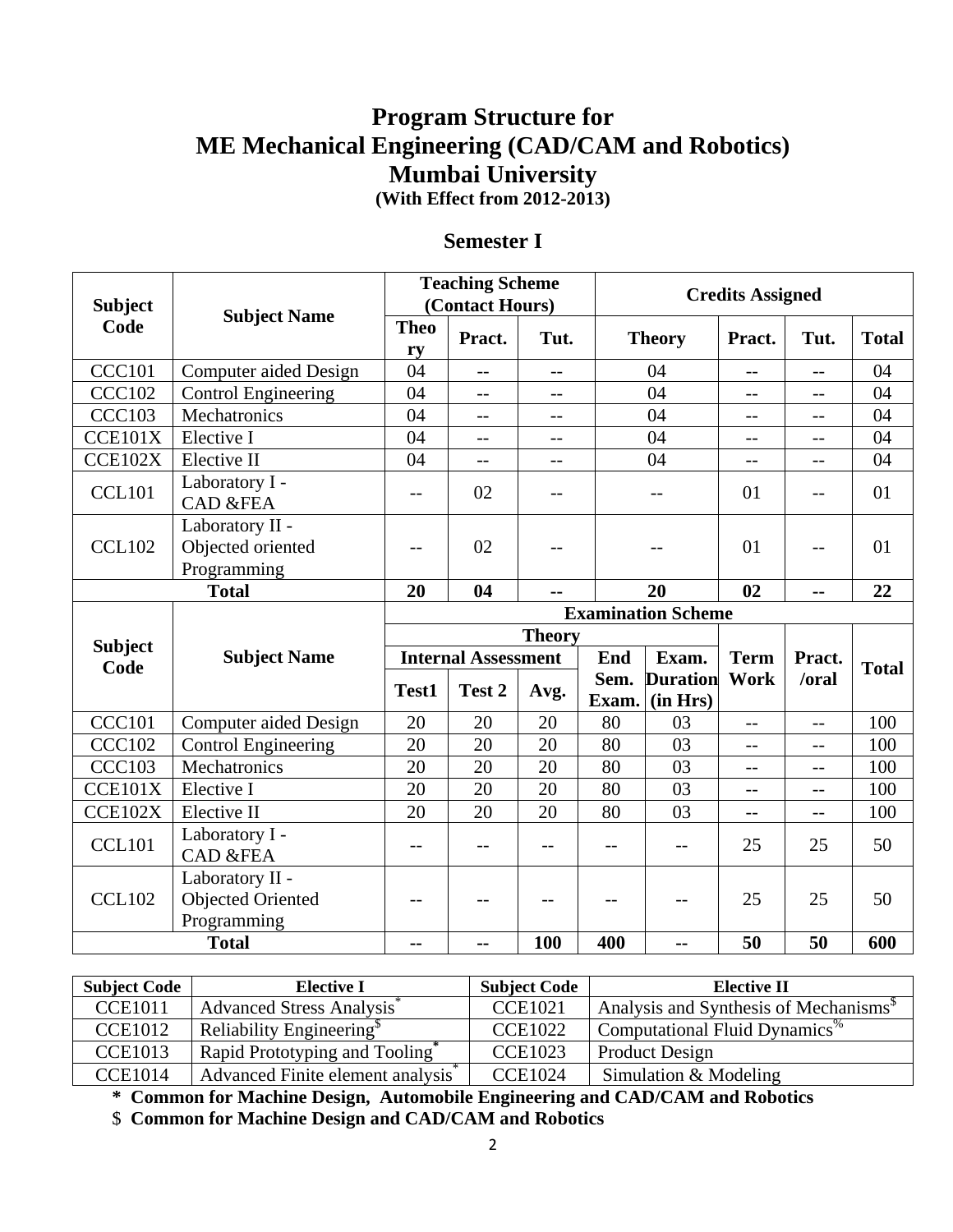### **% Common for Machine Design, Automobile Engineering, CAD/CAM and Robotics and Energy Engineering**

| <b>Subject</b>         | <b>Subject Name</b>                                     | <b>Teaching Scheme</b><br>(Contact Hours) |                            |      |       | <b>Credits Assigned</b>   |                   |                |              |
|------------------------|---------------------------------------------------------|-------------------------------------------|----------------------------|------|-------|---------------------------|-------------------|----------------|--------------|
| Code                   |                                                         | <b>Theory</b>                             | Pract.                     | Tut. |       | <b>Theory</b>             | Pract.            | Tut.           | <b>Total</b> |
| <b>CCC201</b>          | <b>Robotics</b>                                         | 04                                        | $\overline{\phantom{a}}$   |      |       | 04                        | $-$               | $-$            | 04           |
| <b>CCC202</b>          | Optimization <sup>§</sup>                               | 04                                        | $-$                        |      |       | 04                        | $-$               | $-$            | 04           |
| <b>CCC203</b>          | <b>Computer Aided</b><br>Machining(CAM)                 | 04                                        | $-$                        | $-$  |       | 04                        | $-$               | $-$            | 04           |
| CCE203X                | Elective III                                            | 04                                        | $\qquad \qquad -$          | $-$  |       | 04                        | $-$               | $-$            | 04           |
| CCE204X                | Elective IV                                             | 04                                        | $-$                        | $-$  |       | 04                        | $-$               | --             | 04           |
| <b>CCL203</b>          | Laboratory III -<br><b>CAM</b>                          | $-$                                       | 02                         |      |       | $-$                       | 01                |                | 01           |
| <b>CCL204</b>          | Laboratory IV -<br>Mechatronics<br><b>&amp;Robotics</b> | $-$                                       | 02                         |      |       |                           | 01                | $-$            | 01           |
|                        | <b>Total</b>                                            | 20                                        | 04                         | --   |       | 20                        | 02                | $\overline{a}$ | 22           |
|                        |                                                         |                                           |                            |      |       | <b>Examination Scheme</b> |                   |                |              |
|                        |                                                         | <b>Theory</b>                             |                            |      |       |                           |                   |                |              |
| <b>Subject</b><br>Code | <b>Subject Name</b>                                     |                                           | <b>Internal Assessment</b> |      | End   | Exam.                     | <b>Term</b>       | Pract.         | <b>Total</b> |
|                        |                                                         | Test1                                     | Test 2                     |      | Sem.  | <b>Duration</b>           | Work              | /oral          |              |
|                        |                                                         |                                           |                            | Avg. | Exam. | (in Hrs)                  |                   |                |              |
| <b>CCC201</b>          | Robotics <sup>®</sup>                                   | 20                                        | 20                         | 20   | 80    | 03                        | $\qquad \qquad -$ | $-$            | 100          |
| <b>CCC202</b>          | Optimization <sup>\$</sup>                              | 20                                        | 20                         | 20   | 80    | 03                        | $- -$             | $-$            | 100          |
| <b>CCC203</b>          | <b>Computer Aided</b><br>Machining(CAM)                 | 20                                        | 20                         | 20   | 80    | 03                        | $-$               | $-$            | 100          |
| CCE203X                | Elective III                                            | 20                                        | 20                         | 20   | 80    | 03                        | $-$               | $-$            | 100          |
| CCE204X                | Elective IV                                             | 20                                        | 20                         | 20   | 80    | 03                        | $-$               | $\overline{a}$ | 100          |
| <b>CCL203</b>          | Laboratory III -<br><b>CAM</b>                          | $-$                                       | $-$                        | $-$  | $-$   |                           | 25                | 25             | 50           |
| <b>CCL204</b>          | Laboratory IV -<br>Mechatronics<br>&Robotics            | --                                        | --                         | $-$  | $-$   | $-$                       | 25                | 25             | 50           |
|                        | <b>Total</b>                                            | --                                        | --                         | 100  | 400   | $-$                       | 50                | 50             | 600          |

## **Semester II**

| <b>Subject Code</b> | <b>Elective III</b>                           | <b>Subject Code</b> | <b>Elective IV</b>                            |
|---------------------|-----------------------------------------------|---------------------|-----------------------------------------------|
| <b>CCE2031</b>      | Virtual Reality                               | <b>CCE2041</b>      | <b>Supply Chain Management</b>                |
| <b>CCE2032</b>      | Product Lifecycle Management <sup>®</sup>     | <b>CCE2042</b>      | Artificial Intelligence                       |
| <b>CCE2033</b>      | <b>Concurrent Engineering</b>                 | <b>CCE2043</b>      | Composite Material <sup>\$</sup>              |
| <b>CCE2034</b>      | Micro Electro Mechanical Systems <sup>@</sup> | <b>CCE2044</b>      | Smart Materials and Applications <sup>®</sup> |

**\* Common for Machine Design, Automobile Engineering and CAD/CAM and Robotics** 

\$ **Common for Machine Design and CAD/CAM and Robotics** 

**@ Common for Machine Design, Automobile Engineering, CAD/CAM and Robotics and Manufacturing Systems Engineering**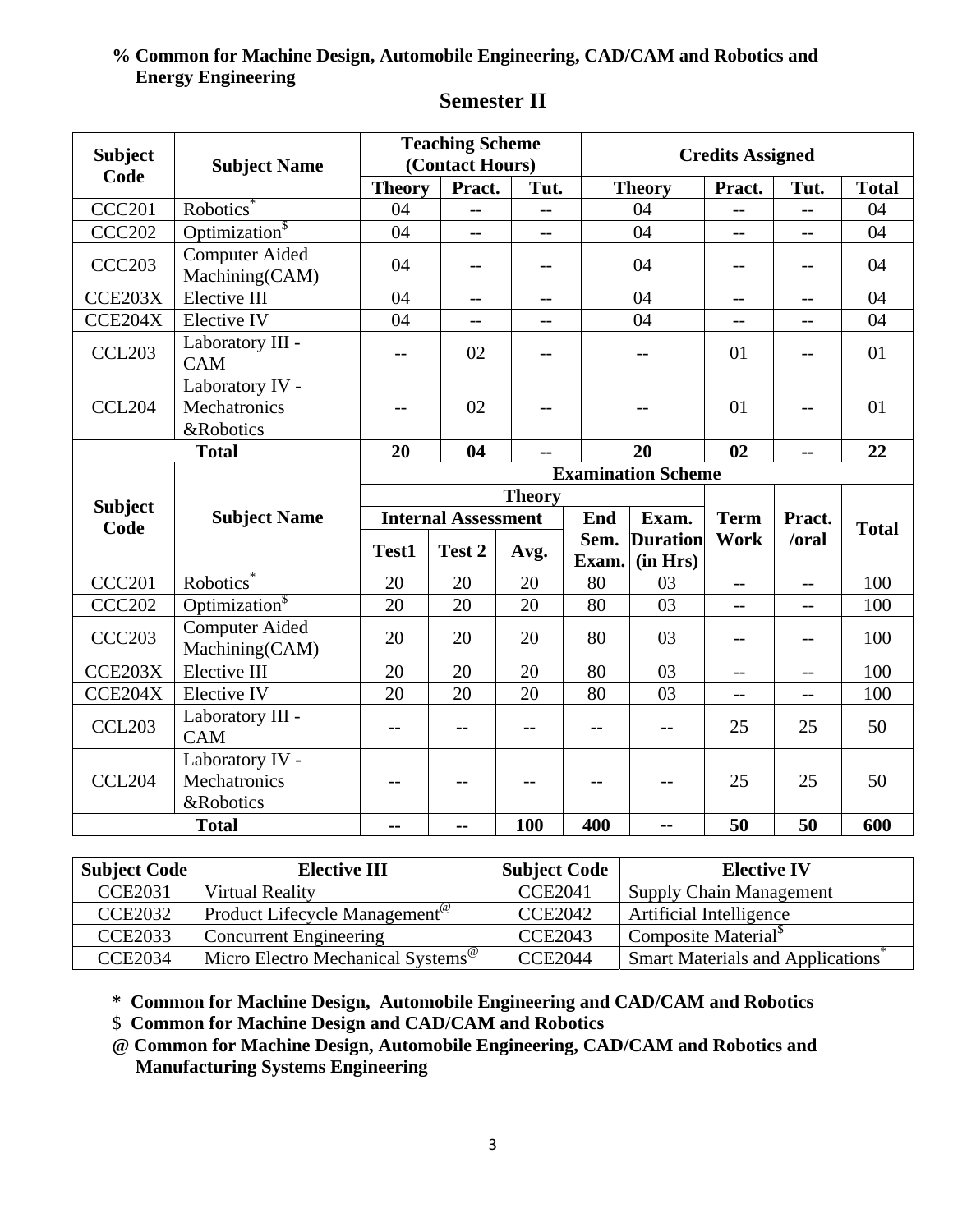### **Semester III**

| <b>Subject</b> | <b>Subject Name</b><br>Code |                            | <b>Teaching Scheme</b><br>(Contact Hours) |      |                 | <b>Credits Assigned</b> |                  |              |  |
|----------------|-----------------------------|----------------------------|-------------------------------------------|------|-----------------|-------------------------|------------------|--------------|--|
|                |                             | <b>Theory</b>              | Pract.                                    | Tut. | <b>Theory</b>   | Pract.                  | Tut.             | <b>Total</b> |  |
| <b>CCS301</b>  | Seminar                     | --                         | 06                                        | $ -$ | --              | 03                      | --               | 03           |  |
| CCD301         | Dissertation I              | --                         | 24                                        | --   | --              | 12                      | --               | 12           |  |
|                | <b>Total</b>                | --                         | 30                                        | --   | --              | 15                      | $- -$            | 15           |  |
|                |                             | <b>Examination Scheme</b>  |                                           |      |                 |                         |                  |              |  |
| <b>Subject</b> | <b>Subject Name</b>         | <b>Theory</b>              |                                           |      |                 | <b>Term</b>             |                  |              |  |
| Code           |                             | <b>Internal Assessment</b> |                                           |      | <b>End Sem.</b> | Work                    | Pract.<br>/ Oral | <b>Total</b> |  |
|                |                             | Test1                      | Test 2                                    | Avg. | Exam.           |                         |                  |              |  |
| <b>CCS301</b>  | Seminar                     | --                         | $\sim$ $\sim$                             | --   | --              | 50                      | 50               | 100          |  |
| CCD301         | Dissertation I              | --                         | $- -$                                     | --   | $- -$           | 100                     | $- -$            | 100          |  |
|                | <b>Total</b>                | --                         | $- -$                                     | --   | $\sim$ $\sim$   | 150                     | 50               | 200          |  |

#### **Semester IV**

| <b>Subject</b><br><b>Subject Name</b><br>Code |                     | <b>Teaching Scheme</b><br>(Contact Hours) |               |               | <b>Credits Assigned</b>         |        |                  |              |
|-----------------------------------------------|---------------------|-------------------------------------------|---------------|---------------|---------------------------------|--------|------------------|--------------|
|                                               |                     | <b>Theory</b>                             | Pract.        | Tut.          | <b>Theory</b>                   | Pract. | Tut.             | <b>Total</b> |
| CCD <sub>401</sub>                            | Dissertation II     | --                                        | 30            | $- -$         | --                              | 15     | --               | 15           |
|                                               | <b>Total</b>        | $\sim$ $\sim$                             | 30            | $\sim$ $-$    | $\blacksquare$                  | 15     | $\sim$ $\sim$    | 15           |
|                                               |                     | <b>Examination Scheme</b>                 |               |               |                                 |        |                  |              |
| <b>Subject</b>                                | <b>Subject Name</b> | <b>Theory</b>                             |               |               |                                 |        | Pract.<br>/ Oral | <b>Total</b> |
| Code                                          |                     | <b>Internal Assessment</b>                |               |               | <b>Term</b><br>End Sem.<br>Work |        |                  |              |
|                                               |                     | <b>Test1</b>                              | Test 2        | Avg.          | Exam.                           |        |                  |              |
| CCD <sub>401</sub>                            | Dissertation II     | $\sim$ $\sim$                             | $\sim$ $\sim$ | --            | --                              | 100    | 100              | 200          |
| <b>Total</b>                                  |                     | $- -$                                     | $- -$         | $\sim$ $\sim$ | $- -$                           | 100    | <b>100</b>       | 200          |

**Note:** 

o In case of Seminar (CCS301), 01 Hour / week / student should be considered for the calculation of load of a teacher

o In case of Dissertation I (CCD301) and DissertationII (CCD401), 02 Hour / week / student should be considered for the calculation of load of a teacher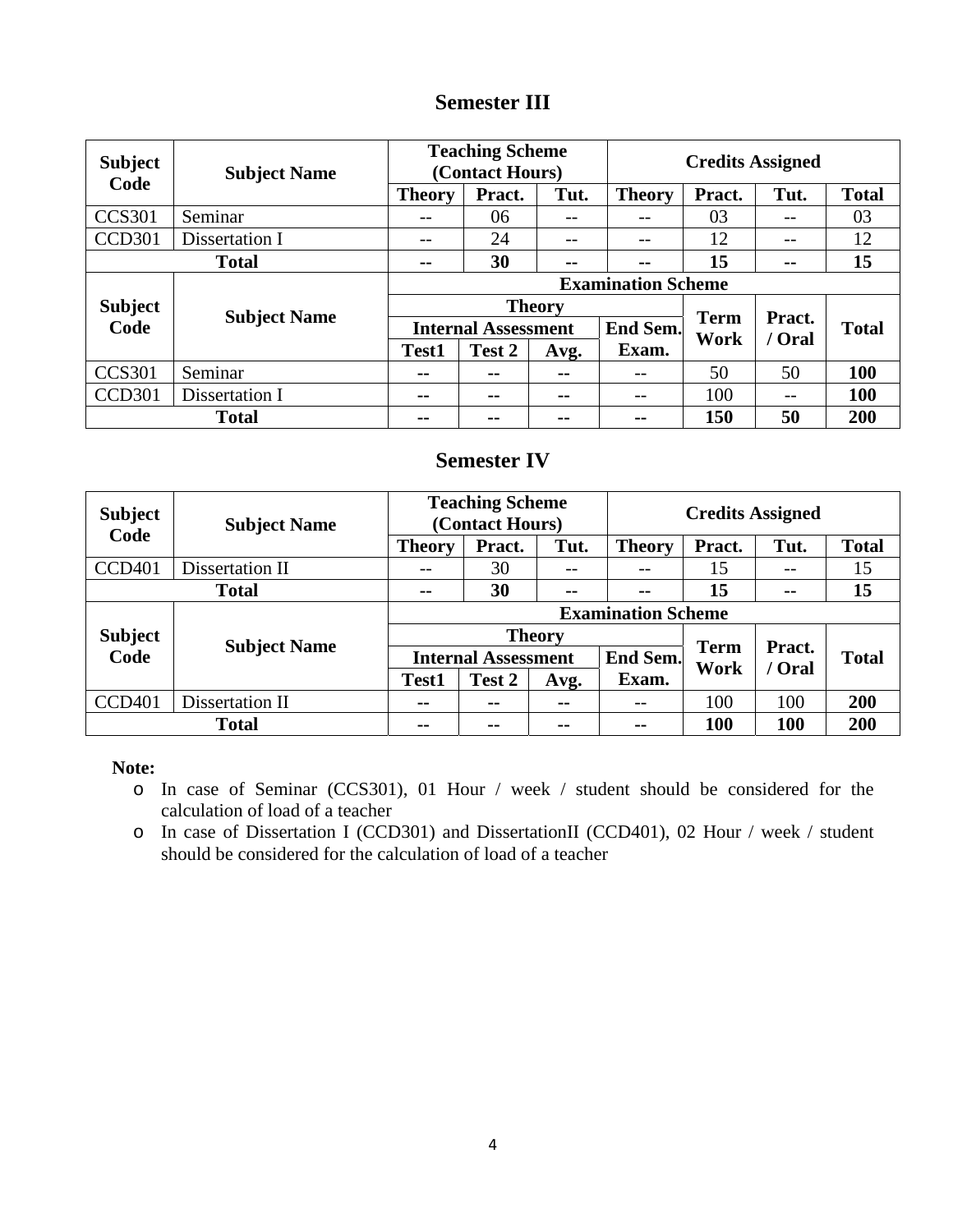#### **CCC101 Computer Aided Design 04**

| <b>Module</b>  | <b>Detailed content</b>                                                       | <b>Hours</b> |
|----------------|-------------------------------------------------------------------------------|--------------|
| 1              | Introduction to computer Graphics : Definitions, Classification, Architecture | 14           |
|                | of interactive computer Graphics, Applications                                |              |
|                | Display & Interactive devices                                                 |              |
|                | Scan Conversion: Pixel plotting, scan conversion of Line, Circle, ellipse,    |              |
|                | Parabola, Hyperbola.                                                          |              |
|                | <b>Effects of Scan conversion</b>                                             |              |
|                | Polygons: Types, Poly gon filling using Boundary fill, edge fill , Flood fill |              |
|                | algorithms, Scan conversion with Real Time scan conversion , Run length       |              |
|                | encoding, Cell encoding                                                       |              |
| $\overline{2}$ | 2-D Transformations, 3-D Transformations                                      | 08           |
| 3              | 2-D Viewing & Clipping, 3-D Viewing & Clipping                                | 12           |
|                | Projection: parallel & Perspective Projections                                |              |
| $\overline{4}$ | Curves : Splines, Bezier & B-Spline Curves                                    | 08           |
|                | Surfaces: Hermite , Bezier & B-Spilne surfaces                                |              |
| 5              | Virtual Reality: Hidden Lines & Hidden Surfaces: Z-Buffer, Painters, Area-    | 10           |
|                | Subdivision, Scan Line algorithm                                              |              |
|                | Light, Color & Shading Models                                                 |              |
|                | Animation                                                                     |              |
| 6              | CAD & Geometric Modelling: Features of Modeling & Assembly Packages,          | 08           |
|                | Types of Geometric Modelling, Data Structures, Product Data exchange          |              |
|                | Formats.                                                                      |              |
|                | Fundamentals of CAE: General procedures of Numerical methods like FEM         |              |
|                | & FDM, Kinematic analysis & Animation , Features and Application of           |              |
|                | Commercial packages of CAE.                                                   |              |

#### **References:**

- 1. Computer Grahics by F.S Hill. Jr
- 2. Computer graphics by Zhigang Xiang & Roy Plastock (Schaum's outline's)
- 3. Computer Graphics by Hearn & Baker
- 4. Mathematical elements for Computer Graphics by David F. Rogers, James Alan Adams
- 5. Procedural elements for Computer Graphics by David F. Rogers, James Alan Adams
- 6. Mastering CAD/CAM by Ibrahim Zeid
- 7. Geometric Modelling by Mortenson, M.E.

- Internal: Assessment consists of two tests out of which; one should be compulsory class test (on minimum 02 Modules) and the other is either a class test or assignment on live problems or course project.
- **End Semester Examination:** Some guidelines for setting the question papers are as, six questions to be set each of 20 marks, out of these any four questions to be attempted by students.Minimum 80% syllabus should be covered in question papers of end semester examination.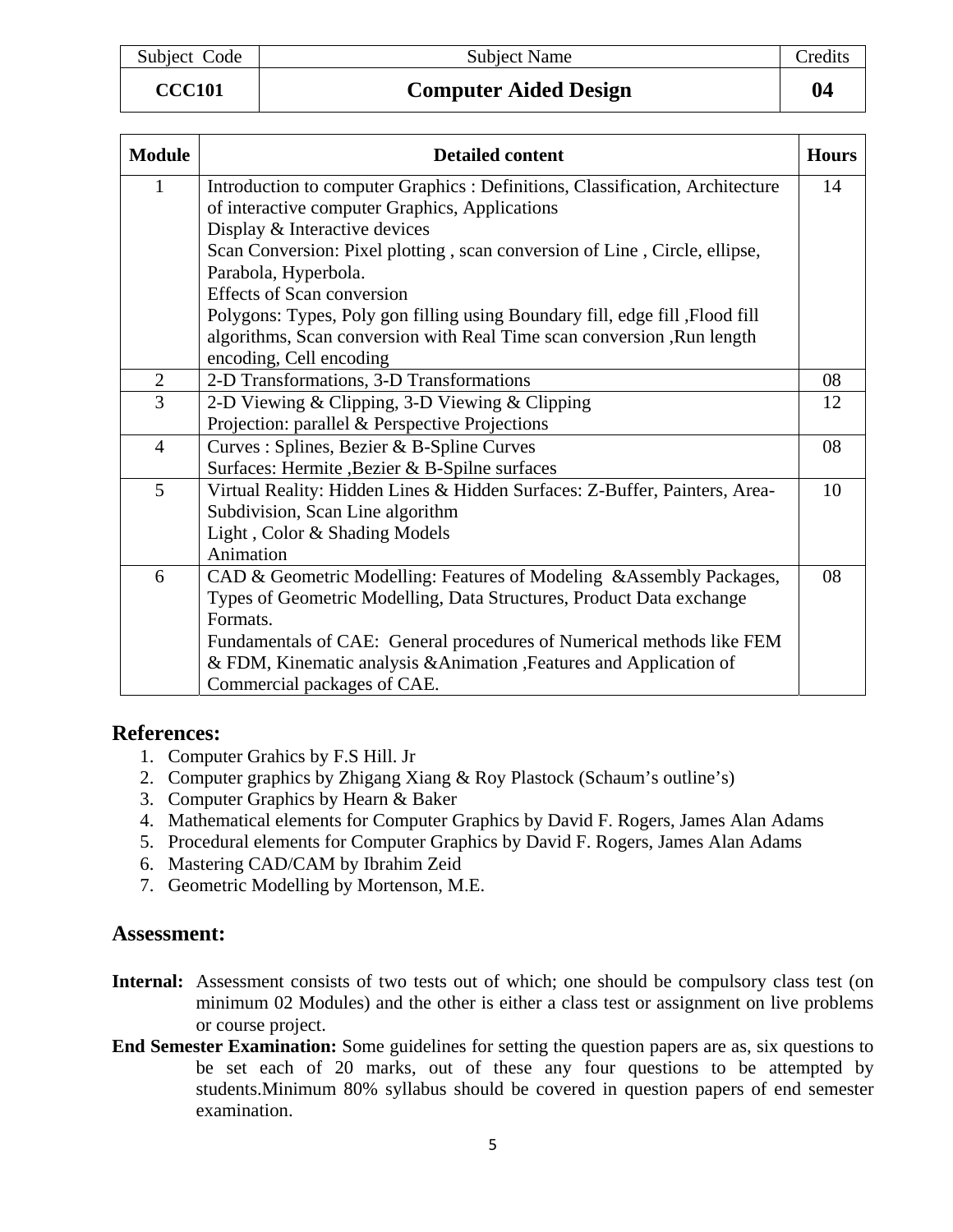**CCC102 Control Engineering 04** 

| <b>Module</b>  | <b>Detailed content</b>                                                                                                                                                                                                                                                                                                                                                                                   | <b>Hours</b> |
|----------------|-----------------------------------------------------------------------------------------------------------------------------------------------------------------------------------------------------------------------------------------------------------------------------------------------------------------------------------------------------------------------------------------------------------|--------------|
| $\mathbf{1}$   | Introduction to control systems. Classification of control system, Effect of<br>feedback. Mathematical modeling of control systems, concept of transfer<br>function. Block diagram algebra, and signal flow graphs,.                                                                                                                                                                                      | 08           |
| $\overline{2}$ | Time response analysis: Time response of control system, standard test<br>Time Response Analysis of First and Second order system, Time<br>signal,<br>Domain specifications. Step response of second order system, steady-state<br>errors, static error constants, steady state, analysis of Different type of<br>systems using step. Ramp and parabolic inputs. Response with P,PI,PD,PID<br>Controller. | 10           |
| 3              | Classification of control systems according to 'TYPE' of systems, Stability<br>analysis: Introduction to concepts of stability. The Routh and Hurwitz<br>stability criteria. Relative stability analysis.                                                                                                                                                                                                 | 10           |
| $\overline{4}$ | Root locus Techniques.<br>Frequency Response Analysis, Frequency domain specifications<br>Correlation between time and frequency response. Polar Plots. Bode<br>Plots, Nyquist Plots,                                                                                                                                                                                                                     | 12           |
| 5              | State space modeling: Concept of state, state variable, state model. State<br>space representation using physical and phase variables, decomposition of<br>transfer function, diagonalisation. State transition matrix. Transfer function<br>from state model. Controllability and observabilty of linear system.                                                                                         | 10           |
| 6              | Compensation (Introduction only ): Types of compensator, selection of<br>compensator, Lead, Lag and Lag-Lead compensation.<br>Control system Components : servomotor, stepper motors, Synchros,<br>Potentiometer, amplifiers                                                                                                                                                                              | 08           |

### **References:**

- 1. Control System Engineering: by Nagrath LT. and Gopal .M., Wiley Eastern Lid.
- 2. Modem Control engineering: by K.Ogata, Prentice Hall.
- 3. Benjamin C. Kuo, Automatic Control Systems, Pearson education, seventh edition.
- 4. MadanGopal, Control Systems Principles and Design, Tata McGraw Hill, seventh edition, 1997
- 5. Nise, control system Engineering, John wiley& sons, 3rd edition

- Internal: Assessment consists of two tests out of which; one should be compulsory class test (on minimum 02 Modules) and the other is either a class test or assignment on live problems or course project.
- **End Semester Examination:** Some guidelines for setting the question papers are as, six questions to be set each of 20 marks, out of these any four questions to be attempted by students. Minimum 80% syllabus should be covered in question papers of end semester examination.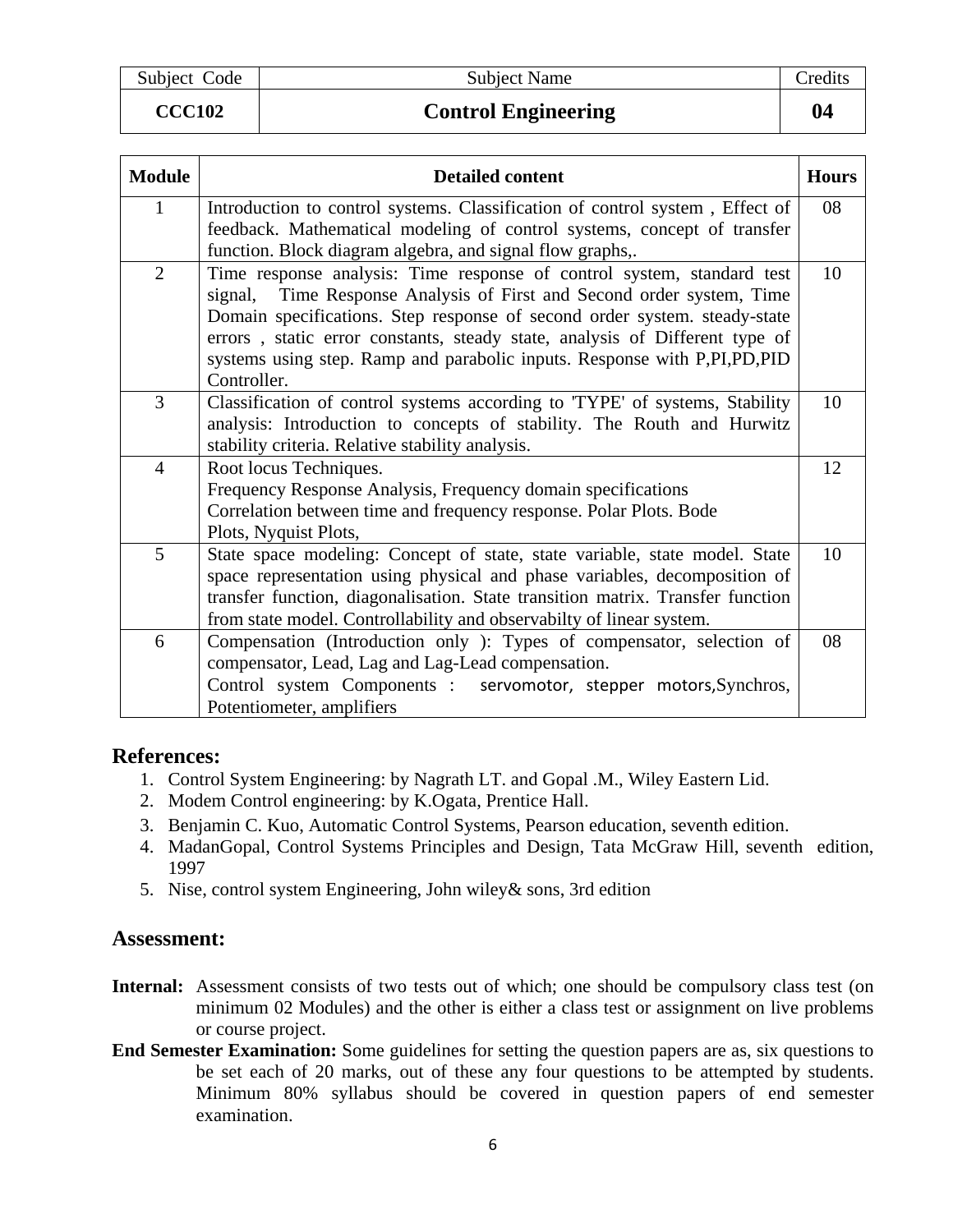| Subject Cod |  |
|-------------|--|
|             |  |
|             |  |

**CCC103 Mechatronics** 

| <b>Module</b>  | <b>Detailed content</b>                                                            | <b>Hours</b> |
|----------------|------------------------------------------------------------------------------------|--------------|
| $\mathbf{1}$   | Introduction to Mechatronics, Traditional and Mechatronics design,                 | 06           |
|                | Mechatronics Key elements, Basic Components of Mechatronics Systems,               |              |
|                | Integrated design issues in Mechatronics, Mechatronics design process,             |              |
|                | Mechatronics Systems in Factory, Home<br>and Business Applications,                |              |
|                | Objectives, Advantages, disadvantages of Mechatronics                              |              |
| $\overline{2}$ | Overview of micro processors and micro-controllers ,8051 microcontrollers:         | 12           |
|                | Functional block diagram and architecture, Instruction set and assembly            |              |
|                | language programming.                                                              |              |
| $\overline{3}$ | Interfacing hardware with real world, analog interface and data acquisition,       | 10           |
|                | digital i/o interfacing, special function interfacing signal conditioning, special |              |
|                | utility support hardware Interfacing of: HEX-keyboards, LCD display, ADC,          |              |
|                | DAC and stepper motor with 8051 Micro controller                                   |              |
| $\overline{4}$ | Overview of Sensors and Transducers- Sensors for motion and position,              | 08           |
|                | Force Torque and Tactile Sensors, Range Sensors, Proximity Sensors,                |              |
|                | Ultrasonic Sensors. Interfacing of sensors with microcomputer system.              |              |
|                | Micro and Nano Sensors in Mechatronics                                             |              |
| 5              | Electro-Pneumatic systems Electro- Hydraulic systems. Development of               | 14           |
|                | circuits for Industrial-automation.                                                |              |
|                |                                                                                    |              |
|                | Logic Gates - AND, OR, NOT, NAND and NOR, applications of basic                    |              |
|                | control circuits based on these gates, Karnaugh map for signal simplification      |              |
|                |                                                                                    |              |
|                | <b>Programmable logic controllers-</b> Over viewand applications<br>of             |              |
|                | programmable logic controllers in manufacturing, Relay logic, programming a        |              |
|                | PLC using ladder diagram programming, Ladder logic programme for control           |              |
|                | of single cylinder and two cylinder pneumatic systems and hydraulic systems        |              |
| 6              | Case Studies of Mechatronics Systems- Timed Switch, Pick and Place Robot,          | 10           |
|                | Car Park Barriers, Automatic Camera, Car Engine Management, Bar Code               |              |
|                | System, CNC Machine, ABS, Artificial Intelligence in Mechatronics, Fuzzy           |              |
|                | Logic applications in Mechatronics                                                 |              |

### **References:**

- 1. The 8051 microcontroller and embedded systems using assembly and C by M.A.Mazidi, J. c:.Mazidi and R. D. McKinlay. PHI, second edition
- 2. The 8051 microcontroiler Architecture, Programming anJ Applications Kenn'th J T Ayala, Pemam International Publishing, (India).
- 3. Process control & Instrumentation technology : Cirtis D Johnson
- 4. Industrial control & instrumentation W Bolaton, ( Orient Longman)
- 5. Mechatronics Electronic Control Systems in Mechanical Engineering, Bolton Pearson education
- 6. Mechatronics. HMT
- 7. Fundamentals of Electro-Pneumatics :Festo Series
- 8. Fundamentals of Electro-Hydraulics: Festo Series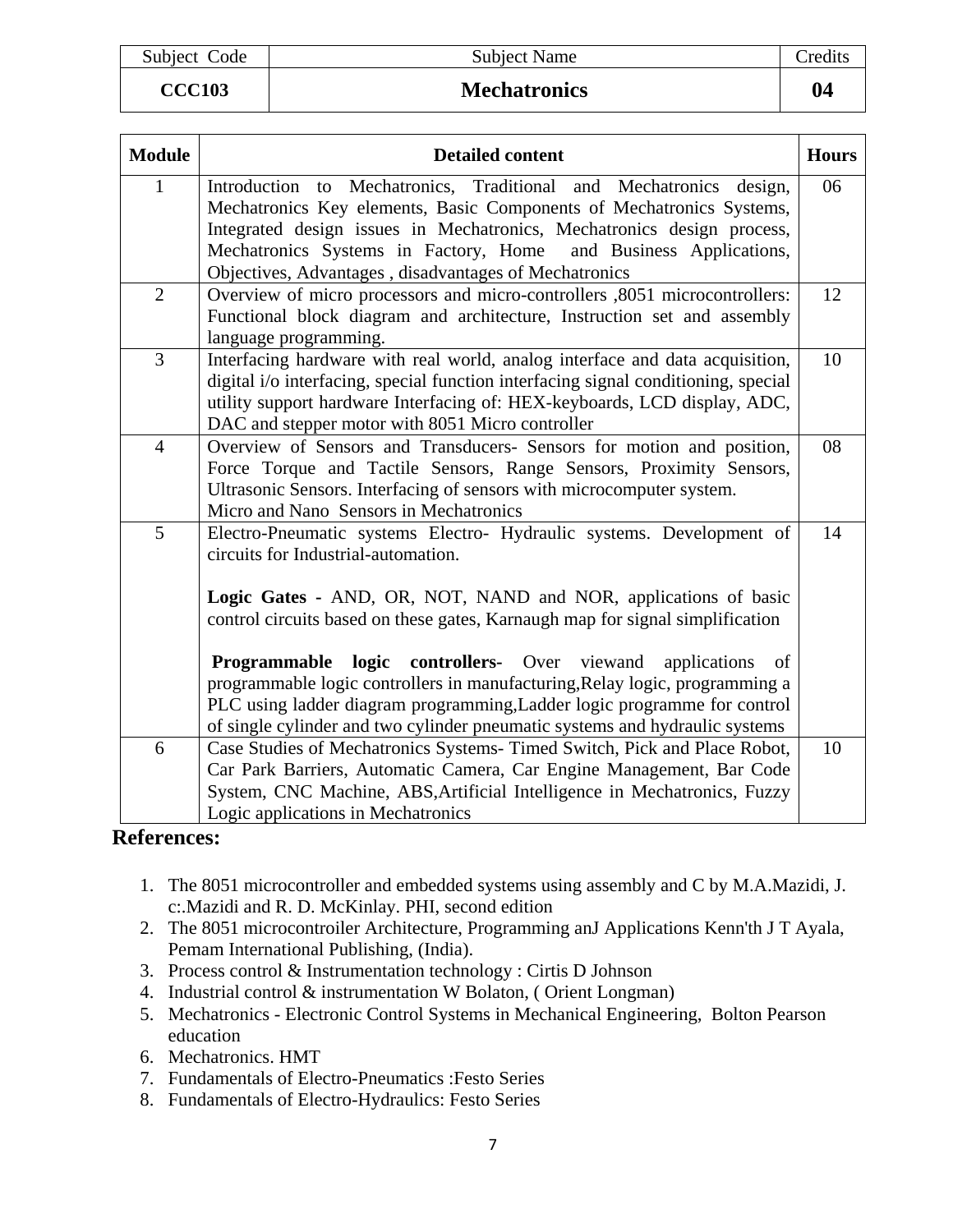#### **Assessment:**

- Internal: Assessment consists of two tests out of which; one should be compulsory class test (on minimum 02 Modules) and the other is either a class test or assignment on live problems or course project.
- **End Semester Examination:** Some guidelines for setting the question papers are as, six questions to be set each of 20 marks, out of these any four questions to be attempted by students. Minimum 80% syllabus should be covered in question papers of end semester examination.

| Subject Code   | <b>Subject Name</b>              | Credits |
|----------------|----------------------------------|---------|
| <b>CCE1011</b> | <b>Advanced Stress Analysis®</b> | 04      |

| <b>Module</b>  | <b>Detailed content</b>                                                         | Hrs. |
|----------------|---------------------------------------------------------------------------------|------|
|                | Analysis of stress in three dimensions:                                         | 12   |
|                | Stress at a point – components of stress; Principal stresses; Determination of  |      |
|                | principal stresses; Stress invariants; Determination of maximum shear           |      |
|                | stresses; Octahedral shear stress, Hydrostatic and Deviatoric Stress Tensors    |      |
|                | Mohr's Circle for 2D and 3D stress problem.                                     |      |
| $\overline{2}$ | Analysis of strain:                                                             | 10   |
|                | Strain at a point – Components of strain; Differential equations of             |      |
|                | equilibrium; Conditions of compatibility, Hydrostatic and Deviatoric            |      |
|                | Strain Tensors Mohr's Circle for 2D and 3D strain problem.                      |      |
| 3              | <b>Stress Strain relationship:</b>                                              | 10   |
|                | Generalized Hooke's law, Elastic behavior for different materials (Isotropic,   |      |
|                | Orthotropic and Anisotropic).                                                   |      |
| $\overline{4}$ | <b>Electrical Strain Gauges:</b>                                                | 08   |
|                | Principle of operation and requirements, Types and their uses, Materials for    |      |
|                | strain gauge. Calibration and temperature compensation, cross sensitivity,      |      |
|                | Rosette analysis, Wheastone bridge and potentiometer circuits for static and    |      |
|                | dynamic strain measurements, strain indicators. Load cell and its types         |      |
|                | Introduction to Recent Trends in Strain Measurement                             |      |
| 5              | <b>Fatigue and Fracture:</b>                                                    | 10   |
|                | Introduction to fatigue and fracture mechanics of ductile and brittle fractures |      |
|                | mechanism of fatigue failure. Factors affecting fatigue. Methods of             |      |
|                | improving fatigue strength. Cumulative damage theories. Linear elastic          |      |
|                | fracture mechanics. Finite life, infinite life, design of machine components,   |      |
|                | Fracture toughness, Crack growth studies                                        |      |
| 6              | <b>Environmental considerations in design:</b>                                  | 10   |
|                | Corrosion, corrosion under stress, fretting corrosion and effects of other      |      |
|                | chemicals. Methods of improving corrosion resistance.                           |      |

## **\* Common for Machine Design, Automobile Engineering and CAD/CAM and Robotics**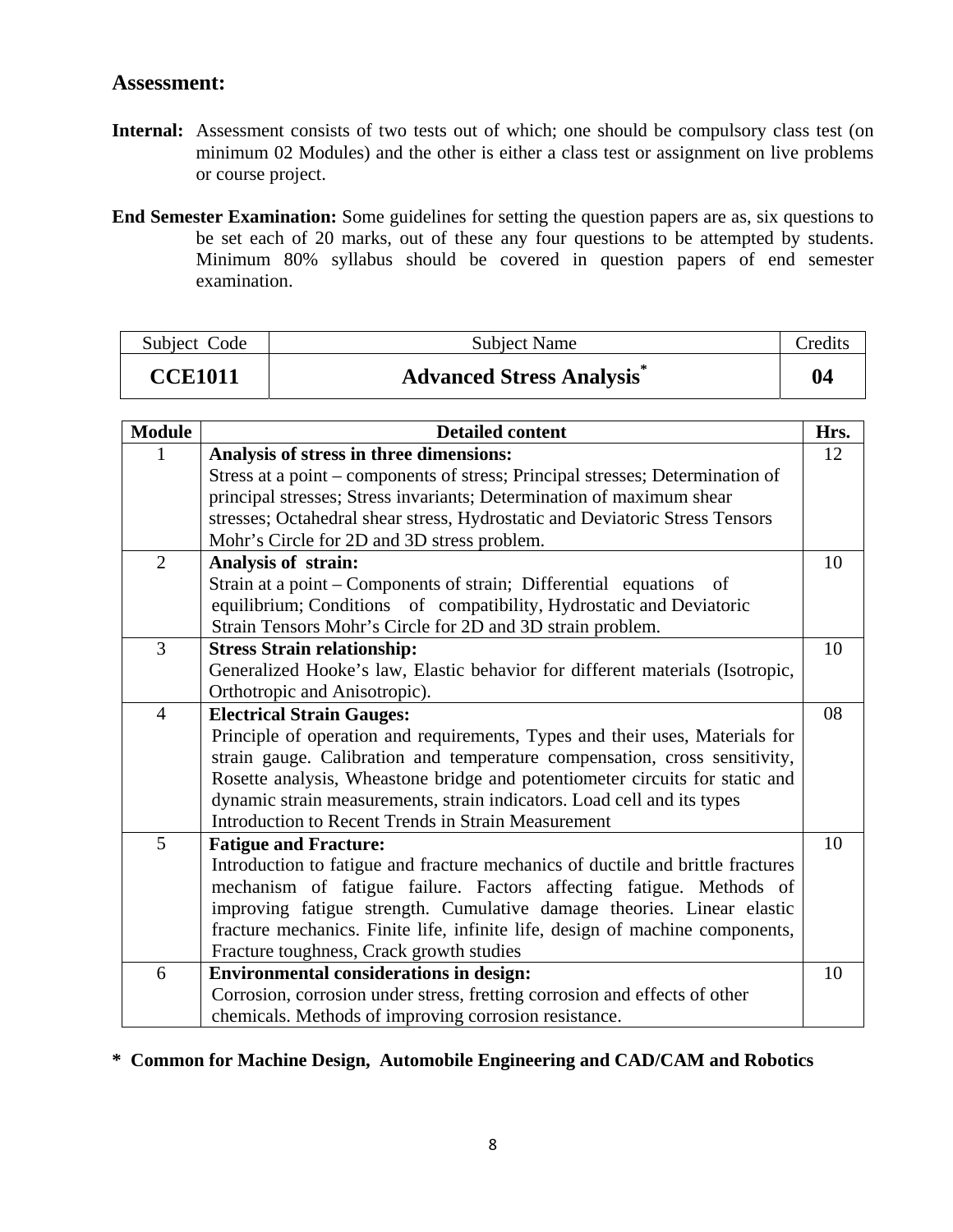- 1. Srinath, L.S., Raghava, M.R., Lingaiah, K., Garagesha, G., Pant B., and Ramachandra, K., "Experimental Stress Analysis", Tata McGraw-Hill, New Delhi, 1984.
- 2. M. Ameen, "Computational Elasticity", Narosa Publishing House.
- 3. Dally, J.W., and Riley, W.F., "Experimental Stress Analysis", McGraw-Hill Inc., New York, 1998.
- 4. Cook and Young, "Advanced Mechanics of Materials", Prentice Hall
- 5. Richard G. Budynas, "Advanced Strength and Applied Stress Analysis", McGraw Hill
- 6. Boresi, Schmidt, "Advanced Mechanics of Materials", Sidebottom, Willey
- 7. Timoshenko and Goodier, "Theory of Elasticity", McGraw Hill
- 8. Timoshenko, "Advanced Strength of Materials, Vol. 1,2", CBS
- 9. T.L. Anderson, "Fracture Mechanics Fundamentals and Applications " CRC Press

- **Internal:** Assessment consists of two tests out of which; one should be compulsory class test and the other is either a class test or assignment on live problems or course project.
- **End Semester Examination:** Some guidelines for setting the question papers are as, six questions to be set each of 20 marks, out of these any four questions to be attempted by students. Minimum 80% syllabus should be covered in question papers of end semester examination.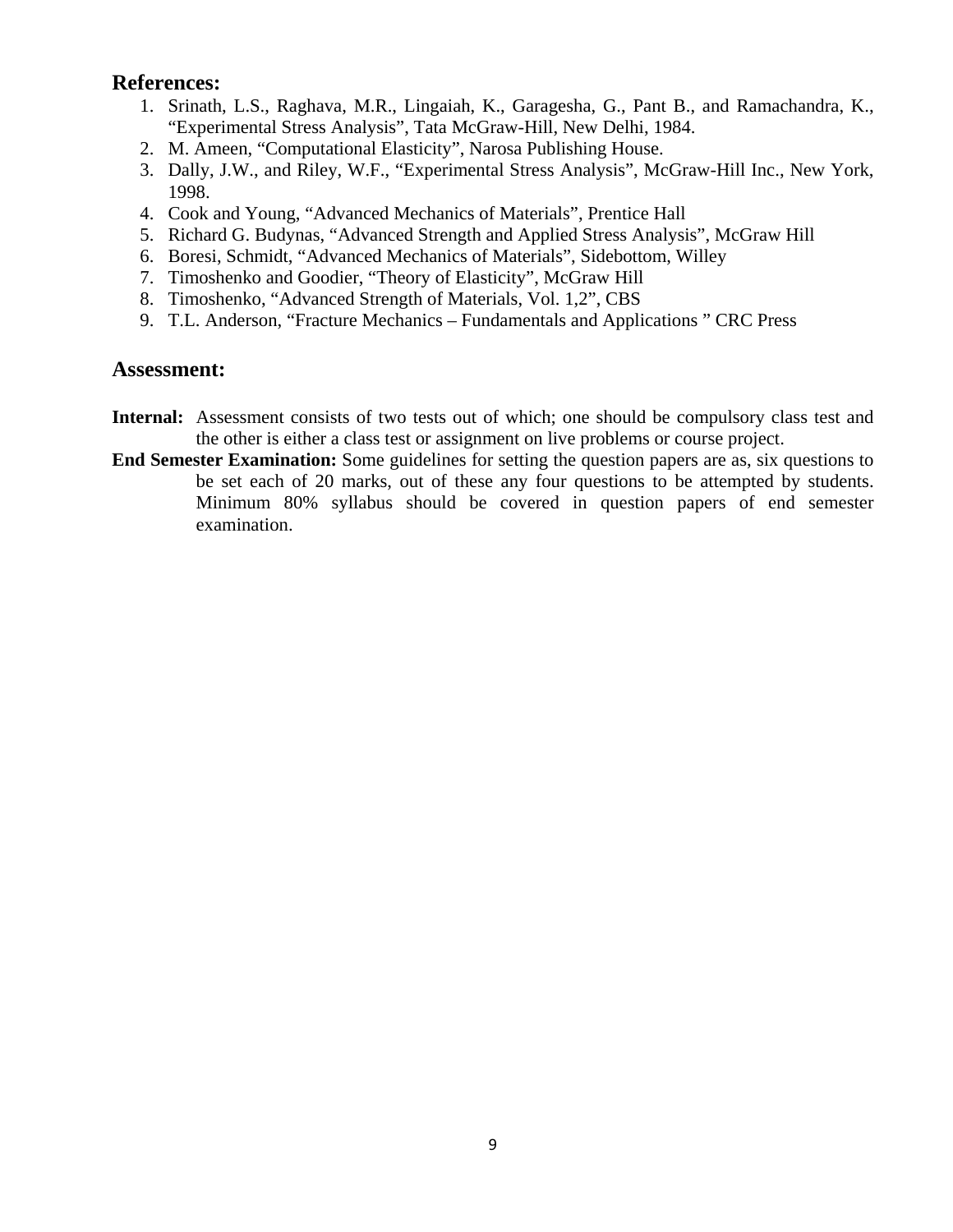|  | Subject Code |
|--|--------------|

# **CCE1012 Reliability Engineering\$ 04**

| <b>Module</b>  | <b>Detailed content</b>                                                   | <b>Hours</b> |
|----------------|---------------------------------------------------------------------------|--------------|
|                | <b>Probability theory</b>                                                 |              |
|                |                                                                           |              |
|                | Probability: Standard definitions and concepts; Conditional Probability,  |              |
|                | Baye's Theorem.                                                           |              |
|                | Probability Distributions: Central tendency and Dispersion; Binomial,     | 12           |
|                | Normal, Poisson, Weibull, Exponential, relations between them and their   |              |
|                | significance.                                                             |              |
|                | Measures of Dispersion: Mean, Median, Mode, Range, Mean Deviation,        |              |
|                | Standard Deviation, Variance, Skewness, Kurtosis.                         |              |
| $\overline{2}$ | <b>Reliability Concepts</b>                                               |              |
|                |                                                                           |              |
|                | Reliability definitions, Importance of Reliability, Quality Assurance and |              |
|                | Reliability, Bath Tub Curve.                                              |              |
|                | Failure Data Analysis: Hazard rate, failure density, Failure Rate, Mean   | 14           |
|                | Time To Failure (MTTF), MTBF, Reliability Functions.                      |              |
|                | Reliability Hazard Models: Constant Failure Rate, Linearly increasing,    |              |
|                | Time Dependent Failure Rate, Weibull Model. Distribution functions and    |              |

|                | Reliability, Bath Tub Curve.                                                                                                    |    |
|----------------|---------------------------------------------------------------------------------------------------------------------------------|----|
|                | Failure Data Analysis: Hazard rate, failure density, Failure Rate, Mean<br>Time To Failure (MTTF), MTBF, Reliability Functions. | 14 |
|                | Reliability Hazard Models: Constant Failure Rate, Linearly increasing,                                                          |    |
|                | Time Dependent Failure Rate, Weibull Model. Distribution functions and                                                          |    |
|                | reliability analysis.                                                                                                           |    |
| 3              | <b>System Reliability</b>                                                                                                       |    |
|                |                                                                                                                                 |    |
|                | System Configurations: Series, parallel, mixed configuration, k- out of n                                                       | 08 |
|                | structure, Complex systems.                                                                                                     |    |
| $\overline{4}$ | <b>Reliability Improvement</b>                                                                                                  |    |
|                |                                                                                                                                 |    |
|                | Redundancy Techniques : Element redundancy, Unit redundancy, Standby                                                            | 08 |
|                | redundancies. Markov analysis.                                                                                                  |    |
|                | System Reliability Analysis - Enumeration method, Cut-set method,                                                               |    |
|                | Success Path method, Decomposition method.                                                                                      |    |
| 5              | <b>Maintainability and Availability</b>                                                                                         |    |
|                |                                                                                                                                 |    |
|                | System downtime,                                                                                                                |    |
|                | Design for Maintainability: Maintenance requirements,                                                                           | 10 |
|                | Design methods: Fault Isolation and self diagnostics, Parts standardization                                                     |    |
|                | and Interchangeability, Modularization and Accessibility, Repair Vs                                                             |    |
|                | Replacement. Availability – qualitative aspects.                                                                                |    |
| 6              | <b>Failure Mode, Effects and Criticality Analysis</b>                                                                           |    |
|                |                                                                                                                                 |    |
|                | Failure mode effects analysis, severity/criticality analysis, FMECA                                                             | 08 |
|                | examples. Fault tree construction, basic symbols, development of                                                                |    |
|                | functional reliability block diagram, Fau1t tree analysis and Event tree                                                        |    |
|                | Analysis                                                                                                                        |    |
|                | <b>Common for Machine Design and CAD/CAM and Robotics</b>                                                                       |    |

\$ **Common for Machine Design and CAD/CAM and Robotics**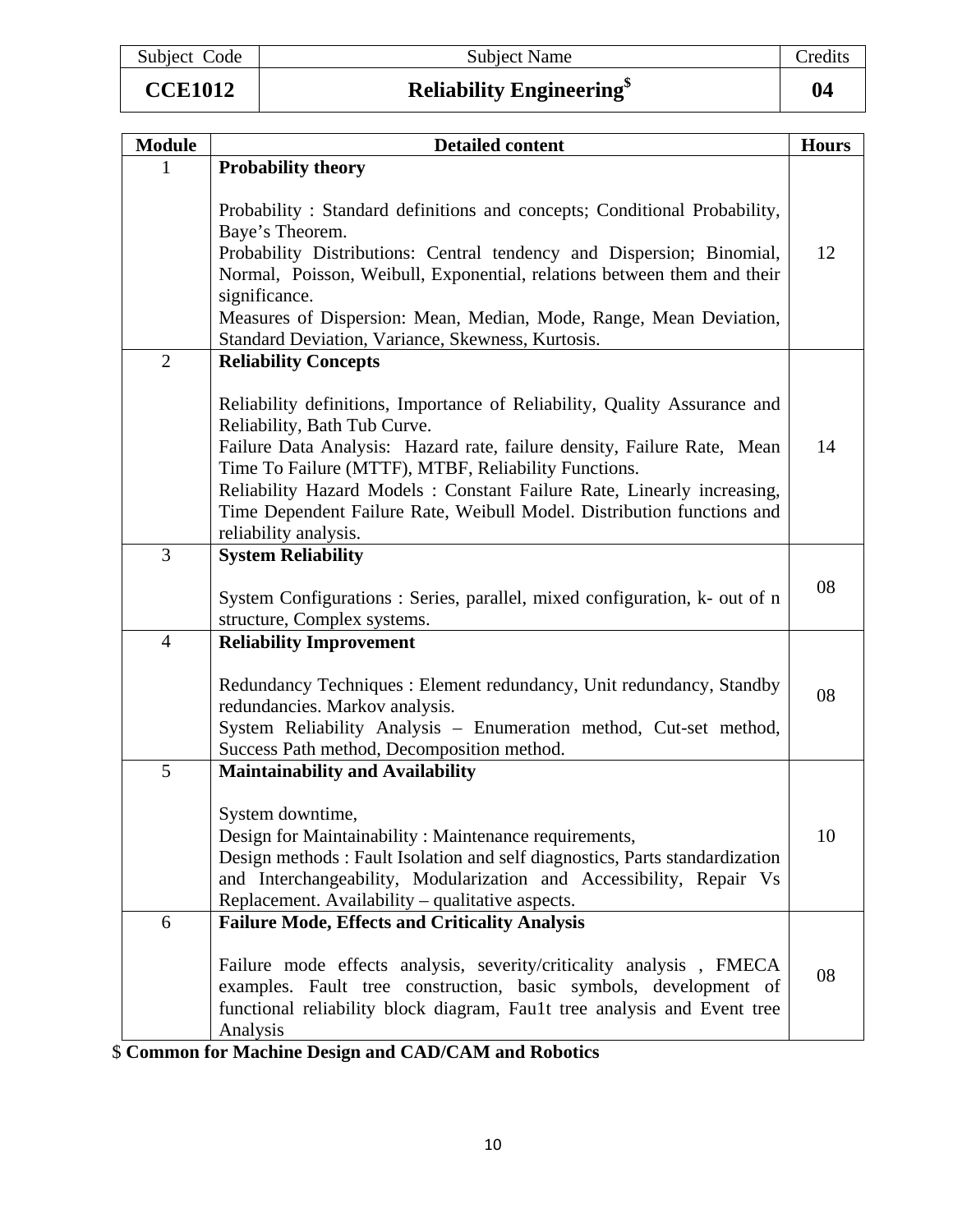- 1. L.S. Srinath, "Reliability Engineering", Affiliated East-West Press (P) Ltd., 1985.
- 2. Charles E. Ebeling, "Reliability and Maintainability Engineering", Tata McGraw Hill.
- 3. B.S. Dhillion, C. Singh, "Engineering Reliability", John Wiley & Sons, 1980.
- 4. P.D.T. Conor, "Practical Reliability Engineering", John Wiley & Sons, 1985.
- 5. K.C. Kapur, L.R. Lamberson, "Reliability in Engineering Design", John Wiley & Sons.
- 6. Murray R. Spiegel, "Probability and Statistics", Tata McGraw-Hill Publishing Co. Ltd.

- **Internal:** Assessment consists of two tests out of which; one should be compulsory class test and the other is either a class test or assignment on live problems or course project.
- **End Semester Examination:** Some guidelines for setting the question papers are as, six questions to be set each of 20 marks, out of these any four questions to be attempted by students. Minimum 80% syllabus should be covered in question papers of end semester examination.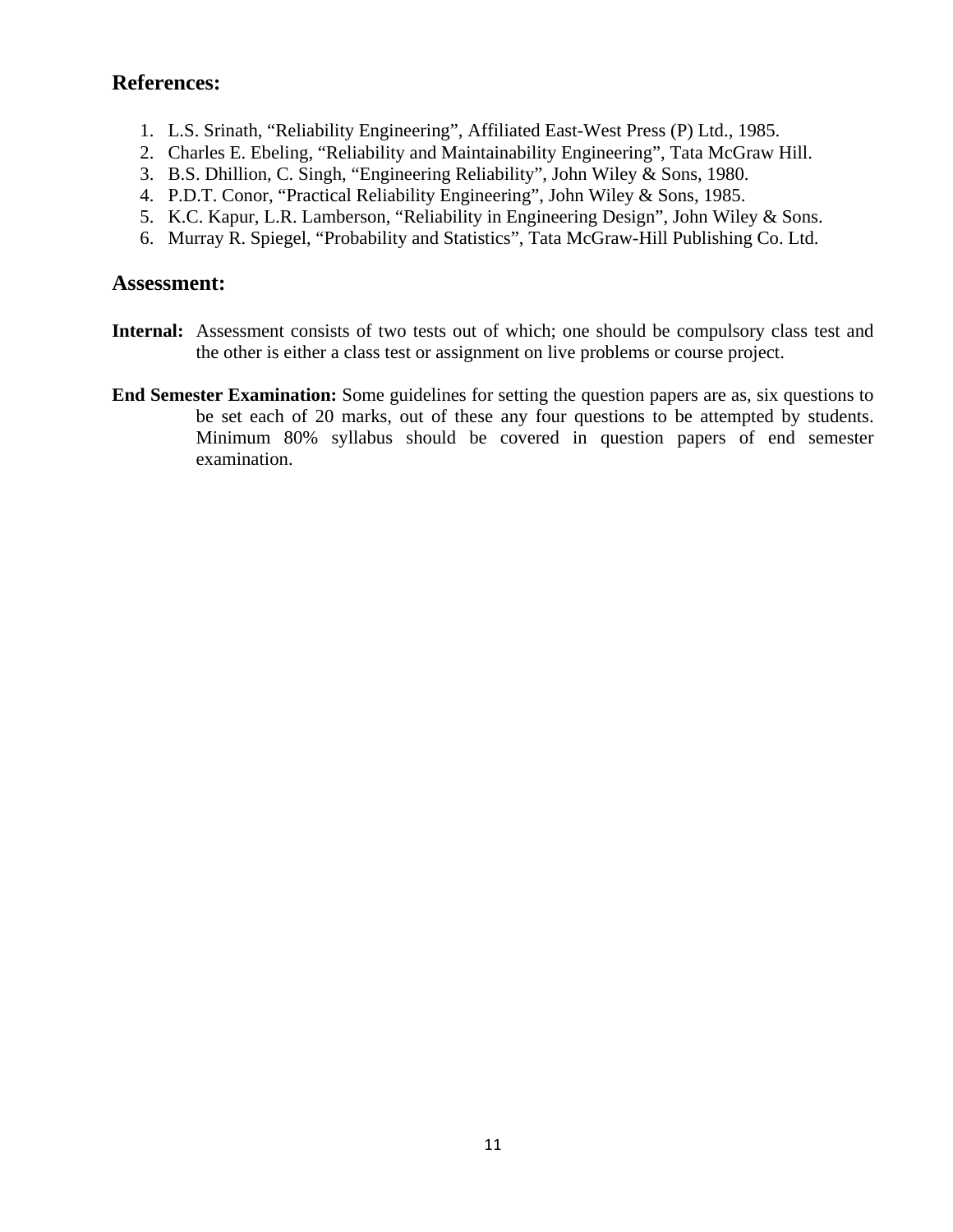| Subject Code   |           | <b>Subject Name</b>                                        | Credits      |
|----------------|-----------|------------------------------------------------------------|--------------|
| <b>CCE1013</b> |           | Rapid Prototyping and Tooling                              | 04           |
| <b>Module</b>  |           | <b>Detailed content</b>                                    | <b>Hours</b> |
| 1              |           | <b>Rapid Prototyping</b>                                   | 10           |
|                | $\bullet$ | <b>Historical Development</b>                              |              |
|                |           | Applications: Design, Planning, Manufacturing and Tooling  |              |
|                |           | Applications: Automotive, Jewelry, Coin and Bio-Medical    |              |
|                |           | Fundamentals of Rapid Prototyping, Design Process          |              |
|                |           | Rapid Prototyping Process Chain                            |              |
| $\overline{2}$ |           | <b>Subsystems of RP Machine</b>                            | 10           |
|                |           | Subsystems of RP machine                                   |              |
|                |           | <b>Optical System</b><br>$\circ$                           |              |
|                |           | <b>Mechanical Scanning System</b><br>O                     |              |
|                |           | Computer Interfacing hardware, DAQs<br>O                   |              |
|                |           | Signal Flow, 3D Model to RP Prototype<br>$\circ$           |              |
|                |           | Introduction to 3D Modeling Softwares (Auto-CAD, PROE,     |              |
|                |           | CATIA, IDEAs etc.)                                         |              |
|                | ٠         | Slicing and Scan Path Generation Algorithms                |              |
|                |           | Data Conversion and Transmission                           |              |
|                |           | File Formats, IGES, STL                                    |              |
|                |           | Preprocessing and Post-processing                          |              |
| 3              |           | <b>Liquid Based Rapid Prototyping Systems</b>              | 10           |
|                |           | Materials                                                  |              |
|                |           | Stereolithography                                          |              |
|                | ٠         | Solid Ground Curing                                        |              |
|                | $\bullet$ | Solid Object UV (Ultra-Violet) Printer                     |              |
|                | $\bullet$ | Two Laser System                                           |              |
|                |           | Micro-stereolithography                                    |              |
| $\overline{4}$ |           | <b>Solid Based Rapid Prototyping Systems</b>               | 10           |
|                |           | Materials                                                  |              |
|                |           | LOM (Laminated Object Manufacturing) System                |              |
|                |           | FDM (Fuse Deposition Modeling) System                      |              |
|                |           | Multi-Jet Modeling (MJM) System                            |              |
|                | $\bullet$ | Model Maker and Pattern Master                             |              |
|                |           | <b>Shape Deposition Manufacturing Process</b>              |              |
| 5              |           | <b>Powder Based Rapid Prototyping Systems</b>              | 10           |
|                |           | Materials                                                  |              |
|                |           | <b>SLS</b> (Selective Laser Sintering)                     |              |
|                |           | (3DP) Three-Dimensional Printing                           |              |
|                |           | (LENS) Laser Engineered Net Shaping                        |              |
|                | $\bullet$ | (MJS) Multiphase Jet Solidification                        |              |
|                |           | (EBM) Electron Beam Melting                                |              |
| 6              |           | <b>Advances in RP Systems and Case Studies</b>             | 10           |
|                |           | Advances in RP: Resolution & Accuracy issues, Integrated   |              |
|                |           | Hardening Process, Two Photon Process for Micro/Nano       |              |
|                |           | Fabrication, Reverse Engineering Process and Applications. |              |
|                |           | Case Study: Wind-Tunnel Testing with RP Models             |              |
|                |           | Case Study: Investment Casting with RP                     |              |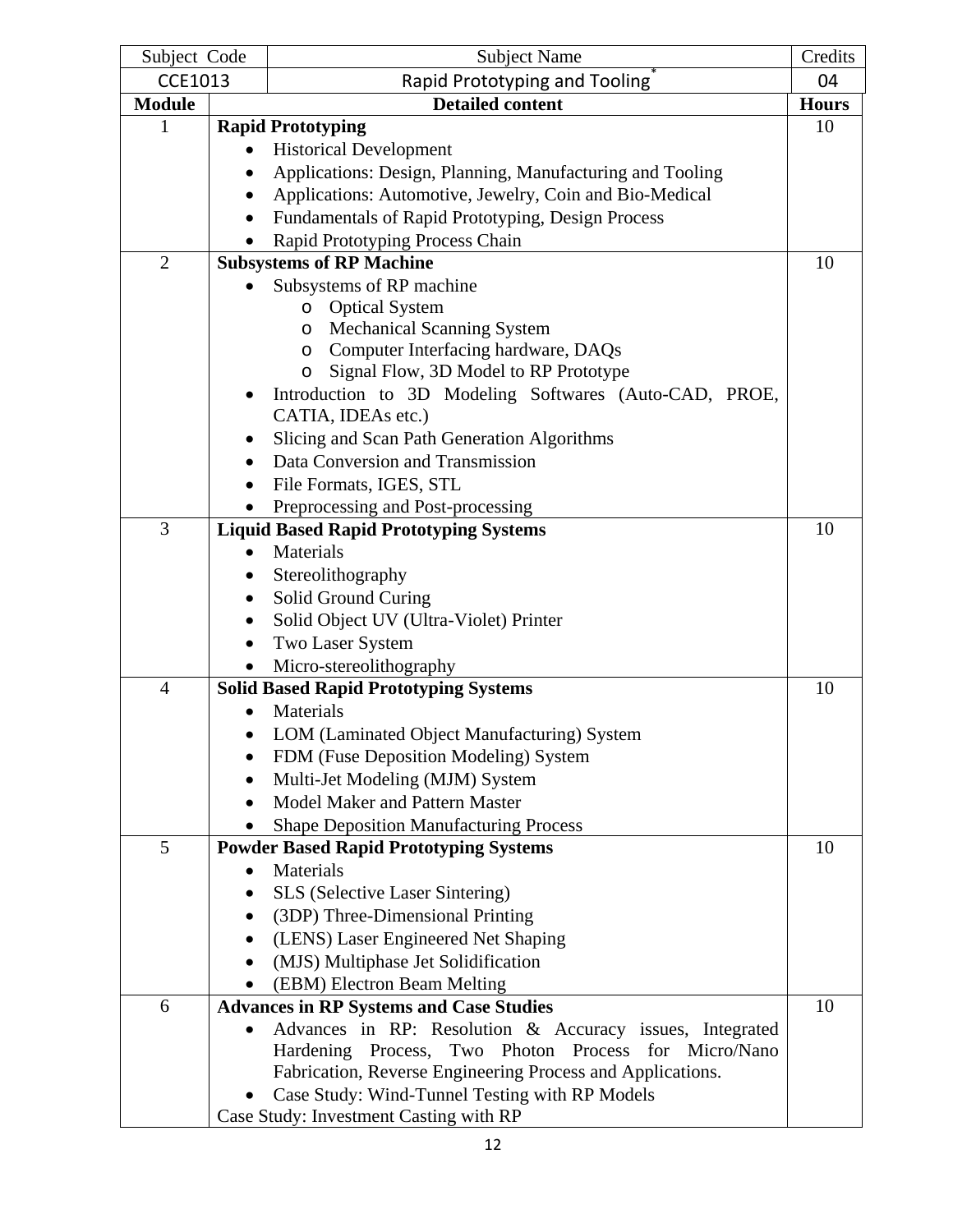#### **\* Common for Machine Design, Automobile Engineering and CAD/CAM and Robotics**

#### **References:**

- 1. Chua C.K., Leong K.F., and Lim C.S., "Rapid Prototyping Principles and Applications", World Publishing Co. Pte. Ltd.
- 2. James O. Hamblen, and Michael D. Furman, "Rapid Prototyping of Digital Systems", Kluwer Academic Publishers.
- 3. Kenneth G. Cooper, "Rapid Prototyping Technology Selection and Application", 2001, Marcel Dekker Inc, New York.
- 4. Ali Kamrani, EmadAbouel Nasr, "Rapid Prototyping Theory and Practice", 2006, Springer Inc.
- 5. BopayaBidanda, Paulo J. Bartolo, "Virtual Prototyping and Bio Manufacturing in Medical Applications", 2008, Springer Inc.
- 6. I. Gibson, D.W. Rosen, and B. Stucker, "Additive Manufacturing Technologies Rapid Prototyping to Direct Digital Manufacturing", 2010, Springer Inc.

- Internal: Assessment consists of two tests out of which; one should be compulsory class test and the other is either a class test or assignment on live problems or course project.
- **End Semester Examination:** Some guidelines for setting the question papers are as, six questions to be set each of 20 marks, out of these any four questions to be attempted by students. Minimum 80% syllabus should be covered in question papers of end semester examination.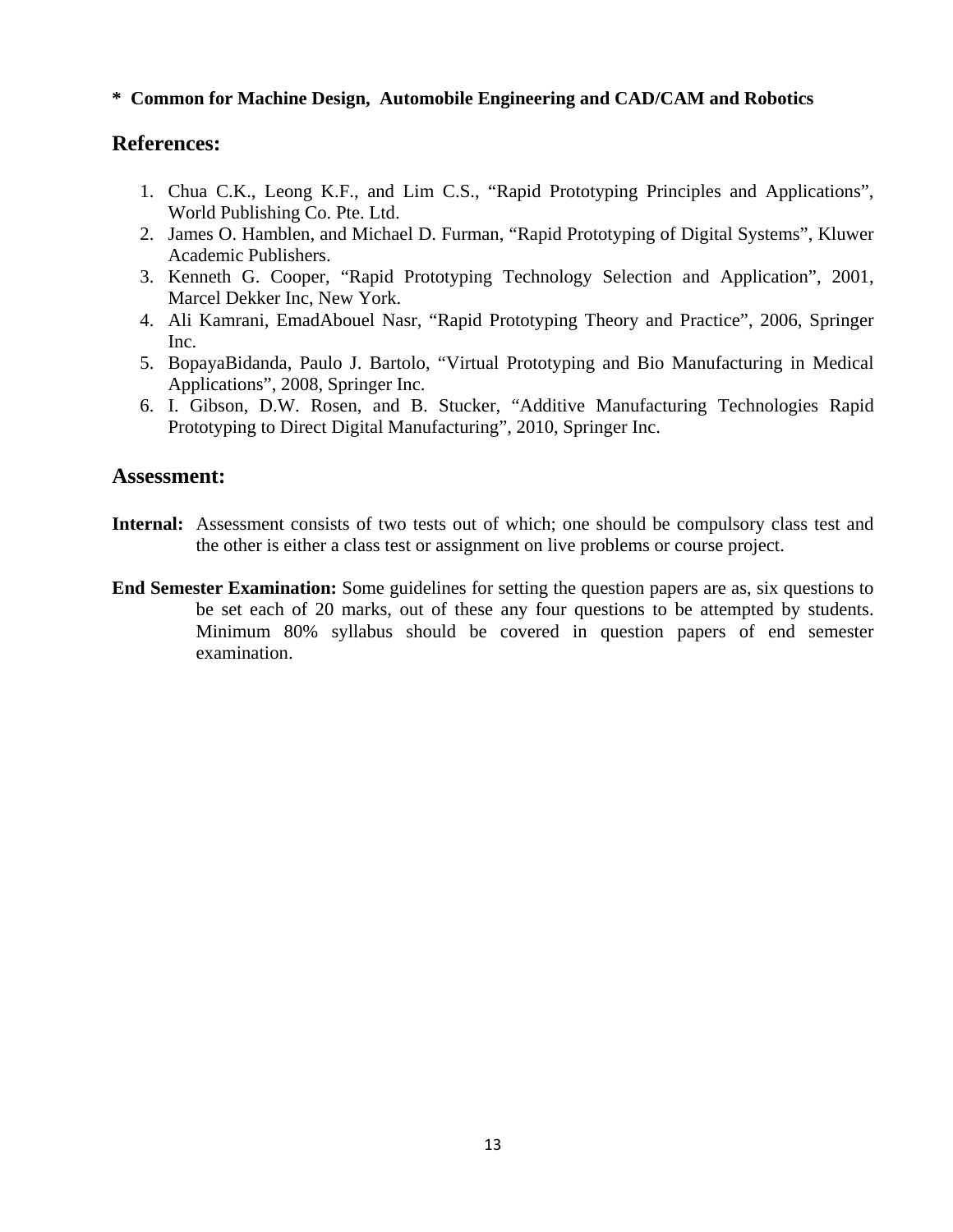Subject Code Subject Name Subject Name Credits

**CCE1014 Advanced Finite Element Analysis\* 04** 

| <b>Module</b>  | <b>Detailed content</b>                                                                                                                                                                                       | Hrs. |
|----------------|---------------------------------------------------------------------------------------------------------------------------------------------------------------------------------------------------------------|------|
| 1              | Introduction to FEA, General FEM procedure,<br>$\bullet$                                                                                                                                                      | 14   |
|                | Approximate solutions of differential equations: FDM method, W-R technique,<br>$\bullet$                                                                                                                      |      |
|                | collocation least square sub-domain and Galerkin method                                                                                                                                                       |      |
|                | Numerical integration, Gauss quadrature in 2-D and 3-D                                                                                                                                                        |      |
|                | Structure of FEA program, Pre and Post processor, commercially available<br>٠<br>standard packages, and desirable features of FEA packages.                                                                   |      |
|                | Principal of minimum total potential, elements of variational calculus,<br>$\bullet$<br>minimization of functional, Rayleigh-Ritz method, Formulation of elemental<br>matrix equation, and assembly concepts. |      |
| $\overline{2}$ | <b>One Dimensional FEM:</b>                                                                                                                                                                                   | 12   |
|                | Coordinate system: Global, local, natural coordinate system.<br>$\bullet$                                                                                                                                     |      |
|                | Shape functions: Polynomial shape functions, Derivation of shape functions,                                                                                                                                   |      |
|                | Natural co-ordinate and coordinate transformation, Linear quadratic and cubic                                                                                                                                 |      |
|                | elements, Shape functions using Lagrange polynomials. Convergence and                                                                                                                                         |      |
|                | compatibility requirement of shape functions.                                                                                                                                                                 |      |
|                | One dimensional field problems: structural analysis (step-bar, taper-bar).<br>$\bullet$<br>Structural analysis with temperature effect, Thermal analysis, heat transfer from                                  |      |
|                | composite bar, fins. Fluid network and flow through porous medium, analysis of                                                                                                                                |      |
|                | electrical network problems by FEA                                                                                                                                                                            |      |
| $\overline{3}$ | Trusses, Thermal effects in truss members, Beams.<br>$\bullet$                                                                                                                                                | 10   |
|                | Two dimensional finite elements formulations, Threenoded triangular element,<br>$\bullet$                                                                                                                     |      |
|                | Four-noded rectangular element, Four-noded quadrilateral element, derivation                                                                                                                                  |      |
|                | of shape functions: natural coordinates, triangular elements, and quadrilateral                                                                                                                               |      |
|                | elements.                                                                                                                                                                                                     |      |
|                | Six-noded triangular elements, Eight-noded quadrilateral elements, Nine-noded<br>$\bullet$                                                                                                                    |      |
|                | quadrilateral element; Strain displacement matrix for CST element                                                                                                                                             |      |
| 4              | Penalty Method, Lagrange methods, Multipoint Constraints<br>$\bullet$                                                                                                                                         | 08   |
|                | Concept of Master/Slave entities<br>$\bullet$                                                                                                                                                                 |      |
|                | Examples of Contact problems.                                                                                                                                                                                 |      |
|                | Iso-parametric concepts, basic theorem, Iso-parametric, super-parametric, sub-                                                                                                                                |      |
| 5              | parametric elements, Concept of Jacobian                                                                                                                                                                      | 08   |
|                | Finite element formulation of Dynamics, application to free-vibration problems,<br>$\bullet$                                                                                                                  |      |
|                | Lump and consistent mass matrices, Eigen value problems.<br>Transient dynamic problems in heat transfer and solid mechanics.                                                                                  |      |
|                | ٠<br>Introduction to time-integration methods: Implicit and Explicit methods,                                                                                                                                 |      |
|                | Convergence, Impact of Mesh quality on convergence                                                                                                                                                            |      |
| 6              | Three dimensional elements: Tetrahedron, Rectangular prism (brick), Arbitrary<br>$\bullet$                                                                                                                    | 08   |
|                | hexahedron; Three Dimensional polynomial shape functions, Natural co-                                                                                                                                         |      |
|                | ordinates in 3D, Three dimensional Truss(space trusses)                                                                                                                                                       |      |
|                | Introduction to material models: Introduction to plasticity (Von-Mises<br>$\bullet$                                                                                                                           |      |
|                | Plasticity), Hyper –elasticity. Generating and using experimental data to model                                                                                                                               |      |
|                | material behaviour.                                                                                                                                                                                           |      |
|                | Errors in FEA, sources of errors, method of elimination, Patch test.                                                                                                                                          |      |

**\* Common for Machine Design, Automobile Engineering and CAD/CAM and Robotics**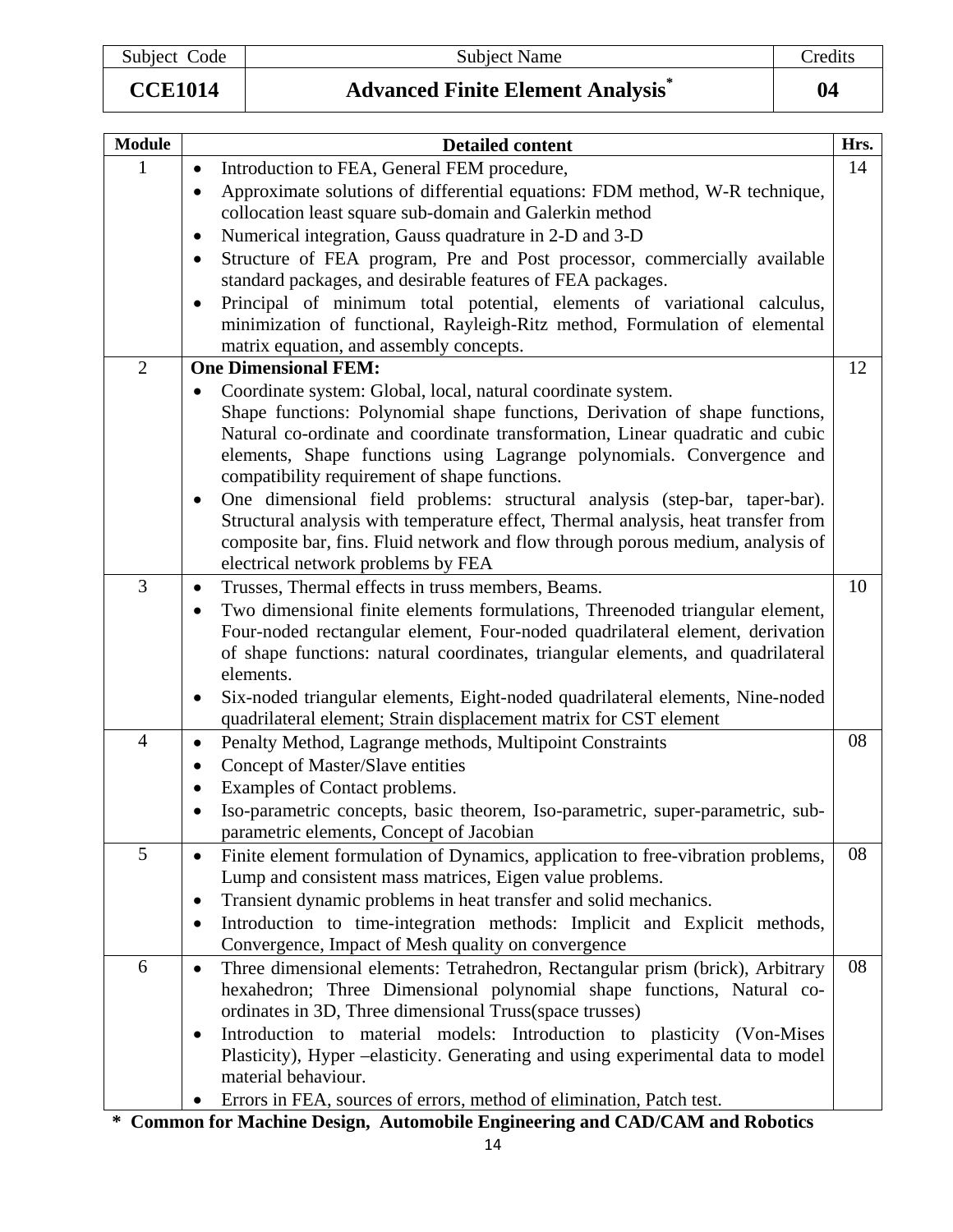- 1. O.C.Zienkiewicz, R.L.Taylor&J.Z.Zhu, "The Finite Element Method its Basis and Fundamentals", Butterworth-Heinemann,Elsevier
- 2. Reddy J. N., "Finite Element Method", McGraw-Hill
- 3. S.S.Rao, "The Finite Element Method in Engineering", 4<sup>th</sup> Edition, Academic Press, Elsevier
- 4. U.S.Dixit, "Finite Element Methods for Engineers",Cengage Learning
- 5. P.Seshu, "Textbook of FE Analysis", Prentice Hall
- 6. Desai and Abel, "Introduction to Finite Elements Methods", CBS Publication
- 7. Tirupati R. Chandrupatla and Ashok D.Belegundu, "Introduction to Finite Elements in Engineering"
- 8. Erik Thompson, "Introduction to Finite Element Methods", Wiley India
- 9. H. Kardestuneer, "Finite Elements Hand Book"
- 10. R.D.Cook, "Concepts & Applications of Finite Element Analysis"
- 11. Bathe K.J., "Finite Element Procedures in Engineering Analysis", Prentice Hall of India
- 12. Huebener K.H., Dewhirst D.D., Smith D.E. and Byrom T.G., "The Finite Element Method for Engineers", John Wiley, New York
- 13. Logan, "Finite Element Methods" Cengage Learning
- 14. George Buchanan, "Finite Elements Analysis", McGrawHill
- 15. C.S.Krishnamoorthy, "Finite Elements Analysis", Tata McGraw-Hill
- 16. RobertCook, "Concept and Application of Finite Element Methods", Wiley India.

- **Internal:** Assessment consists of two tests out of which; one should be compulsory class test and the other is either a class test or assignment on live problems or course project.
- **End Semester Examination:** Some guidelines for setting the question papers are as, six questions to be set each of 20 marks, out of these any four questions to be attempted by students. Minimum 80% syllabus should be covered in question papers of end semester examination.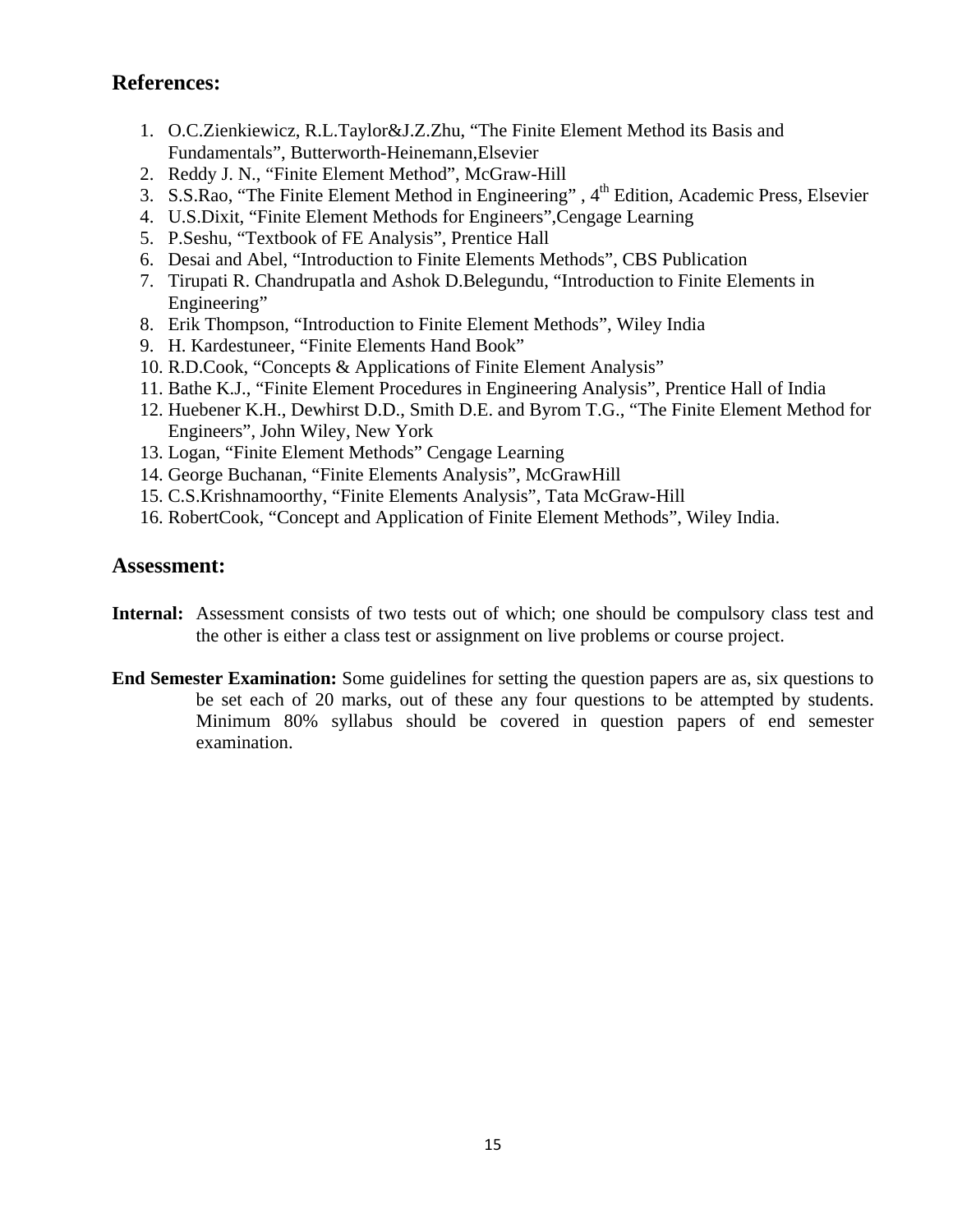Subject Code Subject Name Credits

## **CCE1021 Analysis and Synthesis of Mechanisms\$ 04**

| <b>Module</b>  | <b>Detailed content</b>                                                         | Hrs. |
|----------------|---------------------------------------------------------------------------------|------|
| 1              | <b>Basics of Mechanism:</b>                                                     | 10   |
|                | Rigid body, Kinematic pairs, Lower pairs connections, Higher pair connections,  |      |
|                | Kinematic chain, Mechanism, Four bar mechanism, Slider crank mechanism,         |      |
|                | Transmission, deviation and pressure angles, Equivalent mechanisms.             |      |
| $\overline{2}$ | <b>Type Synthesis, Number Synthesis, Dimensional Synthesis</b>                  | 10   |
|                | Type synthesis, Number synthesis, Dimensional synthesis, Accuracy points,       |      |
|                | Spacing of of accuracy points, Chebyshev polynomials.                           |      |
| 3              | <b>Four Bar Coupler Point Curve:</b>                                            | 10   |
|                | Four bar linkage, coupler curve equation, double points and symmetry, Roberts-  |      |
|                | Chebyshev theorem.                                                              |      |
| $\overline{4}$ | The Euler Savary Equation and Cubic of Stationary Curvature:                    | 10   |
|                | The Euler Savary equation and the Inflection circle, The cubic of stationary    |      |
|                | curvature.                                                                      |      |
| 5              | <b>Linkage Synthesis with ThreeAccuracy Points (Geometric Methods):</b>         | 10   |
|                | Concept of poles, relative poles, pole triangle of four bar and slider crank    |      |
|                | mechanism. Application in position generation, function generation problems.    |      |
|                | <b>Linkage Synthesis with Four Accuracy Points (Geometric Methods):</b>         |      |
|                | Concept of opposite pole quadrilateral, Center point curve, Circle point curve, |      |
|                | Application in position generation problems.                                    |      |
| 6              | Linkage Synthesis with Three Accuracy Points (Algebraic Method)                 | 10   |
|                | Fredeinstain displacement equation of four bar linkage for three accuracy       |      |
|                | points, Crank-follower linkage synthesis angular velocities and acceleration    |      |
|                | <b>Linkage Synthesis with Three Accuracy Points:</b>                            |      |
|                | Complex Number Method                                                           |      |

#### \$ **Common for Machine Design and CAD/CAM and Robotics**

#### **References:**

- 1. Rudolf Beyer, "The Kinematic Synthesis of Mechanisms", Chapman & Hall
- 2. Asok Kumar Malik, Amitabh Ghosh,"Kinematic Analysis and Synthesis of Mechanism"
- 3. Deh Chang Tao,"Applied Linkage Synthesis", Addison-Wesley Pub. Co.
- 4. Richard ScheunemannHartenberg andJacques Denavit,"Kinematic Synthesis of Linkages", McGraw-Hill
- 5. Delbert Tesar,"Graphical Procedures for Kinematic Synthesis of Mechanism", University of Florida

- **Internal:** Assessment consists of two tests out of which; one should be compulsory class test and the other is either a class test or assignment on live problems or course project.
- **End Semester Examination:** Some guidelines for setting the question papers are as, six questions to be set each of 20 marks, out of these any four questions to be attempted by students.Minimum 80% syllabus should be covered in question papers of end semester examination.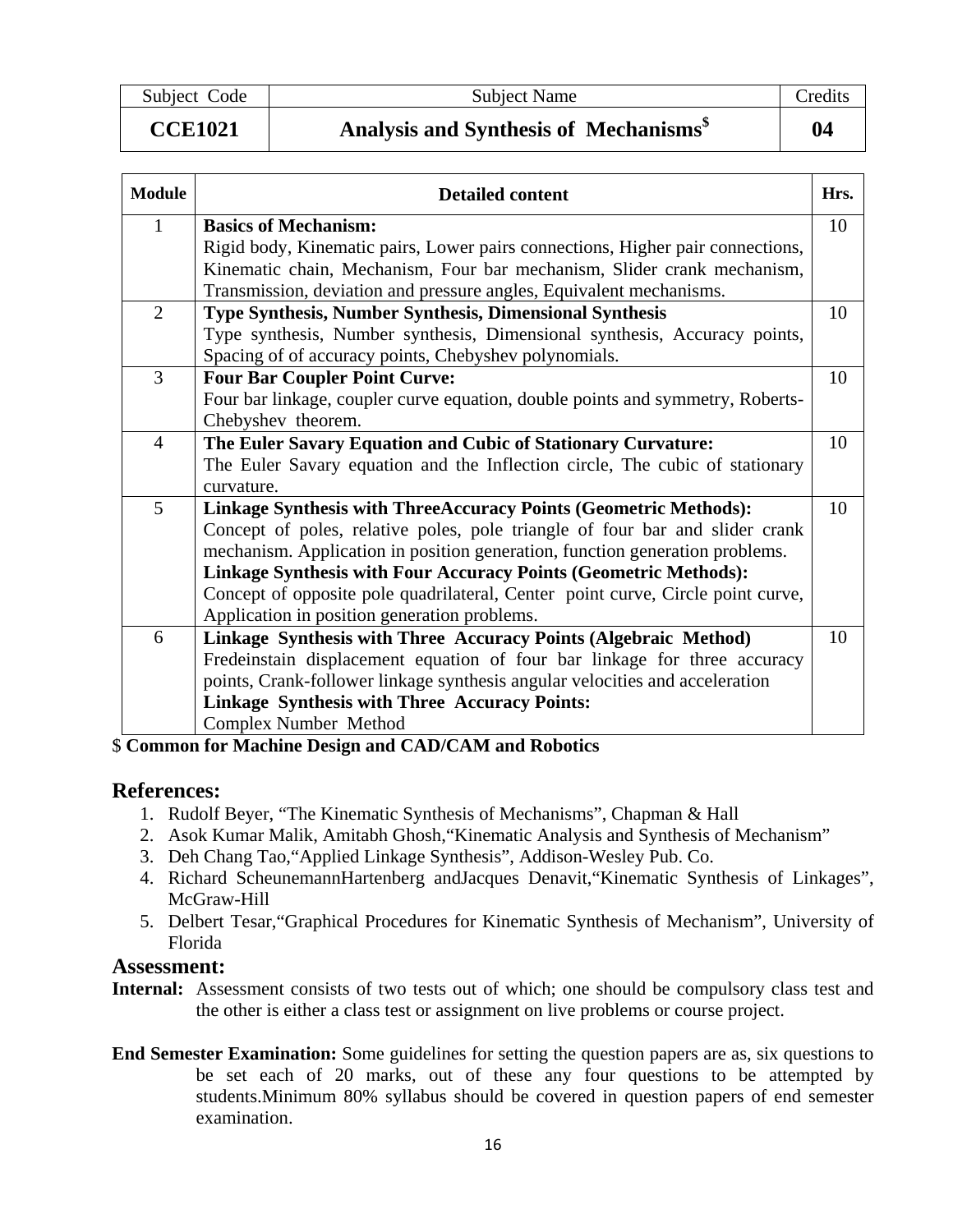Subject Code Subject Name Credits

| <b>CCE1022</b> |  |  |  |  |
|----------------|--|--|--|--|
|----------------|--|--|--|--|

**CCE1022 Computational Fluid Dynamics% 04** 

| <b>Module</b>  | <b>Detailed content</b>                                                                                                                                                                                                                                                                                                 | <b>Hours</b> |
|----------------|-------------------------------------------------------------------------------------------------------------------------------------------------------------------------------------------------------------------------------------------------------------------------------------------------------------------------|--------------|
|                | <b>Introduction:</b>                                                                                                                                                                                                                                                                                                    | 06           |
|                | Definition and overview of CFD, Advantages and applications, CFD<br>methodology                                                                                                                                                                                                                                         |              |
| $\overline{2}$ | <b>Governing Differential Equations:</b>                                                                                                                                                                                                                                                                                | 10           |
|                | Governing equations for mass, momentum and energy; Navier-Stokes<br>equations; Mathematical behaviour of PDE's viz. parabolic, elliptic and<br>hyperbolic, Initial and boundary conditions, Initial and Boundary value<br>problems.                                                                                     |              |
| 3              | <b>Discretization Techniques:</b>                                                                                                                                                                                                                                                                                       | 12           |
|                | Introduction to Finite difference Method, Finite Volume method and Finite<br>Element method<br>Finite difference methods; Finite difference representation of PDE's;<br>Solutions to Finite Difference Equations; Implicit, semi-implicit and<br>explicit methods; Errors and stability criteria                        |              |
| $\overline{4}$ | <b>Finite Volume Methods:</b>                                                                                                                                                                                                                                                                                           | 14           |
|                | FVM solutions to steady one, two and three dimensional diffusion<br>problems and unsteady one and two dimensional diffusion problems<br>FVM solutions to convection-diffusion problems - one and two<br>dimensional, steady and unsteady; Advection schemes; Pressure velocity<br>coupling; SIMPLE family of algorithms |              |
| 5              | <b>Grid Generation:</b>                                                                                                                                                                                                                                                                                                 | 10           |
|                | Structured and Unstructured Grids; General transformations of the<br>equations; body fitted coordinate systems; Algebraic and Elliptic Methods;<br>multi block structured grids; adaptive grids                                                                                                                         |              |
| 6              | <b>Turbulence Modeling:</b>                                                                                                                                                                                                                                                                                             | 08           |
|                | Effect of turbulence on governing equations; RANS, LES and DNS<br>Models                                                                                                                                                                                                                                                |              |

### **% Common for Machine Design, Automobile Engineering, CAD/CAM and Robotics and Energy Engineering**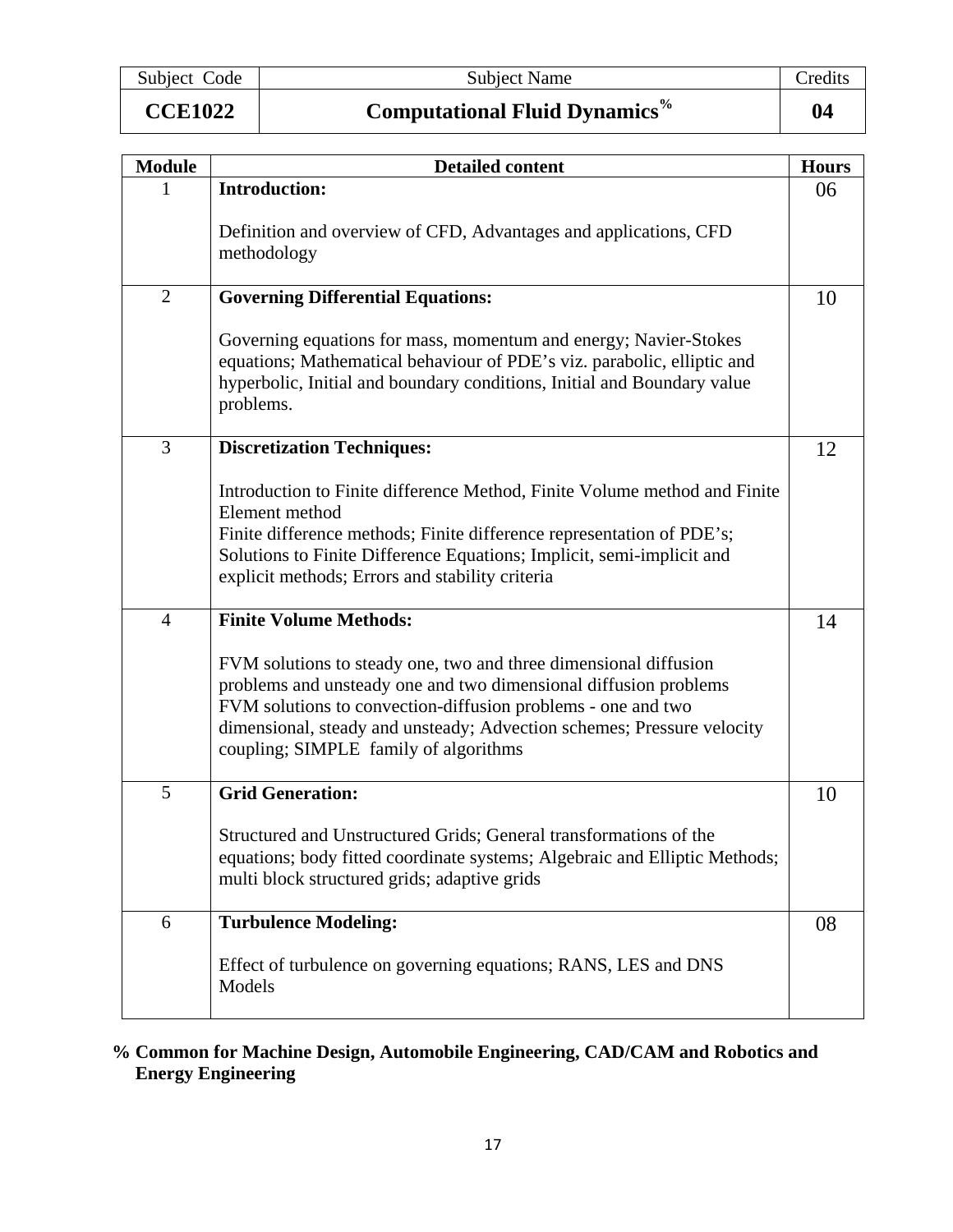- 1. Muralidhar, K., Sundararajan, T., "Computational fluid flow and heat transfer", NArosa Publishing House, New Delhi1995
- 2. Ghosdhasdidar, P.S., "Computer simulation of flow and heat transfer",TataMcGraw-Hill Publishing company Ltd., 1998.
- 3. Subas, V.Patankar, "Numerical heat transfer fluid flow", Hemisphere publishing Corporation.
- 4. Taylor, C and Hughes J.B., "Finite Element Programming of the Navier Stokes Equation", Pineridge Press Ltd., U.K , 1981.
- 5. Anderson, D.A., Tannehill , I.I., and Pletcher, R.H., "Computational fluid Mechanics and Heat Transfer", Hemisphere Publishing Corporation, New York , USA, 1984.
- 6. Fletcher, C.A.J., "Computational Techniques for Fluid Dynamics 1", Fundamental and General Techniques, Springer- Verlag , 1987

- Internal: Assessment consists of two tests out of which; one should be compulsory class test and the other is either a class test or assignment on live problems or course project.
- **End Semester Examination:** Some guidelines for setting the question papers are as, six questions to be set each of 20 marks, out of these any four questions to be attempted by students. Minimum 80% syllabus should be covered in question papers of end semester examination.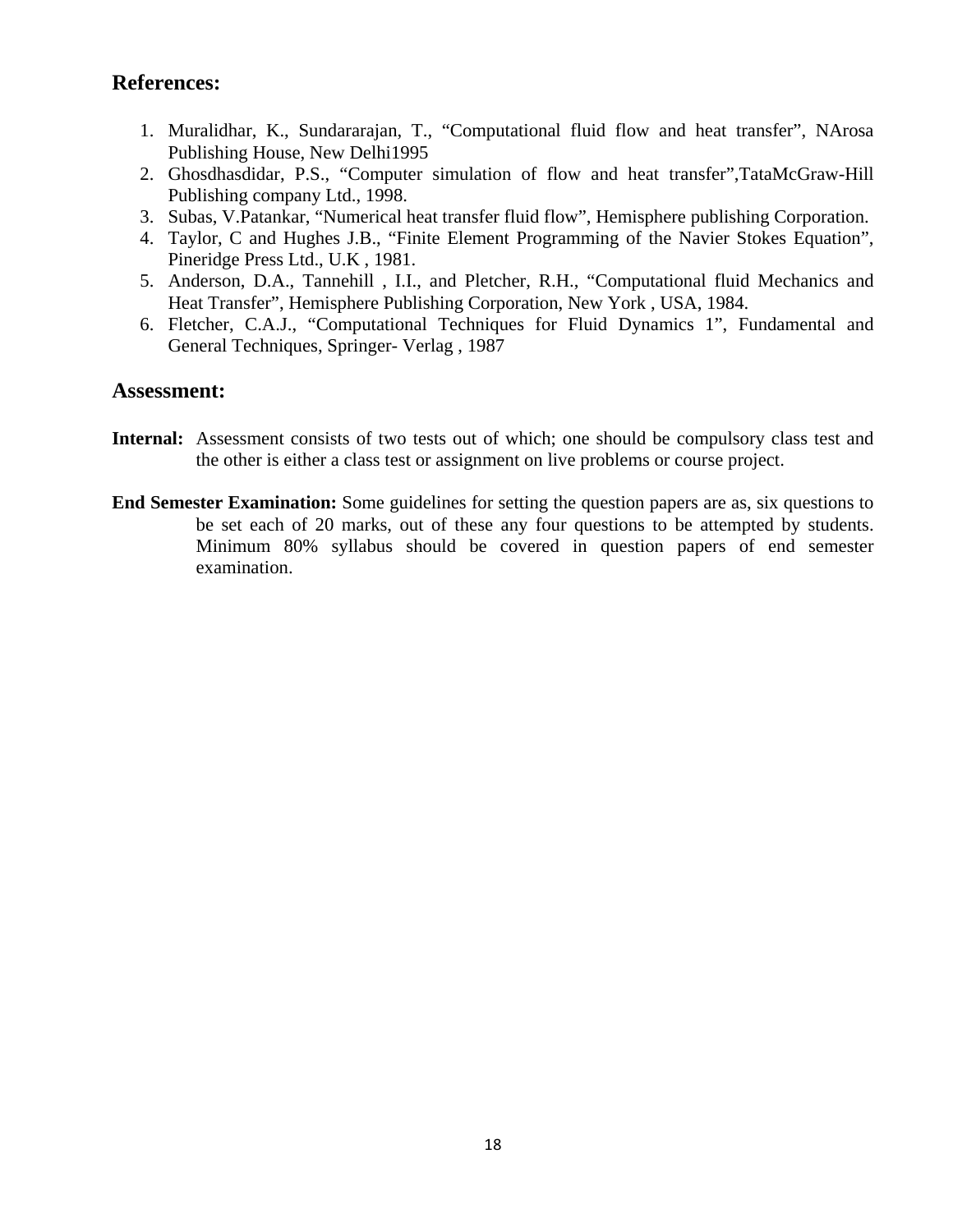# **CCE1023** Product Design

| <b>Module</b>  | <b>Detailed content</b>                                                                                                                                                                                                                                                                                                                                                                                                                                                                                                                                                                              | <b>Hours</b> |
|----------------|------------------------------------------------------------------------------------------------------------------------------------------------------------------------------------------------------------------------------------------------------------------------------------------------------------------------------------------------------------------------------------------------------------------------------------------------------------------------------------------------------------------------------------------------------------------------------------------------------|--------------|
| $\mathbf{1}$   | Importance of product design, type of design product definition, product<br>specification, Phases of product development: conceptual, embodiment and<br>technology development<br>design, product<br>and<br>detailed<br>cycle,<br>conceptgeneration and evaluation methods.Product life cycle with<br>management with case studies, Creativitivity & Idea<br>generation<br>techniques.Importance<br>of<br>QualityDimensions:Performance,Features,aesthetics,Ergonomics,Reliabilty<br>,Sustainability,Serviceability,Brand value, Value Vs cost,Importance of<br>shape, color, feature & Resemblance. | 10           |
| $\overline{2}$ | Material selection-Importance, classification material performance<br>characteristic, selection criteria Ashby Material selection chart.New<br>developments in materials: Special alloys, Composites and Ceramics.                                                                                                                                                                                                                                                                                                                                                                                   | 06           |
| 3              | Process selection – Importance types of manufacturing process and their<br>classification, Sources of information selection criteria Material and<br>Process selection Methods, Expert systems. Computer Database Approach,<br>performance indices decision matrix, AHP and fuzzy approach<br>introduction to material and process selection software. Axiomatic design<br>principles and case studies.                                                                                                                                                                                              | 10           |
| 4              | Benchmarking – DFM, DFA, DFX, supplier involvement robust design,<br>QFD and concurrent engineering. Design & process FMEA.                                                                                                                                                                                                                                                                                                                                                                                                                                                                          | 10           |
| 5              | Mathematics<br>of<br>Times<br>Value<br>of<br>Money,<br>Cost<br>Comparison,<br>Depreciation, Taxes. Inflation profitability of Investment and Investment<br>Decision Analysis, Sensitivity Analysis. Methods of cost Estimates,<br>Industrial EngineeringApproach, parametric Approach.<br>Introduction to Assembly Modeling, Top-Down and Bottom-Up<br>Approaches of AM, Mating Conditions, representation<br>Schemes.<br>Generation of Assembly Sequences.                                                                                                                                          | 10           |
| 6              | Product Development Cycle and Importance of Prototyping. Types of<br>prototypes. Principal and advantages & Different Type of Generative<br>Manufacturing process, Viz. Stereo lithography. FDM, SLS etc. Factors<br>Concerning to RP: Consideration for Adoptions, Advantages, Accuracy<br>andEconomic Consideration<br>Case studies                                                                                                                                                                                                                                                                | 14           |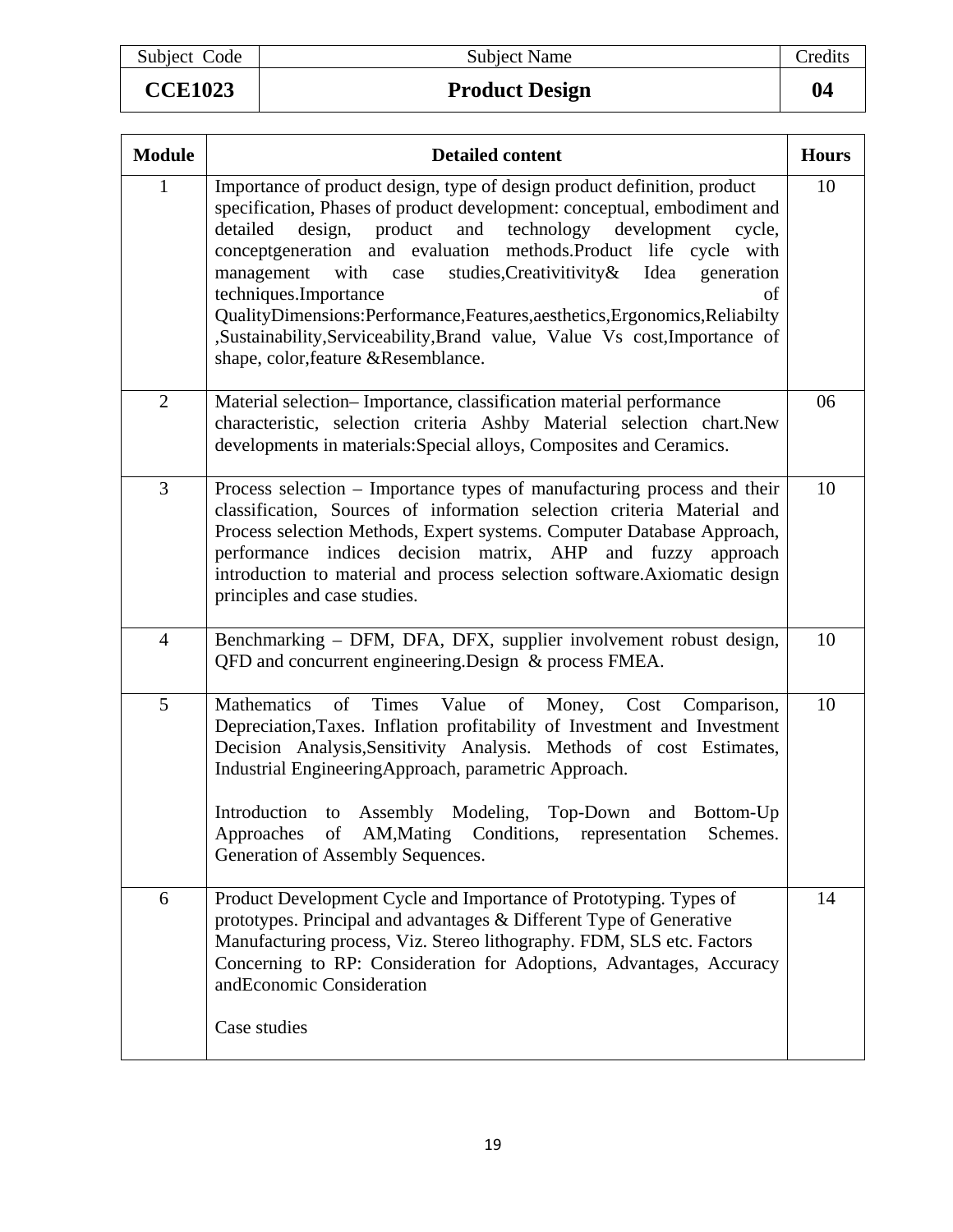- 1. Product Design and Manufacturing by A.K.Chitale, R.C.Gupta, PHI.
- 2. Product Design and Development by Ulirich Karl T. and Eppinger Steven D,McGraw Hill.
- 3. Engineering Design by Dieter George E., McGraw Hill.
- 4. Handboook of Product Design for Manufacturing by Bralla, James G,McGraw Hill.
- 5. Product Design by Kevin Otto & Kristin Wood

- **Internal:** Assessment consists of two tests out of which; one should be compulsory class test and the other is either a class test or assignment on live problems or course project.
- **End Semester Examination:** Some guidelines for setting the question papers are as, six questions to be set each of 20 marks, out of these any four questions to be attempted by students. Minimum 80% syllabus should be covered in question papers of end semester examination.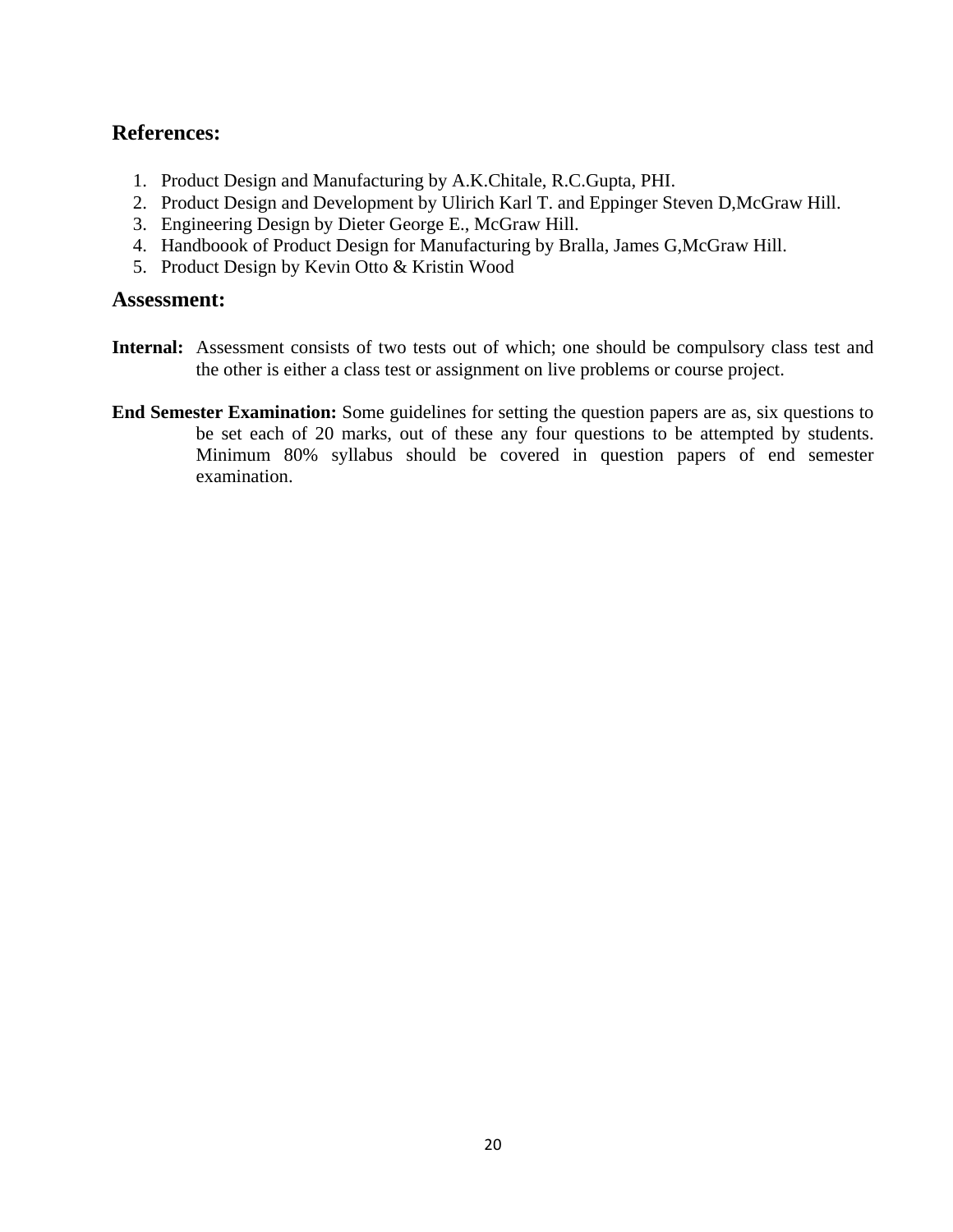Subject Code Subject Name Credits

**CCE1024** Simulation and Modeling **04 <b>04 04 0** 

| ۱Z<br>ı |  |
|---------|--|
|         |  |

| <b>Module</b>  | <b>Detailed content</b>                                                                                                                                          | Hrs. |
|----------------|------------------------------------------------------------------------------------------------------------------------------------------------------------------|------|
| 1              | Principle of computer modelling and simulation:                                                                                                                  | 07   |
|                | Monte Carlo simulation. Nature of computer- modeling and simulation.                                                                                             |      |
|                | Limitations of simulation, areas of applications. Components of a system -                                                                                       |      |
|                | discrete and continuous systems, Models of a system -a variety of modeling                                                                                       |      |
|                | approaches.                                                                                                                                                      |      |
| $\overline{2}$ | <b>Discrete Event Formalisms</b>                                                                                                                                 | 10   |
|                | Concepts of discrete event simulation, model components, a discrete event                                                                                        |      |
|                | system simulation, simulation world views or formalisms. Characteristics of                                                                                      |      |
|                | queueing systems, queueing notations, long run measures of performance of                                                                                        |      |
|                | queueing systems, Steady state behavior of Markovian models (M/G/1, M/M/1,                                                                                       |      |
|                | M/M/c) overview of finite capacity and finite calling population models,                                                                                         |      |
|                | Network of Queues simulation of single channel queue, multi channel queue,                                                                                       |      |
| 3              | inventory system and dump truck problem using event scheduling approach.<br><b>Statistical Models in Simulation</b>                                              |      |
|                |                                                                                                                                                                  | 10   |
|                | Overview of probability and statistics, useful statistical model, discrete<br>distribution, continuous distribution, empirical distribution and Poisson process. |      |
|                | Discrete uniform -distribution poisson distribution -geometric distribution -                                                                                    |      |
|                | acceptance -rejection technique for Poisson distribution gamma distribution.                                                                                     |      |
|                |                                                                                                                                                                  |      |
| $\overline{4}$ | <b>RANDOM NUMBER GENERATION:</b> Techniques for generating random                                                                                                | 11   |
|                | numbers- Mid square method - the mod product method - Constant multiplier                                                                                        |      |
|                | technique -Additive congruential method -Linear congruential method -Tests for                                                                                   |      |
|                | random numbers - The Kolmogorov-Smimov test - the Chi-square test                                                                                                |      |
|                | RANDOM VARIABLE GENERATION: Inversion transforms technique-                                                                                                      |      |
|                | exponential distribution. uniform distribution, weibul distribution, continuous                                                                                  |      |
|                | distribution, generating approximate normal variates-Erlang distribution.                                                                                        |      |
| 5              | <b>Input Modeling</b>                                                                                                                                            | 12   |
|                | Introduction, steps to build a useful model of input data, data collection,<br>identifying the distribution with data, parameter estimation, suggested           |      |
|                | estimators, goodness of fit tests, selection input model without data, covariance                                                                                |      |
|                | and correlation, multivariate and time series input models.                                                                                                      |      |
| 6              | <b>Verification and Validation of Simulation Model</b>                                                                                                           | 10   |
|                | Introduction, model building, verification of simulation models, calibration and                                                                                 |      |
|                | validation of models:- validation process, face validity, validation of model,                                                                                   |      |
|                | validating input-output transformation, t-test, power of test, input output                                                                                      |      |
|                | validation using historical data and Turing test.                                                                                                                |      |
|                | <b>Output Analysis</b>                                                                                                                                           |      |
|                | Types of simulations with respect to output analysis, stochastic nature of output                                                                                |      |
|                | data, measure of performance and their estimation, output analysis of                                                                                            |      |
|                | terminating simulators, output analysis for steady state simulation.                                                                                             |      |
|                | variance reduction techniques -antithetic variables, variables-verification and                                                                                  |      |
|                | validation of simulation models.                                                                                                                                 |      |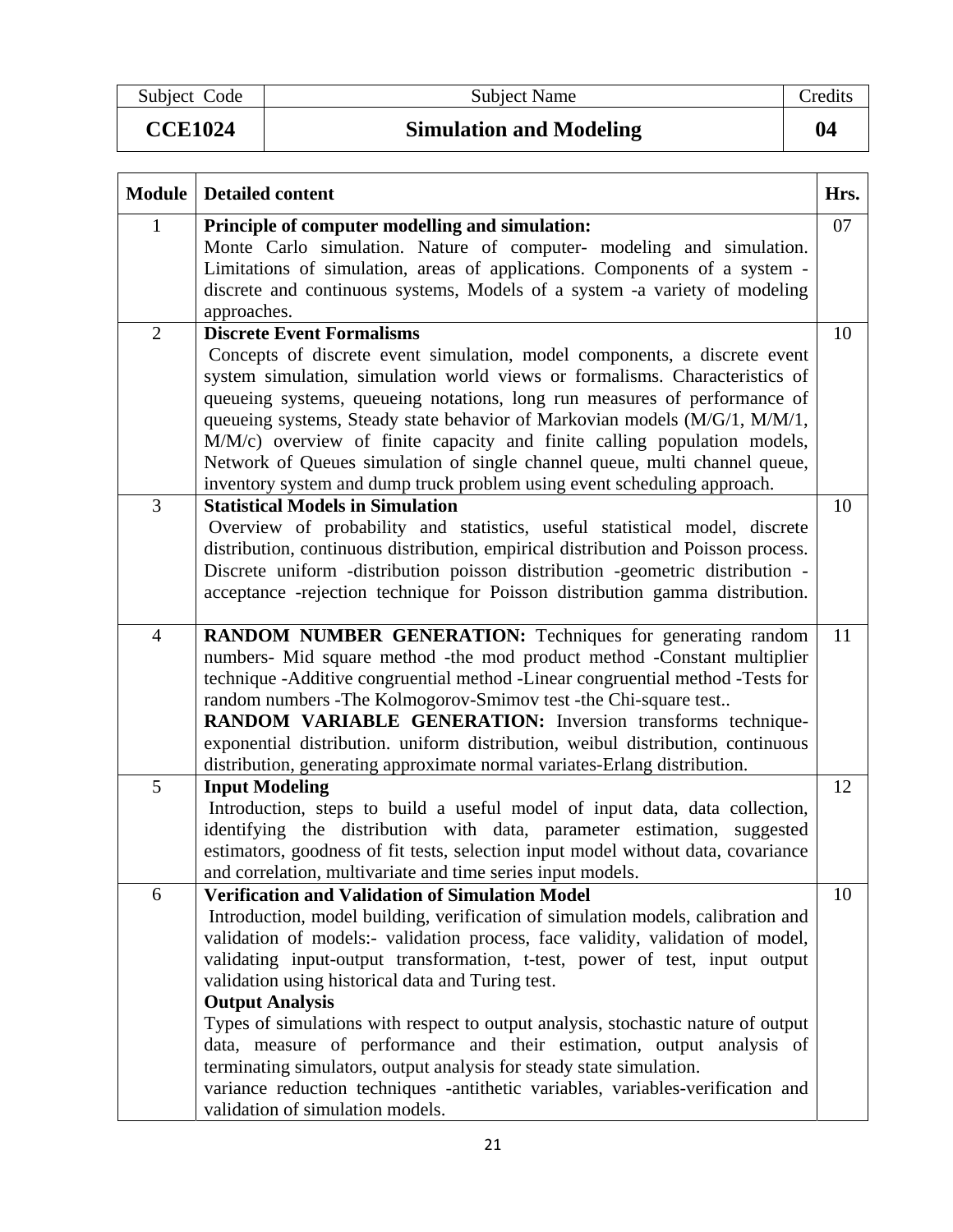- 1. Banks J., Carson J. S., Nelson B. L., and Nicol D. M., "Discrete Event System Simulation", 3rd edition, Pearson Education, 2001.
- 2. Gordon Geoffrey, "System Simulation", 2nd edition, PHI, 1978.
- 3. Law A. M., and Kelton, W. D., "Simulation Modeling and Analysis", 3rd edition, McGraw-Hill, 2000.
- 4. NarsingDeo, "System Simulation with Digital Computer", PHI.
- 5. Frank L. Severance, "System Modeling and Simulation"
- 6. Trivedi K. S., "Probability and Statistics with Reliability, Queueing, and Computer Science Applications", PHI, 1982.
- 7. Wadsworth G. P., and Bryan, J. G., "Introduction to Probability and Random Variables", McGraw-Hill, 1960.
- 8. Donald W. Body, "System Analysis and Modeling", Academic Press Harcourt India.
- 9. Bernard, "Theory Of Modeling and Simulation"
- 10. Levin & Ruben, "Statistics for Management"
- 11. Aczel&Sounderpandian, "Business Statistics"

- **Internal:** Assessment consists of two tests out of which; one should be compulsory class test and the other is either a class test or assignment on live problems or course project.
- **End Semester Examination:** Some guidelines for setting the question papers are as, six questions to be set each of 20 marks, out of these any four questions to be attempted by students.Minimum 80% syllabus should be covered in question papers of end semester examination.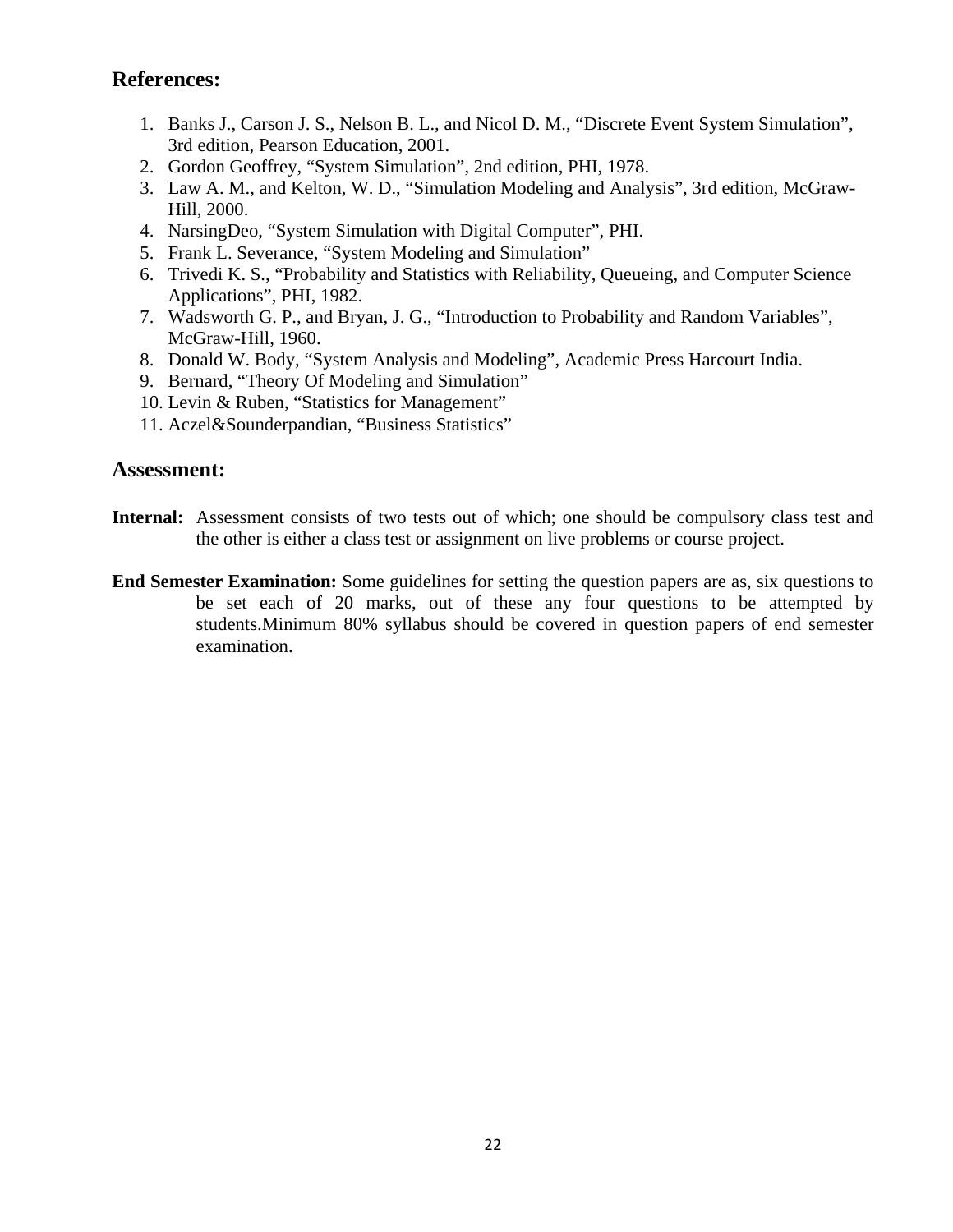| Subject Code  | <b>Subject Name</b> | Credits |
|---------------|---------------------|---------|
| <b>CCL101</b> | <b>CAD and FEA</b>  | 01      |

| <b>Module</b> | <b>Detailed content</b>                    | Lab.            |
|---------------|--------------------------------------------|-----------------|
|               |                                            | <b>Sessions</b> |
|               | 3D- Modeling and Assembly & Drafting       | 05              |
|               | Kinematic & Kinetic Analysis of Mechanisms | 0 <sup>2</sup>  |
|               | Static & Dynamic analysis using FEA        |                 |

#### **Assessment:**

**End Semester Examination:** Practical/Oral examination is to be conducted by pair of internal and external examiners

| Subject Code  | <b>Subject Name</b>                | Credits |
|---------------|------------------------------------|---------|
| <b>CCL102</b> | <b>Object Oriented Programming</b> |         |

| <b>Module</b> | <b>Detailed content</b>                 | Lab.            |
|---------------|-----------------------------------------|-----------------|
|               |                                         | <b>Sessions</b> |
|               | Object oriented programming using $C++$ |                 |
|               | Object oriented programming using Java  |                 |

#### **Assessment:**

**End Semester Examination:** Practical/Oral examination is to be conducted by pair of internal and external examiners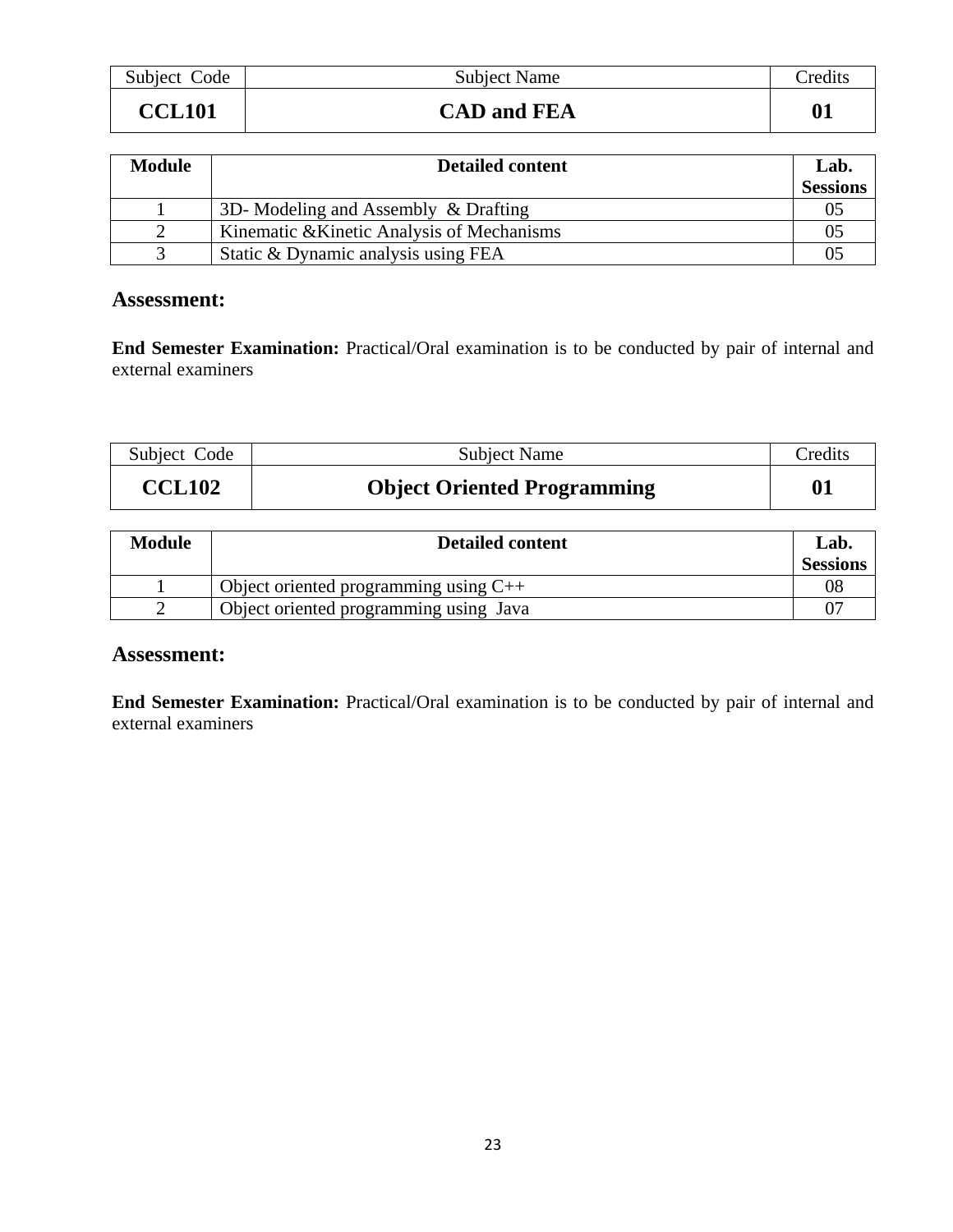| Subject Code  | <b>Subject Name</b> | Tredits      |
|---------------|---------------------|--------------|
| <b>CCC201</b> | <b>Robotics</b>     | $\mathbf{0}$ |

| <b>Module</b>  | <b>Detailed content</b>                                                                                                                                                                                                                                                                                                                                                                                          | <b>Hours</b> |
|----------------|------------------------------------------------------------------------------------------------------------------------------------------------------------------------------------------------------------------------------------------------------------------------------------------------------------------------------------------------------------------------------------------------------------------|--------------|
| 1              | <b>Introduction:</b><br>Automation & robotics, Robotic System & Anatomy Classification, Future<br>Prospects<br><b>Robotic Application in Manufacturing:</b>                                                                                                                                                                                                                                                      | 12           |
|                | Material transfer, Machine loading & unloading, Processing operations,<br>Assembly & Inspectors<br><b>Social Issues and Economics of robotics</b>                                                                                                                                                                                                                                                                |              |
|                | <b>Drives:</b><br>Control Loops, Basic Control System Concepts & Models, Control System<br>Analysis, Robot Activation & Feedback Components, Position & Velocity<br>Sensors, Actuators, Power Transmission Systems.                                                                                                                                                                                              |              |
| $\overline{2}$ | <b>Robot &amp;its Peripherals:</b><br>End Effecters - types, Mechanical $\&$ other grippers, Tool as end effecter<br><b>Sensors:</b><br>Sensors in Robotics, Tactile Sensors, Proximity & Range Sensors, Sensor<br><b>Based Systems</b><br>Robotic Cell Design & Control.                                                                                                                                        | 08           |
| 3              | <b>Robot Kinematics:</b><br>Coordinate Frames, Rotations, Homogeneous Coordinates, Arm Equation<br>of Planer Robot, Four axis SCARA Robot, TCV, Inverse Kinematics of<br>Planer Robot, Four Axis SCARA Robot.                                                                                                                                                                                                    | 12           |
| $\overline{4}$ | <b>Trajectory Planning &amp; Robot Dynamics:</b><br>Manipulator Path Control- Linear, Quadratic and Cubic Interpolation, Work<br>Space Analysis, Robot Dynamics -Langrangian Dynamics of one and two<br>link robot arm                                                                                                                                                                                           | 08           |
| 5              | <b>Machine Vision:</b><br>Introduction, Low level & High level vision, Sensing & Digitising, Image<br>processing & analysis, Segmentation, Edge detection, Object description &<br>recognition, Interpretation, Noises in Image, Applications                                                                                                                                                                    | 08           |
| 6              | Programming For Robots: Methods, Robot programme as a path in space,<br>Motion interpolation, level & task level languages, Robot languages;<br>Programming in suitable languages Characteristics of robot<br>Robot Intellgence & Task Planning: Introduction, State space search,<br>Problem reduction, Use of predictive logic, Means -Ends Analysis, Problem<br>solving, Robot learning, Robot task planning. | 12           |

# **\* Common for Machine Design, Automobile Engineering and CAD/CAM and Robotics**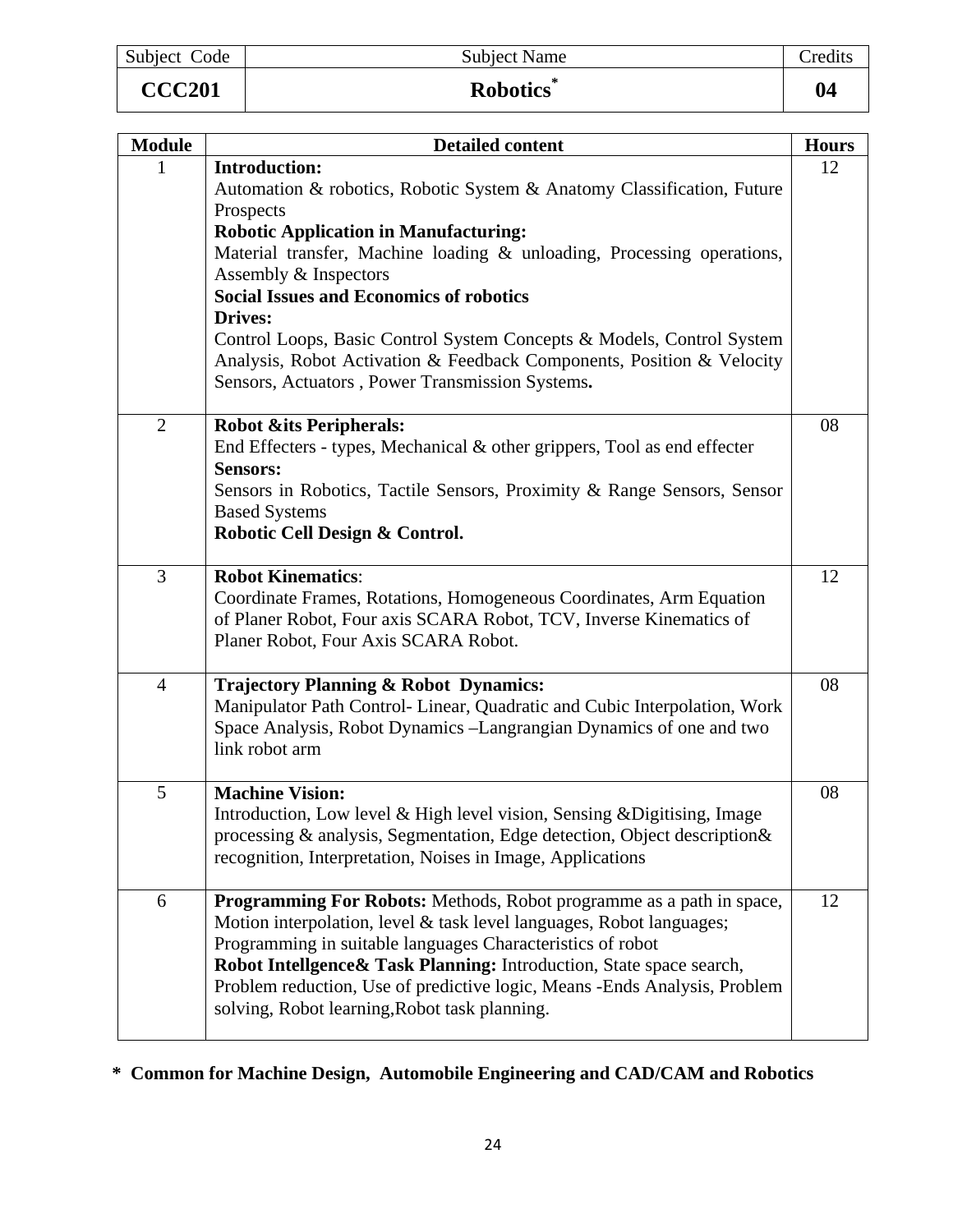- 1. YoremKoren, "Robotics for Engineers"
- 2. J. F. Engelberger, "Robotics in Practice"
- 3. Ulrich Rembolds, ChristialBlume, "Computer Integrated Manufacturing Technology and Systems"
- 4. Ramamurthy, "Computer Aided Design in Mechanical Engineering"
- 5. Mark Spong, "Robot Dynamics and Control", Wiley India
- 6. John Craig, "Robotics"
- 7. Paul R.P., "Robot Manipulators: Mathematics, Programming and Control"
- 8. Groover and Simmers,"Industrial Robotics"
- 9. Ernest Deoblin,"Measurement systems"
- 10. Beckwith and Lewisbuck, "Mechanical Measurements"
- 11. K. Ogata,"Modern Control Engineering",PHI
- 12. Benjamin Kuo, "Automatic Control Systems", Wiley India
- 13. Richard D. KIafter et al, "Robotic Engineering -an Integrated Approach", PHI
- 14. Spyros G. Tzafestas, "Intelligent Robotic Systems"

- **Internal:** Assessment consists of two tests out of which; one should be compulsory class test and the other is either a class test or assignment on live problems or course project.
- **End Semester Examination:** Some guidelines for setting the question papers are as, six questions to be set each of 20 marks, out of these any four questions to be attempted by students. Minimum 80% syllabus should be covered in question papers of end semester examination.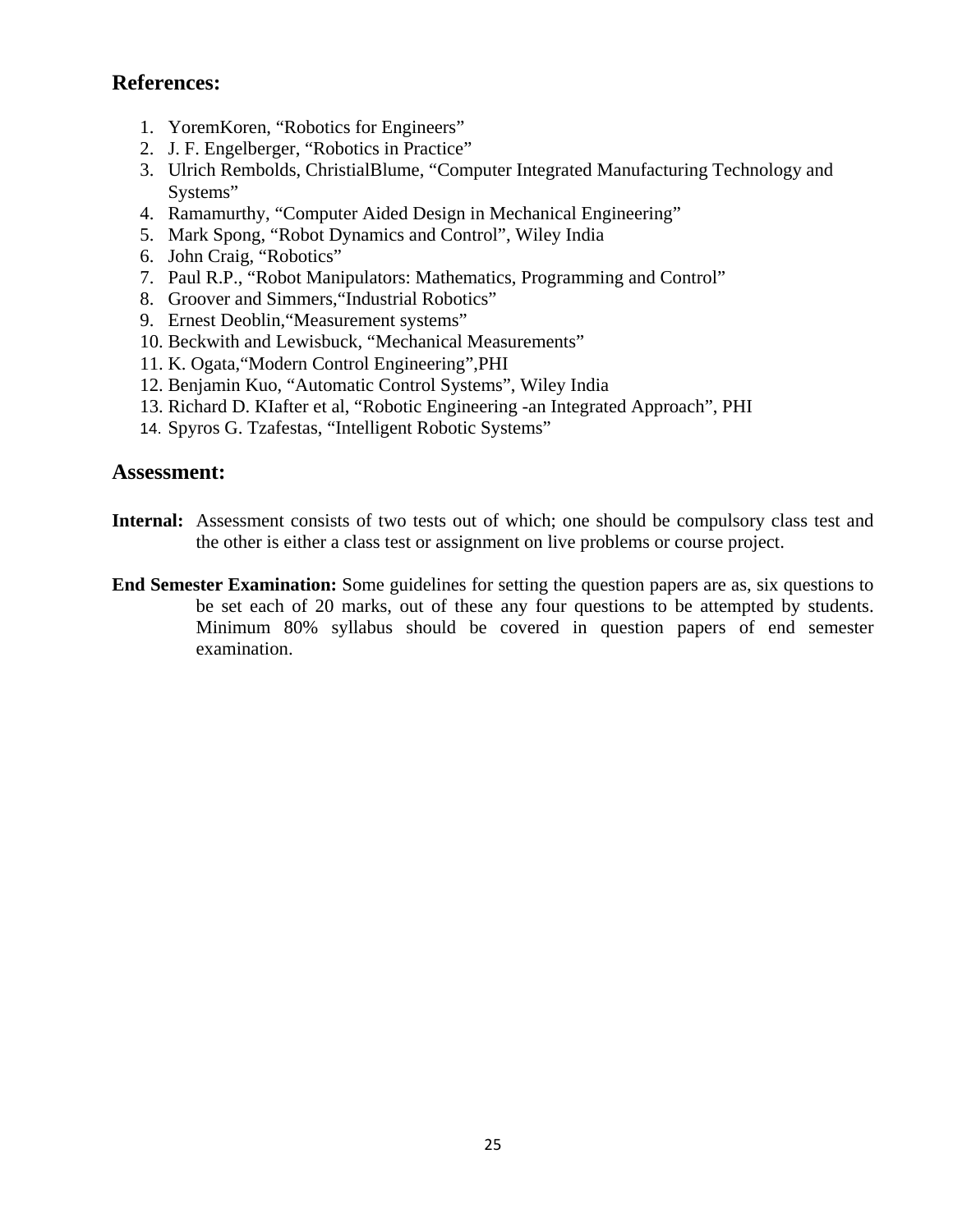| Subject Code | <b>Subject Name</b>              | redits       |
|--------------|----------------------------------|--------------|
| CCC202       | <b>Optimization</b> <sup>•</sup> | $\mathbf{0}$ |

| Optimization |  |  |
|--------------|--|--|
|              |  |  |

| <b>Module</b>  | <b>Detailed content</b>                                                    | <b>Hours</b> |
|----------------|----------------------------------------------------------------------------|--------------|
| $\mathbf{1}$   | <b>Basic Concepts:</b>                                                     | 10           |
|                | Statement of the Optimization Problem, Basic Definitions, Optimality       |              |
|                | Criteria for Unconstrained Optimization, Optimality Criteria for           |              |
|                | Constrained Optimization, Engineering Application of Optimization,         |              |
|                | Overview of optimization technique, Interdisciplinary nature, Introduction |              |
|                | to related software.                                                       |              |
| $\overline{2}$ | <b>Linear Programming Problem:</b>                                         | 10           |
|                | Formulation, Simplex method, Primal to Dual, Dual Simplex method,          |              |
|                | Sensitivity Analysis.                                                      |              |
| 3              | <b>Integer L.P. Model:</b>                                                 | 10           |
|                | Gomory's cutting plane method, Branch & Bound Technique.                   |              |
|                | Non L.P. Model:                                                            |              |
|                | Lagrangian method & Kuhn tucker method.                                    |              |
| $\overline{4}$ | <b>Unconstrained Optimization Technique:</b>                               | 10           |
|                | Necessary and sufficient condition – search method (unrestricted Fibonacci |              |
|                | and Golden) – Interpolation method (Quadratic, Cubic & Direct root         |              |
|                | method). Direct search method – Random search, Pattern search and Rosen    |              |
|                | Brock's hill climbing method.                                              |              |
| 5              | <b>Newtonian Method:</b>                                                   | 10           |
|                | Newton's method, Marquardt's method, Quasi Newton method.                  |              |
|                | Discrete Event Simulation: Generation of Random Variable, Simulation       |              |
|                | Processes, Monte-Carlo Technique.                                          |              |
| 6              | Response Surface Method: Response Surface, The Least-Squares               | 10           |
|                | Methods, Two-Level Factorial Design, Addition of Center Points, Central    |              |
|                | Composite Design(CCD), Sequential Nature of RSM, Other Experimental        |              |
|                | Design                                                                     |              |

#### \$ **Common for Machine Design and CAD/CAM and Robotics**

#### **References:**

- 1. RanjanGanguli, "Engineering Optimization A Modern Approach" Universities Press
- 2. Pablo Pedregal, "Introduction to Optimization", Springer
- 3. S.S. Rao, "Engineering Optimization Theory and Practice", John Wiley and Sons Inc.
- 4. L.C. Jhamb, "Quantitative Techniques Vol. 1 and 2", Everest Pub. House
- 5. Pierre D.A., "Optimization, Theory with Application", John Wiley & sons.

- **Internal:** Assessment consists of two tests out of which; one should be compulsory class test and the other is either a class test or assignment on live problems or course project.
- **End Semester Examination:** Some guidelines for setting the question papers are as, six questions to be set each of 20 marks, out of these any four questions to be attempted by students.Minimum 80% syllabus should be covered in question papers of end semester examination.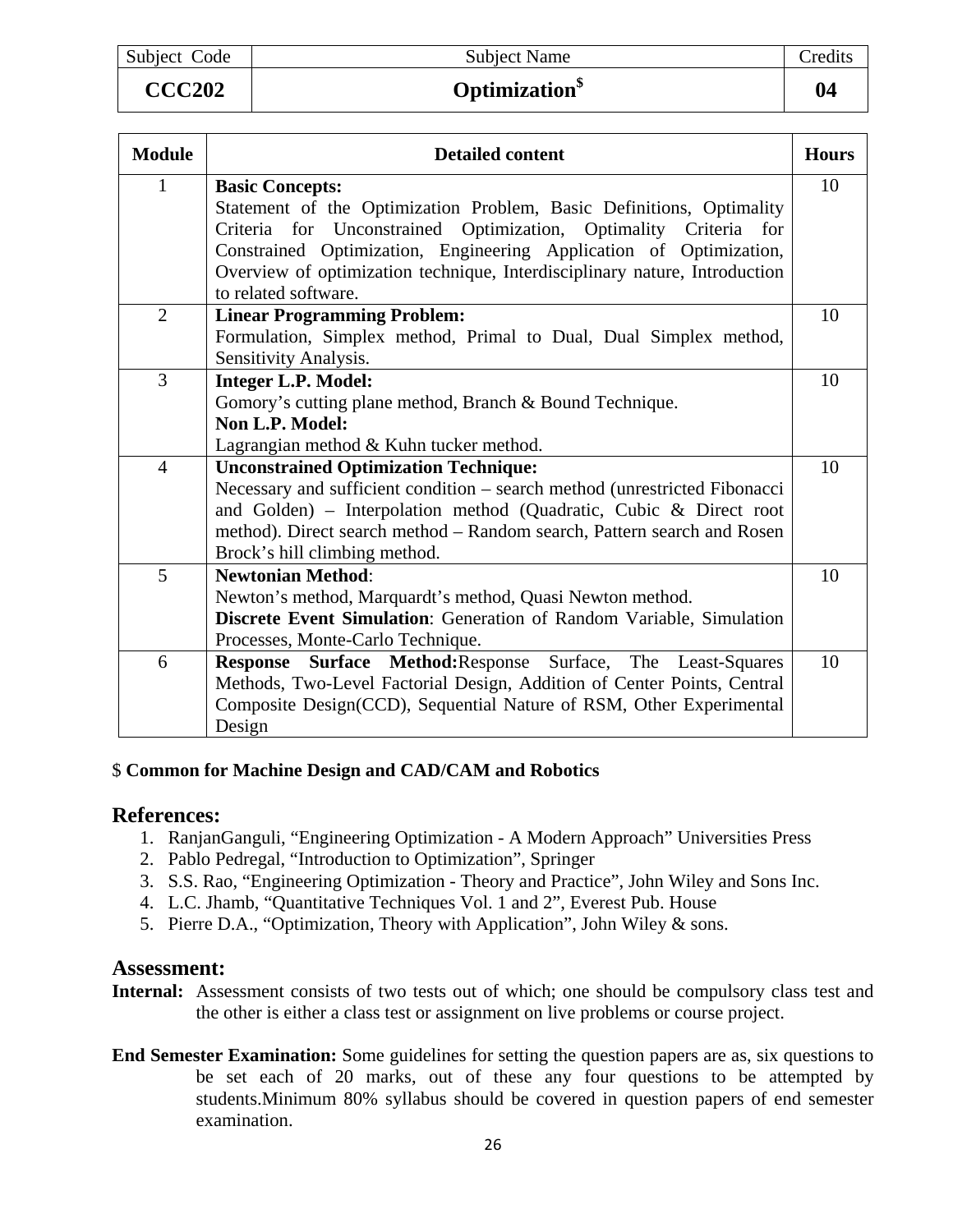Subject Code Subject Name Subject Name Credits

### **CCC203 Computer Aided Machining 04**

| <b>Module</b>  | <b>Detailed content</b>                                                    | <b>Hours</b> |
|----------------|----------------------------------------------------------------------------|--------------|
| $\mathbf{1}$   | <b>Introduction to Computer Numerical Control.</b>                         | 10           |
|                | History of various NC machines like TNC, NC, CNC, DNC, Elements of         |              |
|                | CAM, Various CNC applications in different industries, Computer control    |              |
|                | concepts, Data processing units, Binary execution.                         |              |
| $\overline{2}$ | <b>CNC Hardware</b>                                                        | 10           |
|                | Structure of CNC machine tools, Spindle design, Spindle and axis drives,   |              |
|                | systems and feedback devices like<br>Various actuation<br>encoder.         |              |
|                | tachogenerator, etc.                                                       |              |
| 3              | <b>CNC Control System and Machine Tools.</b>                               | 10           |
|                | CNC motion controller, Linear, circular, helical interpolator, Positioning |              |
|                | and contouring control loops, MCU, adaptive control system, CNC            |              |
|                | machining centre, turning, grinding, EDM, wire EDM, boring, turn mill and  |              |
|                | CNC gear cutting, Study of two control systems.                            |              |
| $\overline{4}$ | <b>CNC Tooling.</b>                                                        | 10           |
|                | Latest CNC tool materials and manufacturing, Turning and milling tool      |              |
|                | geometry, Tool probing and presetting, Automatic Pallet Changer (APC)      |              |
|                | and Automatic Turret Changer (ATC), Study of various probes and special    |              |
|                | tools.                                                                     |              |
| 5              | <b>CNC Programming.</b>                                                    | 12           |
|                | Part programming fundamentals, Manual part programming methods,            |              |
|                | Various G & M codes,                                                       |              |
|                | Absolute and incremental system, TNRC, Tool length and diameter            |              |
|                | compensation, Programming of turning, machining centre and EDM, Use        |              |
|                | of canned cycles, loop, jump, subroutines, CAPP, APT, Post processing.     |              |
| 6              | R Parameter programming, Macros, 3D programming                            | 08           |

#### **References:**

- 1. P. Radhakrishnan& S. Subramanyan "CAD/CAM/CIM" Willey Eastern Limited New Delhi.
- 2. Hans B. Kief and J. Frederick Waters "CNC" Glencae Macmillan / McGraw Hill
- 3. Steve Krar and Arthar Gill "CNC Technology and Programming", McGraw Hill Pub. Company, New Delhi.
- 4. P.N. Rao, N. K. Tewariet el "CAM" Tata McGraw Hill Pub. New Delhi

- **Internal:** Assessment consists of two tests out of which; one should be compulsory class test and the other is either a class test or assignment on live problems or course project.
- **End Semester Examination:** Some guidelines for setting the question papers are as, six questions to be set each of 20 marks, out of these any four questions to be attempted by students.Minimum 80% syllabus should be covered in question papers of end semester examination.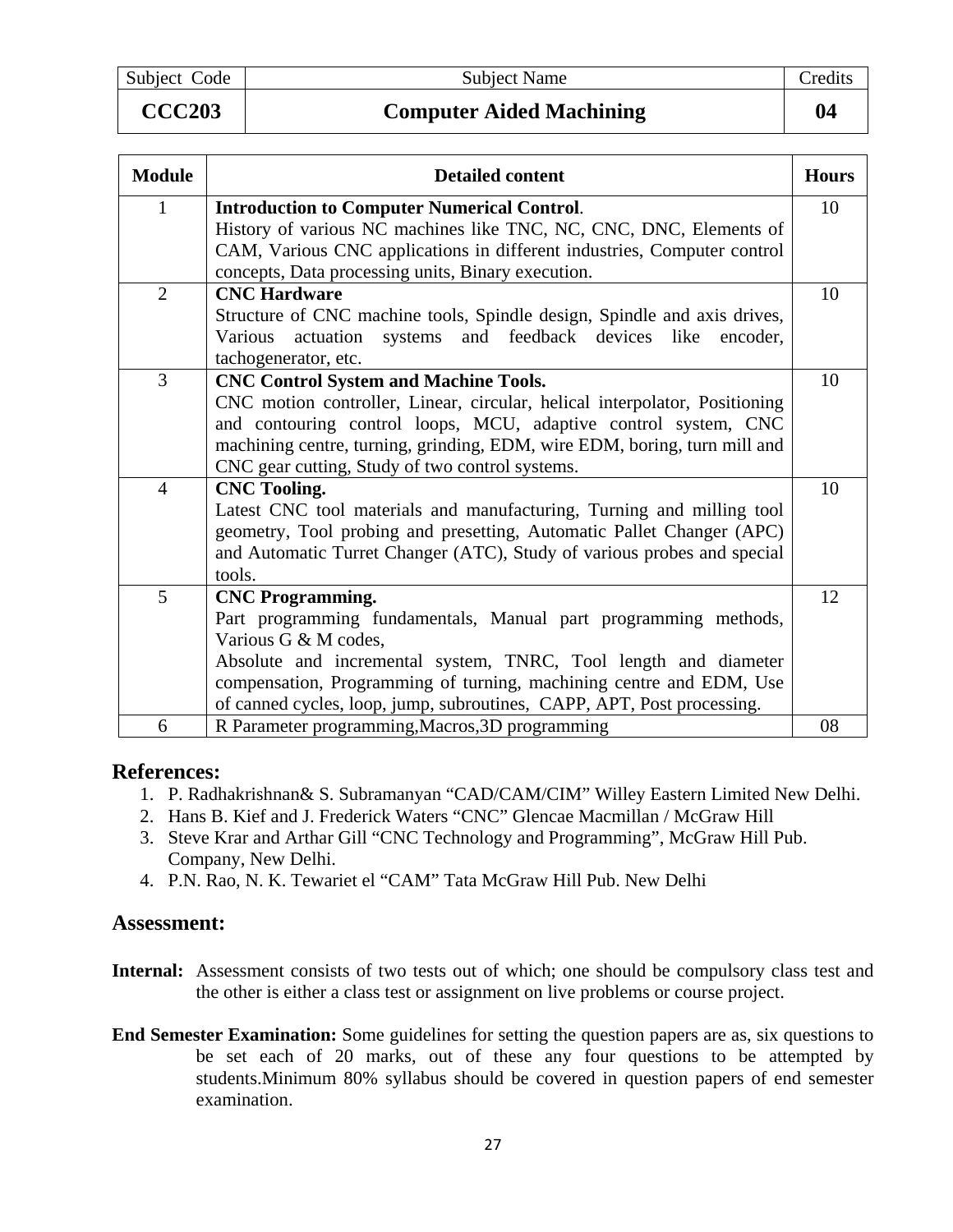Subject Code Subject Name Credits CCE2031 Virtual Reality 104

| <b>Module</b>  | <b>Detailed content</b>                                                                                              | Hrs. |
|----------------|----------------------------------------------------------------------------------------------------------------------|------|
| 1              | <b>Introduction:</b>                                                                                                 | 08   |
|                | A short history of early virtual reality, early commercial VR Technology, VR                                         |      |
|                | becomes an Industry, The five classical components of VR Systems.                                                    |      |
|                | <b>Input Devices: Trackers, Navigations and Gesture Interfaces.</b>                                                  |      |
|                | Three Dimensional Position Trackers: Tracker performance parameters,                                                 |      |
|                | Mechanical trackers, Magnetic trackers, Ultrasonic trackers, Optical Trackers and<br><b>Hybrid Inertial Trackers</b> |      |
|                | Navigation and Manipulation Interfaces: Tracker based Navigation/Manipulation                                        |      |
|                | Interfaces, Trackballs, and three Dimensional Probes Gesture Interfaces: The                                         |      |
|                | Pinch Glove, the 5DT Data Glove, the Didjiglove, the Cyberglove                                                      |      |
| $\overline{2}$ | <b>Output Devices: Graphical, Three Dimensional Sound and Haptic Displays.</b>                                       | 10   |
|                | Graphical Display: The human visual system, personal graphics displays, large                                        |      |
|                | volume displays. Sound displays: the human auditory system, the convolvotron,                                        |      |
|                | Speaker based three dimentional sound.                                                                               |      |
|                | Haptic Feedback: The human haptic system, Tactile Feedback Interfaces, Force                                         |      |
|                | Feedback Interfaces.                                                                                                 |      |
| 3              | <b>Computing Architectures for Virtual Reality:</b>                                                                  | 10   |
|                | The Rendering Pipeline: The graphical rendering pipeline, The haptics rendering                                      |      |
|                | pipeline. PC Graphics Architectures: Pc Graphics Accelerators, Graphics                                              |      |
|                | Benchmarks. Work Station Based Architectures: the Sun Blade<br>1000                                                  |      |
|                | The SGI Infinite Reality Architecture. Distributed VR<br>Architecture,                                               |      |
|                | Architectures: Multipipeline Synchronization, Colocated rendering Pipelines,                                         |      |
|                | Distributed Virtual Environments.                                                                                    |      |
| $\overline{4}$ | 4. Modeling:                                                                                                         | 10   |
|                | Geometric Modeling: Virtual Object Shape, Object Visual Appearance.                                                  |      |
|                | Kinematics Modeling: Homogeneous Transformation Matrices, Object Position,                                           |      |
|                | Transformation Invariants, Object Hierarchies, viewing the three dimensional                                         |      |
|                | words.Physical Modeling: Collision Detection, Surface Deformation, Force                                             |      |
|                | Computation, Force Smoothing and Mapping, Haptic Texturing. Behavior                                                 |      |
|                | Modeling and Model Management: Level of Detail Management, Cell                                                      |      |
|                | Segmentation.                                                                                                        |      |
| 5              | Virtual Reality Programming: Toolkits and Scene Graphs.                                                              | 12   |
|                | World Toolkit: Model Geometry and Appearance, The WTK Scene Graph,                                                   |      |
|                | Sensors and Action Functions, WTK Networking,                                                                        |      |
|                | JAVA 3D: Model Geometry and Appearance, Java 3D Scene graph, Sensors and                                             |      |
|                | Behaviors, Java 3D Networking, WTK and Java 3D Performance Comparison.                                               |      |
|                | General Haptics Open Software Toolkit: GHOST Integration with the Graphics                                           |      |
|                | Pipeline, The GHOST Haptic Scene Graph, Collision Detection and response,                                            |      |
|                | Graphics and PHANToM Calibration.                                                                                    |      |
|                | <b>Human Factors in Virtual Reality:</b>                                                                             |      |
|                | Methodology and Terminology: Data Collection and Analysis, Usability                                                 |      |
|                | Engineering Methodology. User Performance Studies: Test bed Evaluation of                                            |      |
|                | universal VR Tasks, Influence of System Responsiveness on User Performance,                                          |      |
|                | Influence of Feedback Multimodality.                                                                                 |      |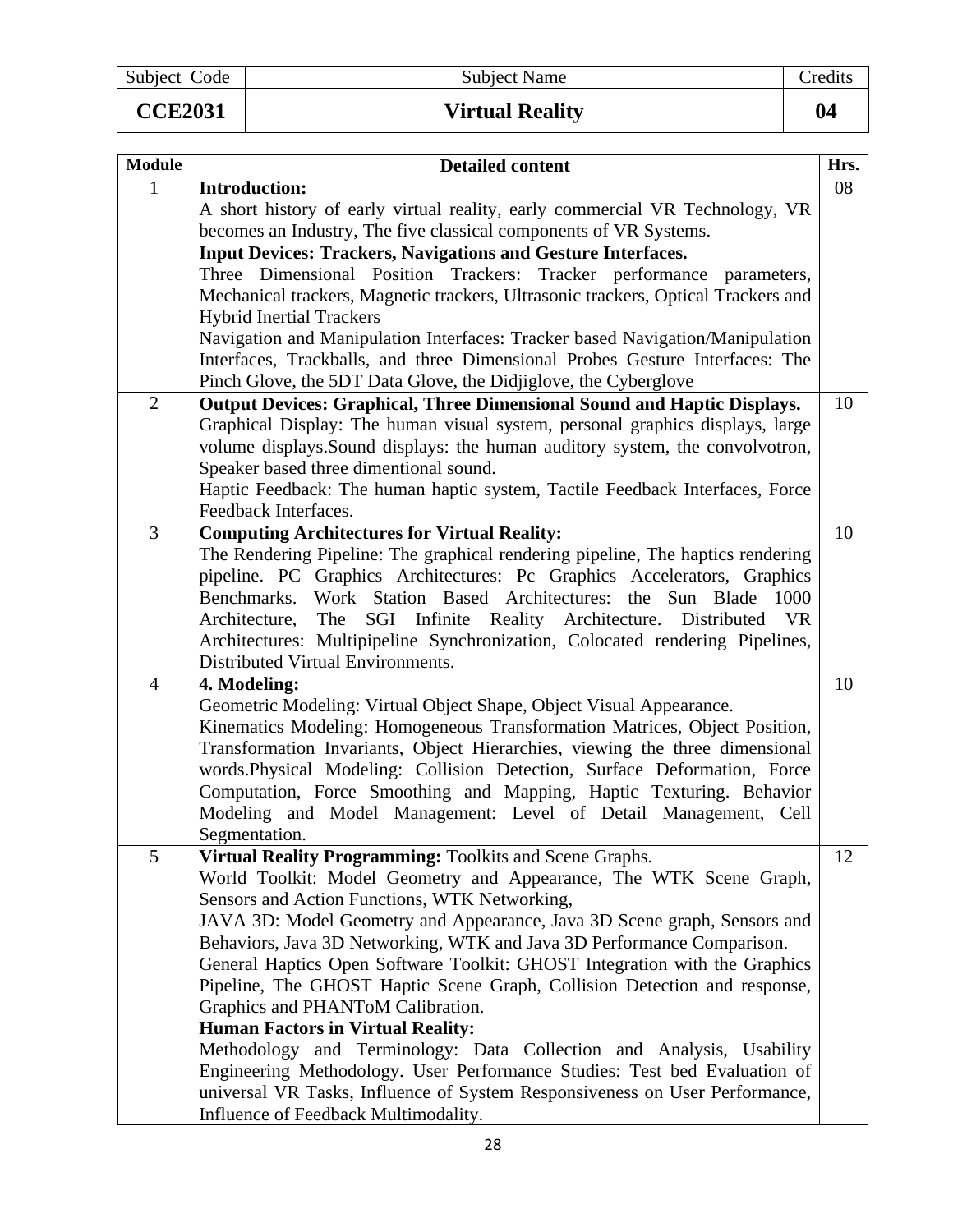| 6 | <b>Traditional Virtual Reality Applications:</b>                               | 10 |  |  |  |  |
|---|--------------------------------------------------------------------------------|----|--|--|--|--|
|   | Medical Application of VR: Virtual Anatomy, Triage and Diagnostic, Surgery     |    |  |  |  |  |
|   | and Rehabilitation. Education, Arts and Entertainment: VR in Education, VR and |    |  |  |  |  |
|   | the Arts, Entertainment Application of VR. Military VR Application: Army use   |    |  |  |  |  |
|   | of VR, VR Application in Navy, Air Force use of VR.                            |    |  |  |  |  |
|   | <b>Emerging Application of VR:</b> VR Application and Manufacturing: Virtual   |    |  |  |  |  |
|   | Prototyping, other VR Application in Manufacturing, Application of VR in       |    |  |  |  |  |
|   | Robotics: Robot Programming, Robot Tele operation. Information Visualization:  |    |  |  |  |  |
|   | Oil Exploration and Well Management, Volumetric Data Visualization.            |    |  |  |  |  |

- 1. GrigoreBurdea, Philippe Coiffet, "Virtual Reality Technology" 2<sup>nd</sup> edition. Wiley India
- 2. John vince, "Virtual Reality Systems" Pearson Education Asia
- 3. Understanding Virtual Reality ,Sherman,Elsever.

- **Internal:** Assessment consists of two tests out of which; one should be compulsory class test and the other is either a class test or assignment on live problems or course project.
- **End Semester Examination:** Some guidelines for setting the question papers are as, six questions to be set each of 20 marks, out of these any four questions to be attempted by students.Minimum 80% syllabus should be covered in question papers of end semester examination.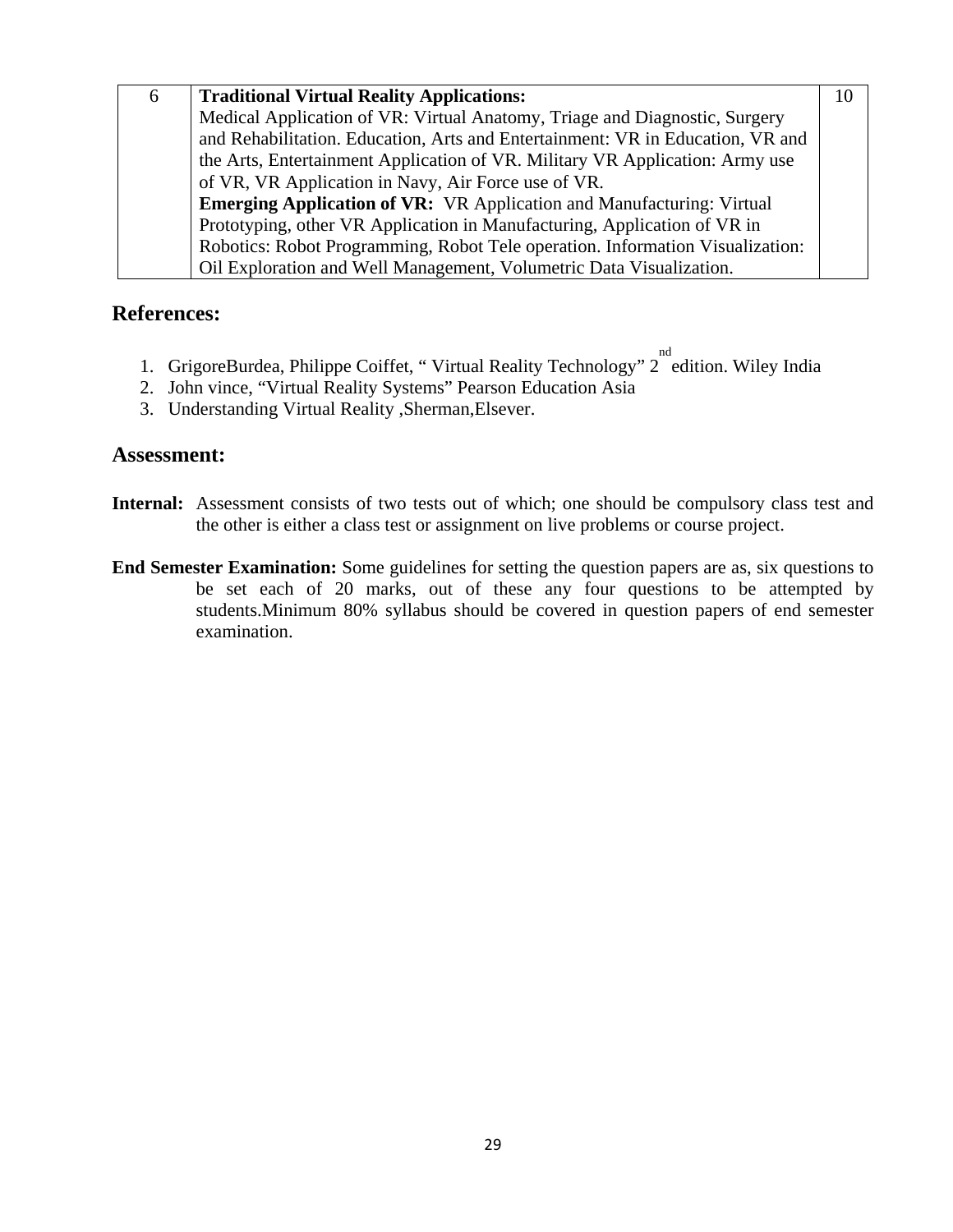Subject Code Subject Name Credits

# CCE2032 Product Lifecycle Management<sup>@</sup> 24

| <b>Module</b>  | <b>Detailed content</b>                                                                                                                                                                                                                                                                                                                                                                                                                                                                                                                                                                                                                                                                                                                                                                                 | <b>Hours</b> |
|----------------|---------------------------------------------------------------------------------------------------------------------------------------------------------------------------------------------------------------------------------------------------------------------------------------------------------------------------------------------------------------------------------------------------------------------------------------------------------------------------------------------------------------------------------------------------------------------------------------------------------------------------------------------------------------------------------------------------------------------------------------------------------------------------------------------------------|--------------|
| $\mathbf{1}$   | <b>Introduction to Product Lifecycle Management (PLM):</b><br>Product Lifecycle Management (PLM), Need for PLM, Product Lifecycle<br>Phases, Opportunities of Globalization, Pre-PLM Environment, PLM<br>Paradigm, Importance & Benefits of PLM, Widespread Impact of PLM, Focus<br>and Application, A PLM Project, Starting the PLM Initiative, PLM<br>Applications<br><b>PLM Strategies:</b>                                                                                                                                                                                                                                                                                                                                                                                                          | 10           |
|                | Industrial strategies, Strategy elements, its identification, selection and<br>implementation, Developing PLM Vision and PLM Strategy, Change<br>management for PLM                                                                                                                                                                                                                                                                                                                                                                                                                                                                                                                                                                                                                                     |              |
| $\overline{2}$ | <b>ProductDesign:</b><br>Product Design and Development Process, Engineering Design, Organization<br>and Decomposition in Product Design, Typologies of Design Process Models,<br>Reference Model, Product Design in the Context of the Product Development<br>Process, Relation with the Development Process Planning Phase, Relation<br>with the Post design Planning Phase, Methodological Evolution in Product<br>Design, Concurrent Engineering, Characteristic Features of Concurrent<br>Engineering, Concurrent Engineering and Life Cycle Approach, New Product<br>Development (NPD) and Strategies, Product Configuration and Variant<br>Management, The Design for X System, Objective Properties and Design for<br>X Tools, Choice of Design for X Tools and Their Use in the Design Process | 10           |
| 3              | <b>Product Data Management (PDM):</b><br>Product and Product Data, PDM systems and importance, Components of<br>PDM, Reason for implementing a PDM system, financial justification of<br>PDM, barriers to PDM implementation<br><b>Virtual Product Development Tools:</b><br>For components, machines, and manufacturing plants, 3D CAD systems and<br>realistic rendering techniques, Digital mock-up, Model building, Model<br>analysis, Modeling and simulations in Product Design, Examples/Case studies                                                                                                                                                                                                                                                                                            | 10           |
| $\overline{4}$ | <b>Integration of Environmental Aspects in Product Design:</b><br>Sustainable Development, Design for Environment, Need for Life Cycle<br>Environmental Strategies, Useful Life Extension Strategies, End-of-Life<br>Strategies, Introduction of Environmental Strategies into the Design Process,<br>Life Cycle Environmental Strategies and Considerations for Product Design                                                                                                                                                                                                                                                                                                                                                                                                                         | 10           |
| 5              | Life Cycle Assessment and Life Cycle Cost Analysis:<br>Properties, and Framework of Life Cycle Assessment, Phases of LCA in ISO<br>Standards, Fields of Application and Limitations of Life Cycle Assessment,<br>Cost Analysis and the Life Cycle Approach, General Framework for LCCA,<br>Evolution of Models for Product Life Cycle Cost Analysis                                                                                                                                                                                                                                                                                                                                                                                                                                                     | 10           |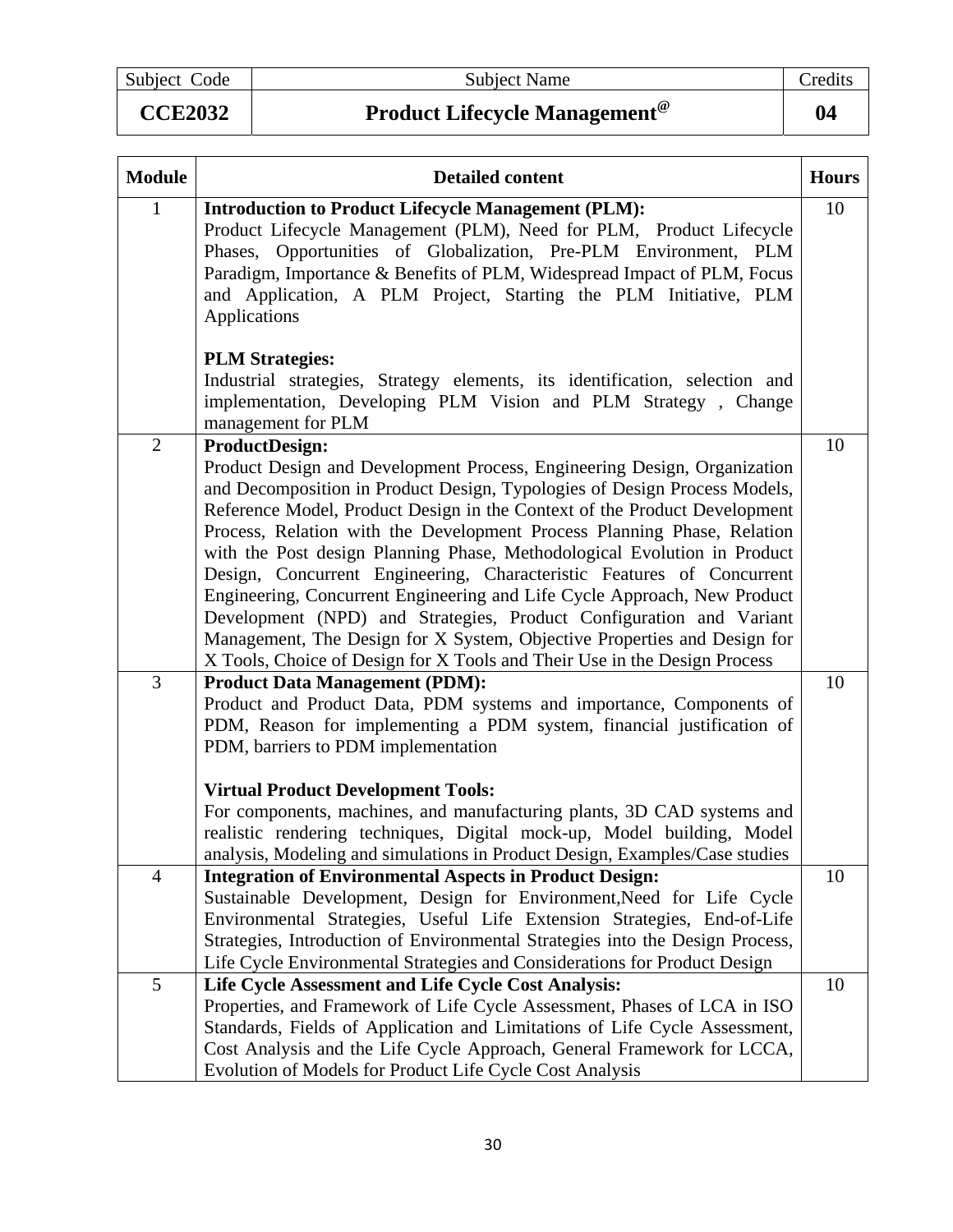| 6. | <b>Technology Forecasting:</b>                                           | 10 |
|----|--------------------------------------------------------------------------|----|
|    | Evolution for technology forecasting and its importance, Future mapping, |    |
|    | Methods of technology forecasting such as Relevance Trees, Morphological |    |
|    | Methods and Mission Flow Diagram, Combining forecast of different        |    |
|    | technologies                                                             |    |

#### **@ Common for Machine Design, Automobile Engineering, CAD/CAM and Robotics and Manufacturing Systems Engineering**

#### **References:**

- 1. John Stark, "Product Lifecycle Management: Paradigm for 21st Century Product Realisation", Springer-Verlag, 2004. ISBN: 1852338105
- 2. Fabio Giudice, Guido La Rosa, AntoninoRisitano, "Product Design for the environment-A life cycle approach", Taylor & Francis 2006, ISBN: 0849327229
- 3. SaaksvuoriAntti, ImmonenAnselmie, "Product Life Cycle Management", Springer, Dreamtech, ISBN: 3540257314
- 4. Michael Grieve, "Product Lifecycle Management: Driving the next generation of lean thinking", Tata McGraw Hill, 2006, ISBN: 0070636265

- **Internal:** Assessment consists of two tests out of which; one should be compulsory class test and the other is either a class test or assignment on live problems or course project.
- **End Semester Examination:** Some guidelines for setting the question papers are as, six questions to be set each of 20 marks, out of these any four questions to be attempted by students.Minimum 80% syllabus should be covered in question papers of end semester examination.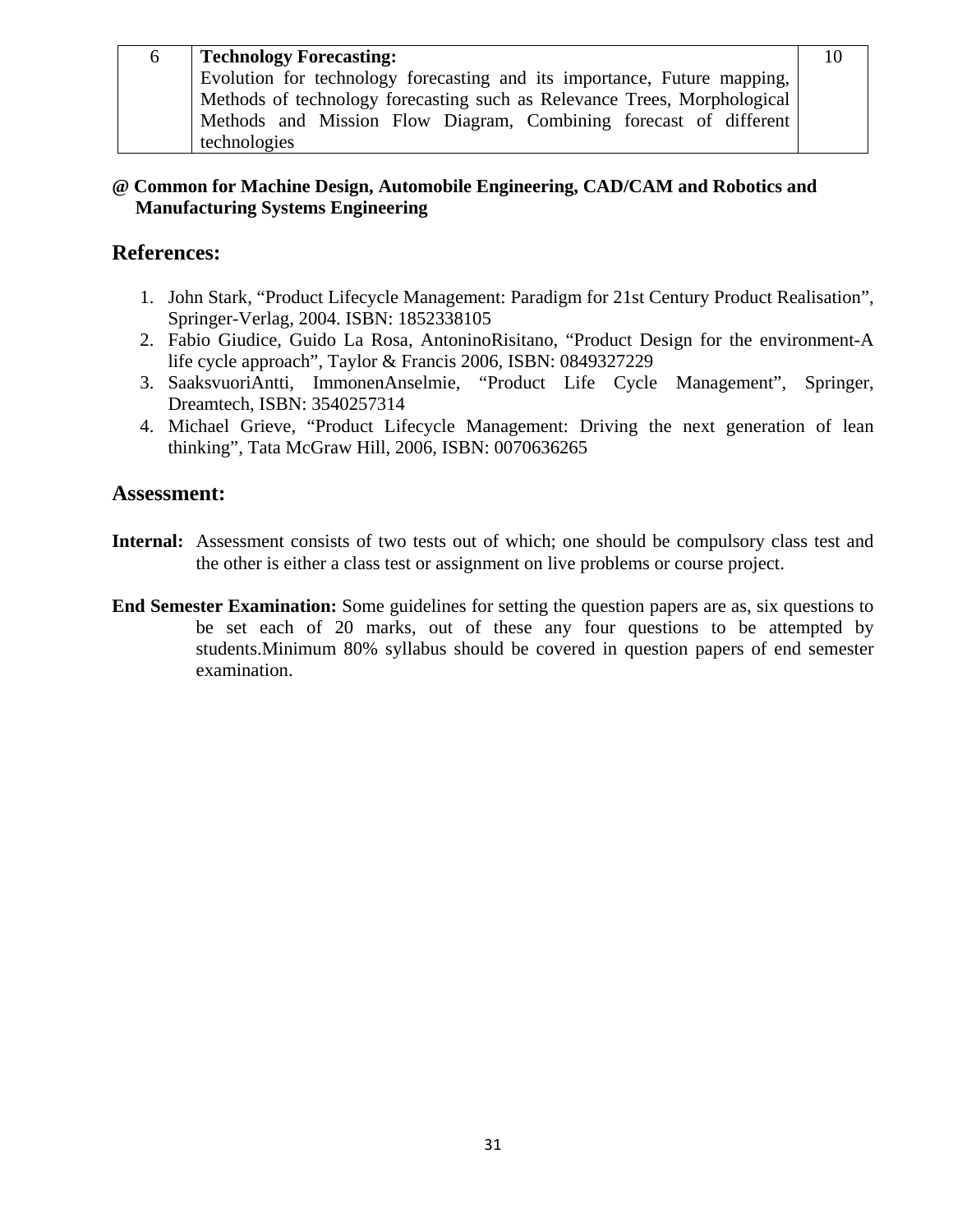Subject Code Subject Name Subject Name Credits

**CCE2033 Concurrent Engineering 04** 

| <b>Module</b>  | <b>Detailed content</b>                                                        | <b>Hours</b> |
|----------------|--------------------------------------------------------------------------------|--------------|
| 1              | Introduction: Concurrent design of products and systems - Product design -     | 08           |
|                | Fabrication and assembly system design - designing production systems for      |              |
|                | robustness and structure                                                       |              |
| $\overline{2}$ | Strategic approach and technical aspects of product design: Steps in the       | 10           |
|                | strategicapproach to product design - Comparison to other product design       |              |
|                | methods -Assemblysequence generation - Choosing a good assembly                |              |
|                | sequence - Tolerances and their relation toassembly - Design for material      |              |
|                | handling and part mating - Creation and evaluation of testingstrategies.       |              |
| 3              | Basic issues in manufacturing system design: System design procedure -         | 14           |
|                | Design factors - Intangibles - Assembly resource alternatives - Task           |              |
|                | assignment - Tools and tool changing -Part feeding alternatives - Material     |              |
|                | handling alternatives - Floor layout and systemarchitecture alternatives.      |              |
| $\overline{4}$ | Assembly workstation design: Strategic issues - Technical issues analysis      | 08           |
| 5              | Design of automated fabrication systems: Objectives of modern fabrication      | 10           |
|                | system design -System design methodology - Preliminary system feasibility      |              |
|                | study - Perform detailed workcontent analysis - Define alternative fabrication |              |
|                | configurations - Configuration design and layout - Human resource              |              |
|                | considerations - Evaluate technical performance of solution.                   |              |
| 6              | System Simulation: Simulation as an alternative to analysis, Discrete event    | 10           |
|                | simulation tools                                                               |              |
|                | Case Studies                                                                   |              |

### **References:**

- 1. Concurrent Design of Product and Processes by James L. Nevins and Daniel E. Whitney,McGraw-Hill Publishing Company, 1989
- 2. Engineering Productivity through CAD/CAM by Dimitris.N.Chorafas Butterworth
- 3. Automatic assembly by Boothroyd
- 4. Discrete Event Simulation by Jerry Banks

- **Internal:** Assessment consists of two tests out of which; one should be compulsory class test and the other is either a class test or assignment on live problems or course project.
- **End Semester Examination:** Some guidelines for setting the question papers are as, six questions to be set each of 20 marks, out of these any four questions to be attempted by students.Minimum 80% syllabus should be covered in question papers of end semester examination.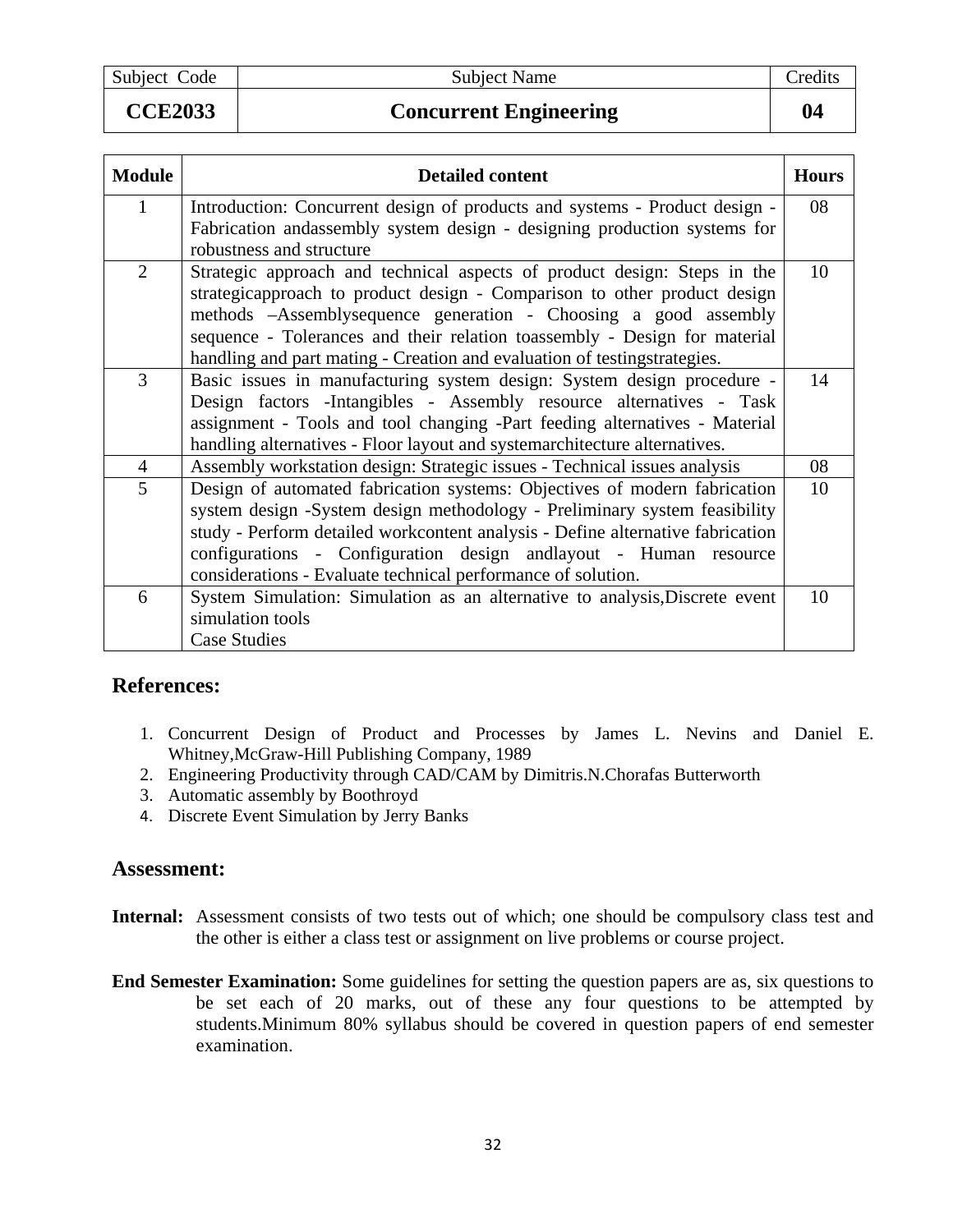Subject Code Subject Name Credits

**CCE2034 Micro Electro Mechanical Systems@ 04** 

| <b>Module</b>    | <b>Detailed content</b>                                                                                                                                                                                                                                                                                                                                                                                                                                                                                                                                                          |  |  |  |
|------------------|----------------------------------------------------------------------------------------------------------------------------------------------------------------------------------------------------------------------------------------------------------------------------------------------------------------------------------------------------------------------------------------------------------------------------------------------------------------------------------------------------------------------------------------------------------------------------------|--|--|--|
| $\mathbf{1}$     | <b>Introduction to MEMS &amp; Applications</b><br>Introduction to Micro-Electro-Mechanical Systems,<br>Applications and Materials,<br>Advantages & Disadvantages of Micro-sensors, and micro-actuators.                                                                                                                                                                                                                                                                                                                                                                          |  |  |  |
| $\boldsymbol{2}$ | <b>Sensors and Actuators in Micro-domain</b><br>Concept of Sensors & Actuators,<br>٠<br>Sensing & Actuation Principles: Mechanical Sensing, Capacitive,<br>Electrostatic, Electromagnetic, Piezo Resistive, Piezo Electric, Thin Films,<br><b>Shape Memory Alloys</b><br>Comb Drive Actuation & Sensing. Micro-mechanisms, Air-Bag Sensors,<br><b>Chemical Sensors</b><br>Sensors & Actuators for Automotive, Biomedical, Industrial applications<br>Design of sensor and actuator for few applications such as automobile<br>accelerometer, bimetallic temperature sensor, etc. |  |  |  |
| 3                | <b>Fabrication Methods</b><br>Microfabrication Methods (VLSI Techniques)<br>Positive and Negative Photoresists,<br>$\bullet$<br>Bulk Micromachining,<br>$\bullet$<br>Surface Micromachining,<br>٠<br>Etching (Isotropic and Anisotropic),<br>Deposition techniques such as CVD (Chemical Vapor Deposition),<br>Metallization Techniques.<br>3D High Aspect Ratio Techniques<br>LIGA,<br>$\bullet$<br>AMANDA,<br>٠<br>Microstereolithography,<br>٠<br>IH-Process,<br>X-Ray Techniques,                                                                                            |  |  |  |
|                  | Ion-beam Lithography etc.<br><b>Modelling and Simulation Techniques</b><br>Scaling Laws, Governing Equations<br>Modelling of Mechanical Structures via classical methods, Newtons Laws,<br>$\bullet$<br>Thermal Laws, Fluid Flow Analysis<br>Micro-mechanism modelling and analysis techniques : Lumped Parameter<br>Modelling and Distributed Parameter Modeling<br>Modelling of Micro-channel as heat exchanger, accelerometers, micro-<br>hinges, compound microstructures.<br>Linear & Nonlinear Model.<br>Numerical Methods used for MEMS analysis.                         |  |  |  |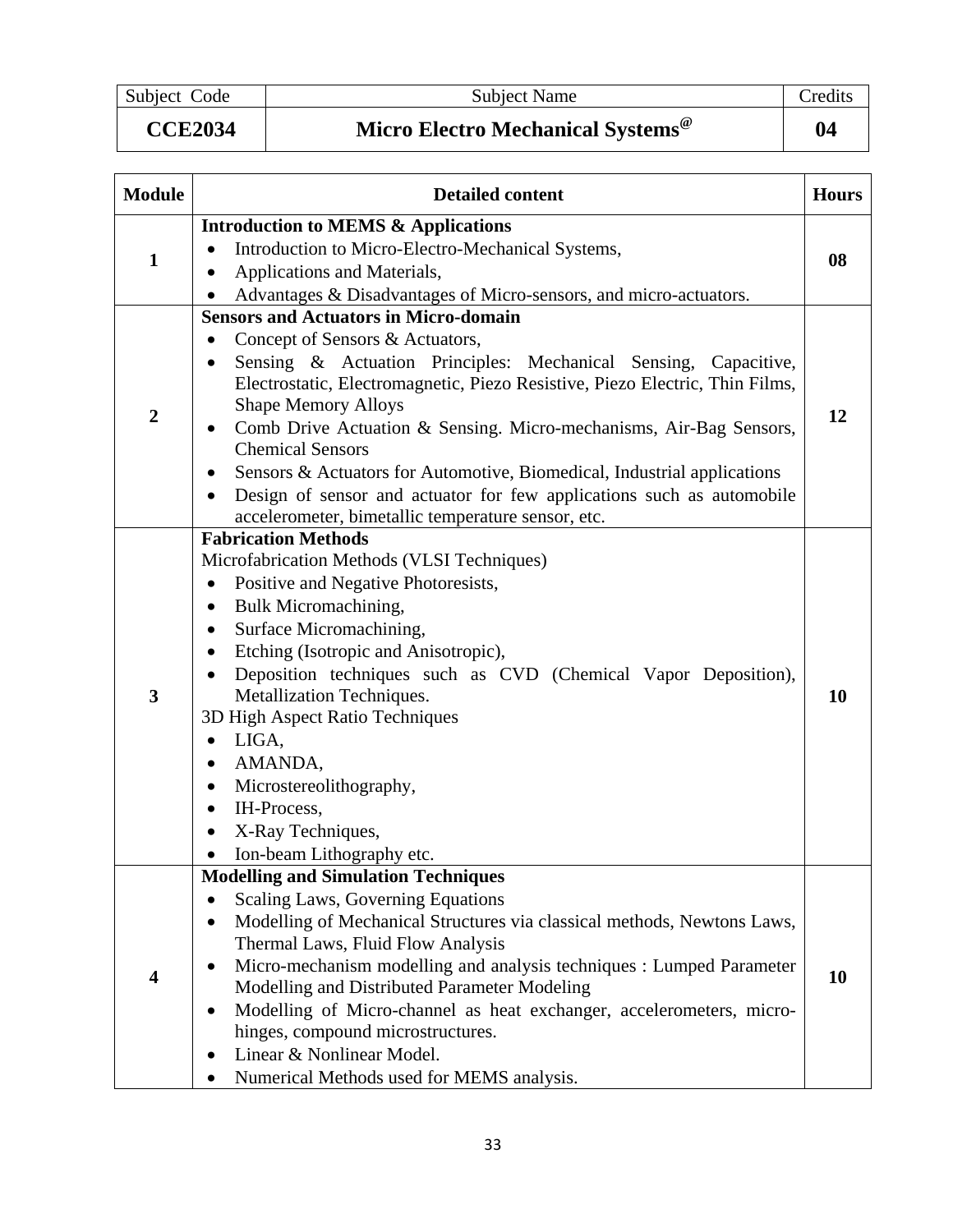| 5 | <b>Characterization Techniques</b><br>Topography Methods (Optical, Electrical and Mechanical Methods)<br>Microscopy, STM (Scanning Tunneling Microscopes),<br>SEM<br>(Scanning Electron Microscopes), SPM (Scanning<br>Probe<br>Microscopes), AFM (Atomic Force Microscopes)<br><b>Mechanical Structure Analysis</b><br>Deformation & Vibration Measurement Techniques (Piezo resistive and<br>piezo electric)<br>Interferometry Techniques,<br>SPI (Speckle Pattern Interferometry),<br>ESPI (Electronic Speckle Pattern Interferometry), | 12 |  |  |  |
|---|--------------------------------------------------------------------------------------------------------------------------------------------------------------------------------------------------------------------------------------------------------------------------------------------------------------------------------------------------------------------------------------------------------------------------------------------------------------------------------------------------------------------------------------------|----|--|--|--|
|   | Laser Techniques, Laser Doppler Vibro-meters<br>Fluid, Thermal and Chemical Analysis<br>Thermal Analysis Techniques (Theoretical and Experimental),<br>Fluid Flow Pattern Analysis, Electro-chemical Analysis,<br>$\bullet$<br><b>PIV</b> Techniques<br>$\bullet$                                                                                                                                                                                                                                                                          |    |  |  |  |
|   | Spectroscopy<br><b>Introduction to Advances of MEMS and Nanotechnology</b>                                                                                                                                                                                                                                                                                                                                                                                                                                                                 |    |  |  |  |
| 6 | CNT (Carbon Nano Tubes) Applications, its properties, and Fabrication<br>Method,<br>Nano-mechanical Systems (NEMS),<br>Nano-tribology, &nano-indentation techniques,<br>Domestic and Industrial Applications of nanotechnology<br>٠<br>Molecular Modelling Techniques.<br>$\bullet$<br>Social and Ethical Implications of nanotechnology in Society                                                                                                                                                                                        | 08 |  |  |  |
|   | $M_{\odot}$ denotes the distance of the Equation of the $\Omega$ (CAM $\sim$ J D denotes and                                                                                                                                                                                                                                                                                                                                                                                                                                               |    |  |  |  |

**@ Common for Machine Design, Automobile Engineering, CAD/CAM and Robotics and Manufacturing Systems Engineering** 

#### **References:**

- 1. Julian W. Garden, Vijay K. Varadan and Osama O. Awadelkarim "Microsensors MEMS and Smart devices", John Wiley and sons, Ltd.
- 2. NadimMulaf and Kirt Williams, "An Introduction to Microelectromechanical systems Engineering", Artech House.
- 3. NicolaeLobontiu and Ephrahim Garcia, "Mechanics of Microelectromechanical systems", Kluwer Academic Publication.
- 4. Stanley Wolf and Richard Tauber, "Silicon Processing for the VLSI era Volume -1 Technology", Lattice press.
- 5. Vijay K. Varadan, K.J.Vinoy and S. Gopalkrishnan, "Smart Material Systems and MEMS: Design and Development Methodologies", John Wiley and sons Ltd.
- 6. Bhushan, "Springer Handbook of Nanotechnology", Springer Inc.

- **Internal:** Assessment consists of two tests out of which; one should be compulsory class test and the other is either a class test or assignment on live problems or course project.
- **End Semester Examination:** Some guidelines for setting the question papers are as, six questions to be set each of 20 marks, out of these any four questions to be attempted by students. Minimum 80% syllabus should be covered in question papers of end semester examination.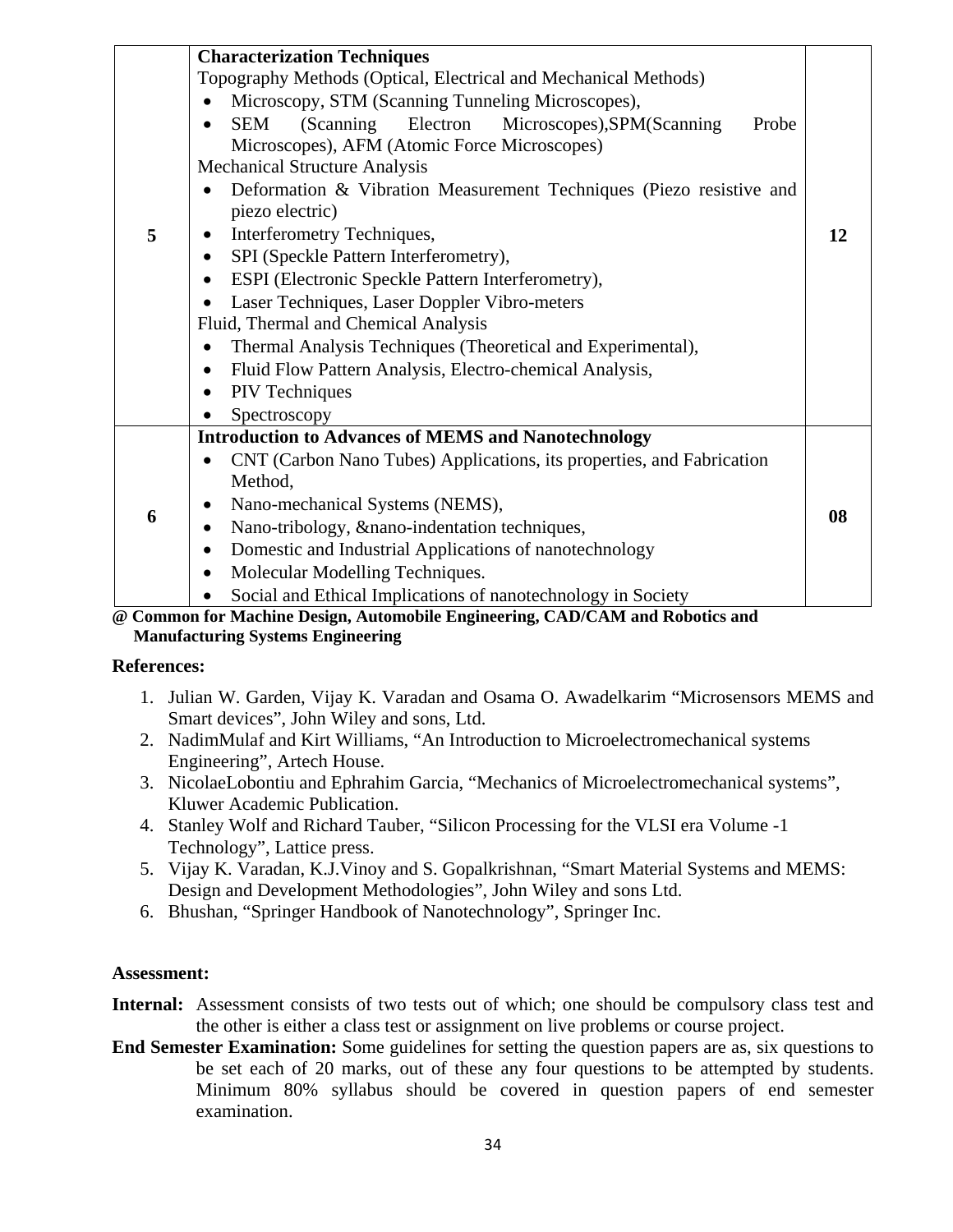Subject Code Subject Name Credits

# **CCE2041** Supply Chain Management 104

| <b>Module</b>  | <b>Detailed content</b><br><b>Hours</b>                                                                                                                                                                                                                                                                                                                                                                                                                                                                                                                                                                                                                                                                                                                                                                                         |    |  |  |
|----------------|---------------------------------------------------------------------------------------------------------------------------------------------------------------------------------------------------------------------------------------------------------------------------------------------------------------------------------------------------------------------------------------------------------------------------------------------------------------------------------------------------------------------------------------------------------------------------------------------------------------------------------------------------------------------------------------------------------------------------------------------------------------------------------------------------------------------------------|----|--|--|
| 1              | <b>INTRODUCTION TO SUPPLY CHAIN MANAGEMENT:</b><br><b>Understanding Supply Chain:</b> Current Business Scenario, what is supply<br>chain?, Need of the Supply Chain, How Supply chain works? Evolution of<br>SCM Function, Theme, objective, Decision phases and Pillars of SCM<br>System, Process view of supply chain, CODP Concepts.<br>Supply Chain Performance: Achieving strategies and fit, Supply chain<br>drivers and metric.                                                                                                                                                                                                                                                                                                                                                                                          | 08 |  |  |
| $\overline{2}$ | <b>MATERIALS MANAGEMENT IN SUPPLY CHAIN</b><br>Purchasing And Procurement: Scope, importance, classification of<br>materials, Procurement management in SC, Types of Purchases and its<br>policies.<br><b>Inventory Management In SC:</b> (roles, estimation)–managing Economics of<br>scale in a supply chain - cycle inventory and managing uncertainty in a supply<br>chain-safety inventory, determining the optimal levels of product availability,<br>Cost elements of procurement. VMI & CMI. Use of computers for materials<br>function. JIT, Kanban, other modern methods.                                                                                                                                                                                                                                             | 10 |  |  |
| 3              | <b>SUPPLY CHAIN NETWORK:</b><br><b>Designing SC Network:</b> Role, factor influencing, channels, design option for<br>Distribution Network in supply chain, Network Design in supply chain (roles,<br>factor, models for facility location and capacity allocation), impact of<br>Globlisation on supply chain.<br>Planning Demand And Supply In Supply Chain: Demand forecasting-roles<br>characteristics, components of forecast and forecasting methods, measure of<br>forecast error. Aggregate planning in supply chain, Managing demand and<br>supply in supply chain. New Supply Planning Paradigms.                                                                                                                                                                                                                     | 10 |  |  |
| $\overline{4}$ | DESIGNING AND PLANNING TRANSPORTATION NETWORK<br>Transportation In Supply Chain: Evolution& Role of transportation in<br>Supply Chain, Modes of transport and their performance characteristics,<br>design options, trade-offs in transportation design, Intermodal transportation,<br>international transportation, types of carrier and its selection and evaluation<br>methods;<br><b>Transportation Management:</b> Transport decisions, routing decisions,<br>routing models. Intermodal transportation, International transportation, Ocean<br>carrier management, port administration and regulation, costing and pricing<br>issues of logistics, cost transport Claim management, Reverse Logistics.<br>Containerization, Packaging,<br>Material handling,<br>Storage<br>systems,<br>Warehousing, warehouse management. | 10 |  |  |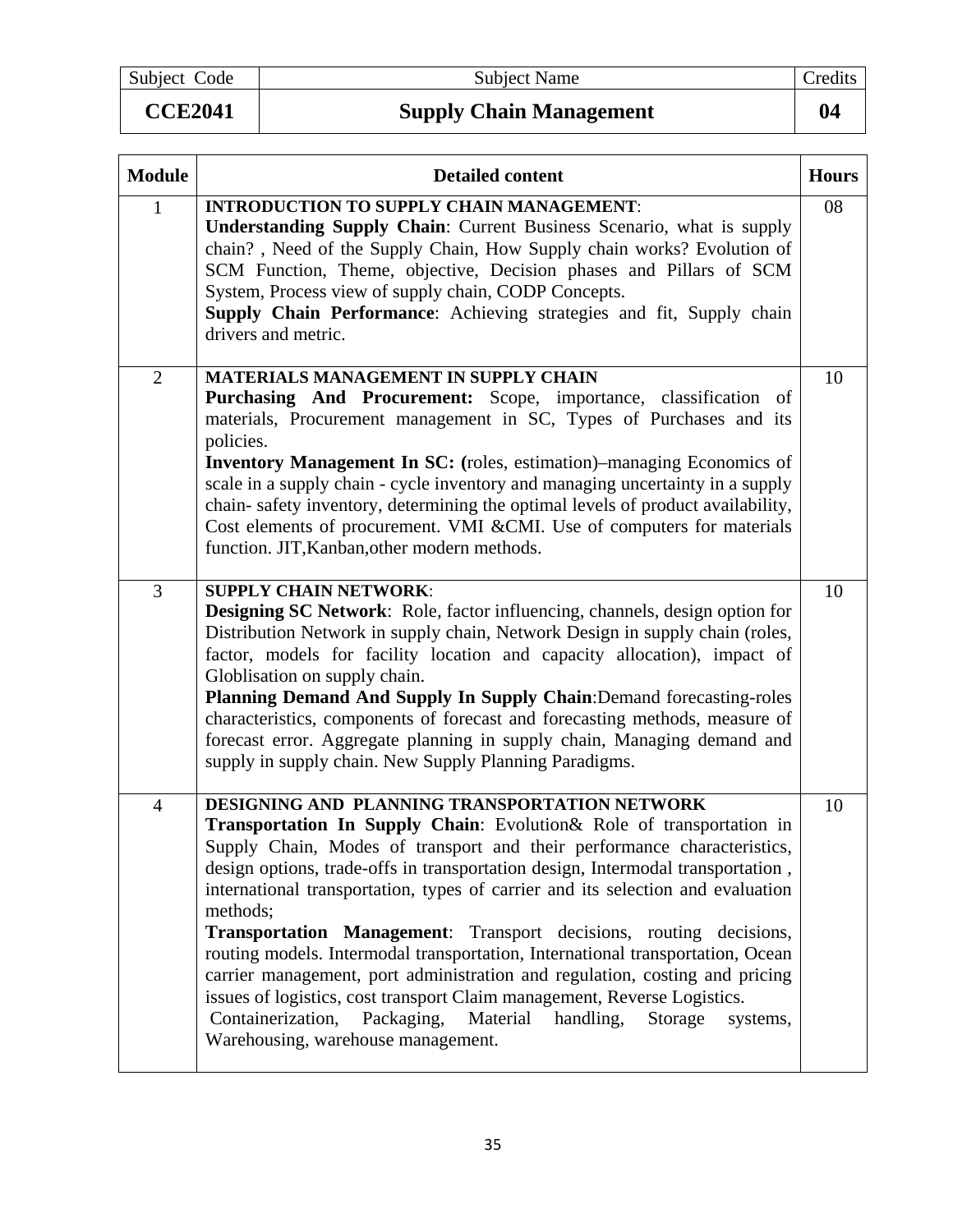| 6 | <b>SUPPLY CHAIN COORDINATION</b>                                        | 10 |  |  |  |
|---|-------------------------------------------------------------------------|----|--|--|--|
|   | The Bullwhip effect. Effect on performance of lack of Coordination,     |    |  |  |  |
|   | Collaborative Planning, Forecasting, and Replenishment, CRM, SRM and    |    |  |  |  |
|   | Supply Chain Integration, Optimization Modeling,                        |    |  |  |  |
|   | PERFORMANCE MEASURE ALONG SUPPLY CHAIN:                                 |    |  |  |  |
|   | Tradition Performance measures, world class performance measures, SC    |    |  |  |  |
|   | performance measures, SCOR model, Benchmarking and Balanced Score       |    |  |  |  |
|   | card modeling, total distribution cost analysis, future of supply chain |    |  |  |  |
|   | management.                                                             |    |  |  |  |

- 1. Supply Chain Management: Concepts and Cases, Altekar Rahul V., Prentice Hall of India
- 2. Supply Chain Management: Janat Shah, Pearson Education
- 3. Supply Chain Management Theories and Practices, R.P. Mohanty and S. G. Deshmukh , Biztantra Publication.
- 4. Logistics and Supply Chain Management, Martin Christopher, Richard Irwin
- 5. Principles of Supply Chain Management, Joel Wisner, G. Keong, Keah-Choon Tan, Cengage Learning
- 6. Materials Management and purchasing, Ammer DS Taraporewala
- 7. "Modeling the Supply Chain", Jeremy F. Shapiro, Thomson Learning Publication
- 8. Supply Chain Management-strategy, planning and operation, sunilchopra, Peter Meindl, D V Kalra, Pearson.

- **Internal:** Assessment consists of two tests out of which; one should be compulsory class test and the other is either a class test or assignment on live problems or course project.
- **End Semester Examination:** Some guidelines for setting the question papers are as, six questions to be set each of 20 marks, out of these any four questions to be attempted by students.Minimum 80% syllabus should be covered in question papers of end semester examination.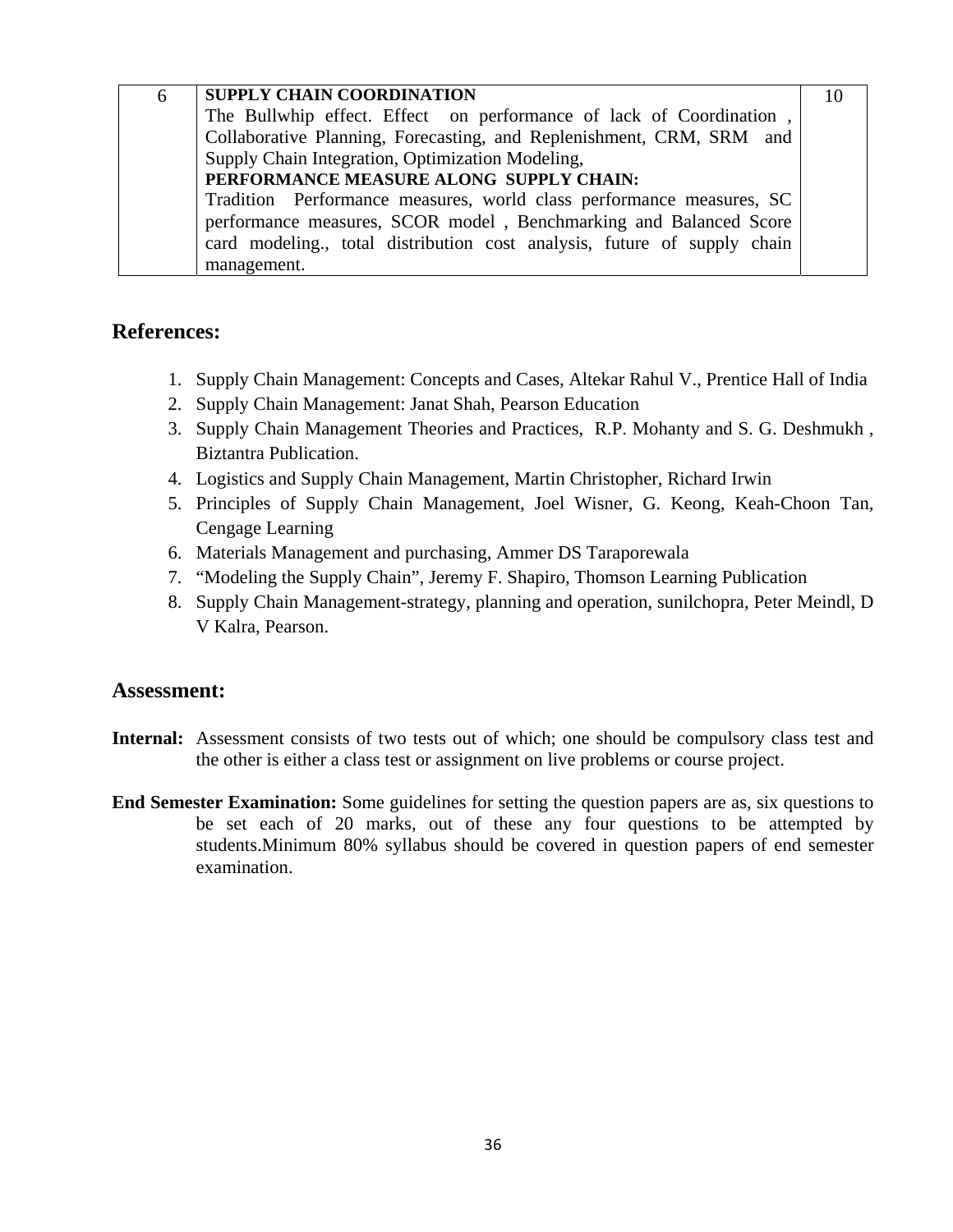Subject Code Subject Name Credits

| <b>CCE2042</b> | <b>Artificial Intelligence</b> |  |
|----------------|--------------------------------|--|
|                |                                |  |

| I<br>ı<br>ı |  |  |
|-------------|--|--|
|             |  |  |

| <b>Module</b>  | <b>Detailed content</b>                                                                                                                          | <b>Hours</b> |
|----------------|--------------------------------------------------------------------------------------------------------------------------------------------------|--------------|
| 1              | AI AND INTERNAL REPRESENTATION:                                                                                                                  | 12           |
|                | Artificial Intelligence and the World, Representation in AI, Properties of                                                                       |              |
|                | <b>Internal Representation, The Predicate Calculus</b>                                                                                           |              |
|                | Intelligent Agents: Concept of Rational Agent, Structure of Intelligent                                                                          |              |
|                | agents, Agent Environments.<br><b>Problem Solving:</b> Solving problems by searching, Problem Formulation,                                       |              |
|                | Search Strategies, Uninformed Search Techniques, DFS, BFS, Uniform                                                                               |              |
|                | cost search, Iterative Deepening, Comparing different Techniques,                                                                                |              |
|                | Informed search methods - Best First Search, heuristic functions, Hill                                                                           |              |
|                | Climbing, A*.IDA*. Crypt Arithmetic, Bactracking for CSP                                                                                         |              |
| $\overline{2}$ | <b>Programming in LISP or PROLOG</b>                                                                                                             | 08           |
|                | Lisps, Typing at Lisp, Defining Programs, Basic Flow of Control in Lisp,                                                                         |              |
|                | Lisp Style, Atoms and Lists, Basic Debugging, Building Up List Structure,                                                                        |              |
|                | More on Predicates, Properties, Pointers, Cell Notation and the Internals                                                                        |              |
|                | (Almost) of Lisp, Destructive Modification of Lists, The for Function,                                                                           |              |
|                | Recursion, Scope of Variables Input/Output, Macros                                                                                               |              |
| 3              | <b>Fundamentals Concepts and Models of Artificial Neural Systems</b>                                                                             | 12           |
|                | Biological Neuron and their Artificial Models, Models of ANN, Learning                                                                           |              |
|                | and Adaptation, Neural Networking Learning Rules.                                                                                                |              |
|                | <b>Single-layer Perception Classifiers</b><br>Multilayer Feedforward Networks : Linearly Nonseparable Pattern                                    |              |
|                | Classification, Delta Learning Rule, Feedforward Recall and Error Back-                                                                          |              |
|                | Propagation Training, Learning Factor                                                                                                            |              |
|                |                                                                                                                                                  |              |
| $\overline{4}$ | <b>Fuzzy Systems.</b>                                                                                                                            | 08           |
|                | <b>Fuzzy Sets :</b> Fuzzy Relations, Fuzzy Function, Fuzzy Measures,<br>probabilities possibilities.                                             |              |
|                | Fuzzy Modeling and applications of Fuzzy Control                                                                                                 |              |
|                | Neural and fuzzy machine Intelligence                                                                                                            |              |
| 5              | <b>Genetic Algorithm</b>                                                                                                                         | 10           |
|                | Simple<br>genetic<br>algorithm,<br>Simulation<br>by<br>hands,<br>similarity                                                                      |              |
|                | templates(Schemata), Mathematical foundations, Schema Processing at<br>work                                                                      |              |
|                | The two- armed and k- armed Bandit Problem, The building block                                                                                   |              |
|                | hypothesis, The minimal Deceptive Problem                                                                                                        |              |
|                | Computer implementation of Genetic algorithm, Data Structures,                                                                                   |              |
|                | Reproduction, Cross over and Mutation. Time to reproduce and time to                                                                             |              |
|                | Cross Mapping objective function to fitness, form, Fitness scaling.                                                                              |              |
|                | Applications of genetic algorithm, De Jong and Function Optimization,<br>Improvement in basic techniques, Introduction to Genetics based machine |              |
|                | learning, applications of genetic based machine leaning.                                                                                         |              |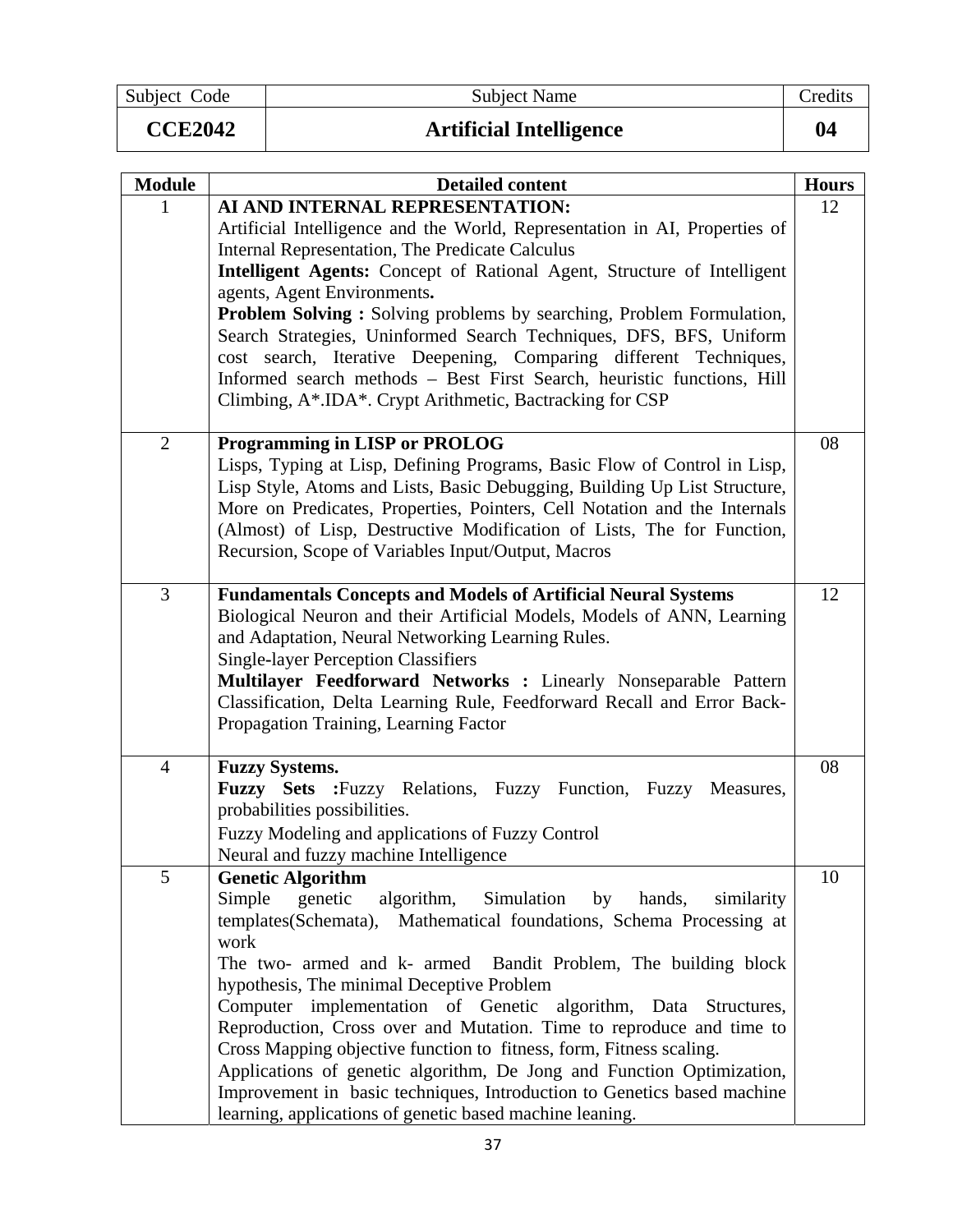| 6 | DATA MINING & INFORMATION RETRIEVAL                                           | 10 |
|---|-------------------------------------------------------------------------------|----|
|   | Data warehousing & Data Mining.                                               |    |
|   | Online Analytic Processing [OLAP]: its architecture and its use. Java         |    |
|   | implementations, classification trees and exploratory data analysis [EDA].    |    |
|   | EDA Vs Hypothesis Testing, Computational EDA Techniques, Graphical            |    |
|   | [Data Visualization] EDA techniques for function fitting, data smoothing,     |    |
|   | layering, tessellations, contour projections, Verification of results of EDA. |    |
|   | Applications & trends in data mining.                                         |    |
|   | <b>Case Studies</b>                                                           |    |

- 1. Introduction to Artificial intelligence By Eugene Charniak, Drew McDermott Addison Wesley
- 1. Artificial Neural Networks- B.Yegnanarayana, PHI, 1999.
- 2. Genetic Algorithms in search, Optimization & Machine Learning by David E Goldberg-Addison wesley
- 3. Data Mining by Pieter Adriaans and Dolt Zantinge Pearson Education Asia
- 4. Data Warehousing in the Real World by Sam Anahory and Dennis Murray.
- 5. Artificial Intelligence, Elaine Rich, Kevin Knight, S. Nair, McGraw Hill Publishing Company Ltd
- 6. Principles of Artificial Intelligence N.J. Nilsson, Tioga Hill, 1992.
- 7. Artificial Intelligence and Design of Expert Systems C.F. Luger & W.A. Stubblefeild, Addison-Wesley.
- 8. Introduction to Data Mining & Knowledge Discovery Edelstein, Herbert A.
- 9. Introduction to Artificial Neural Systems Jacek M. Zurada, Jaico Publishing House, 2001.
- 10. Neural Network SimsonHaykin, Macmillan Publication, 1994.
- 11. Fuzzy Set Theory & its Applications H.J.Zimmermann, Allied Publishers Ltd, 1996.

- **Internal:** Assessment consists of two tests out of which; one should be compulsory class test and the other is either a class test or assignment on live problems or course project.
- **End Semester Examination:** Some guidelines for setting the question papers are as, six questions to be set each of 20 marks, out of these any four questions to be attempted by students.Minimum 80% syllabus should be covered in question papers of end semester examination.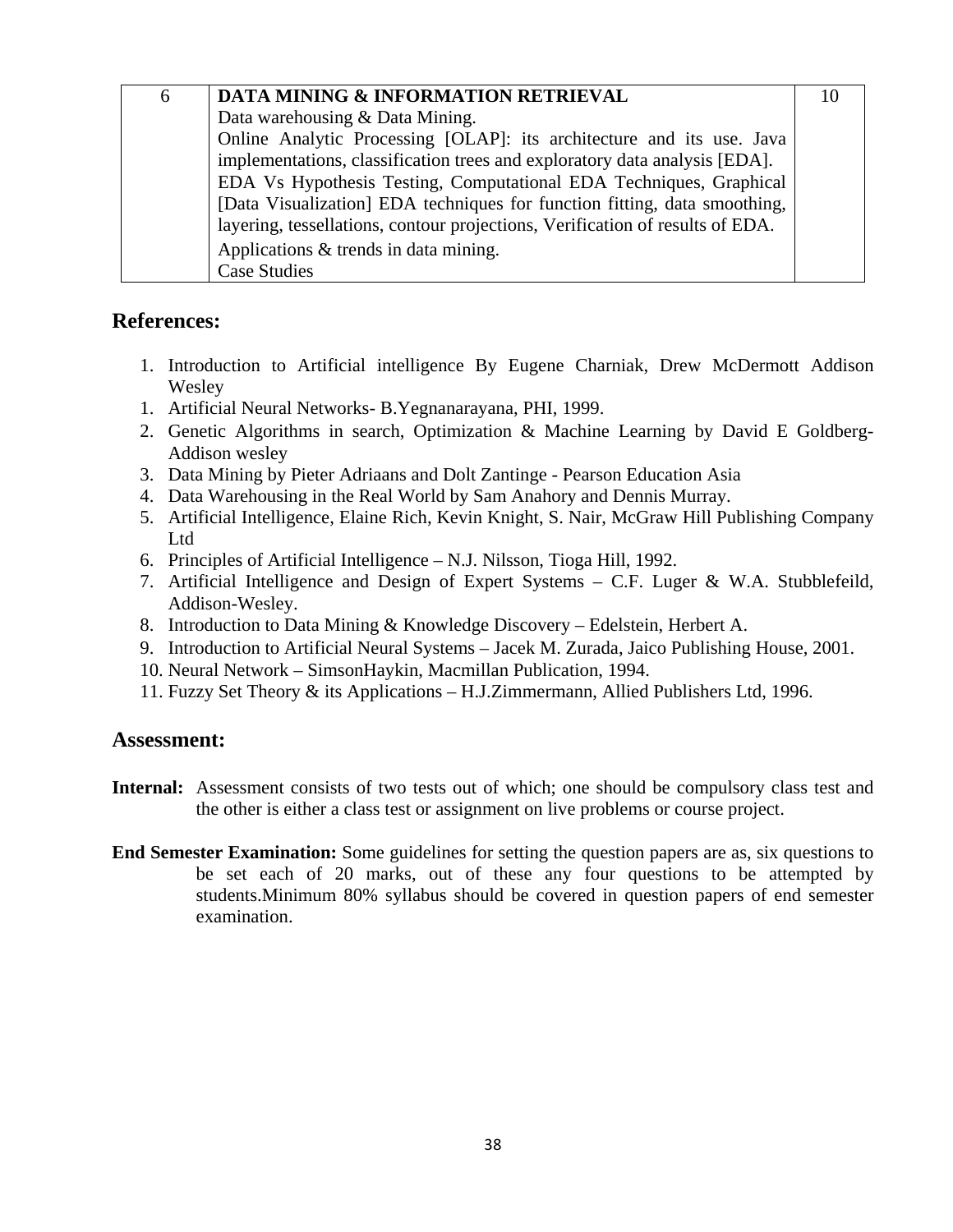# **CCE2043 Composite Materials\$ 04**

| <b>Module</b>  | <b>Detailed content</b>                                                                                                | <b>Hrs</b> |
|----------------|------------------------------------------------------------------------------------------------------------------------|------------|
| $\mathbf{1}$   | <b>Introduction to Composite Materials</b>                                                                             | 10         |
|                | • Basic Concepts and Terminology                                                                                       |            |
|                | Classification                                                                                                         |            |
|                | Polymer Matrix Composites, Metal Matrix Composites, Ceramic Matrix                                                     |            |
|                | Composites, Carbon-Carbon Composites                                                                                   |            |
|                | • Current and Potential Advantages and Applications of Composite Materials                                             |            |
| $\overline{2}$ | <b>MacromechanicalBehaviour of a Lamina</b>                                                                            | 10         |
|                | • Review of Definitions:                                                                                               |            |
|                | Stress, Strain, Elastic Moduli, Strain Energy                                                                          |            |
|                | • Hooke's Law for Different Types of Materials                                                                         |            |
|                | Anisotropic Material, Monoclinic Material, Orthotropic<br>Material                                                     |            |
|                | (Orthogonally Anisotropic)/SpeciallyOrthotropic, Transversely Isotropic                                                |            |
|                | Material, Isotropic Material                                                                                           |            |
|                | Hooke's Law for a Two-Dimensional Unidirectional Lamina<br>Plane Stress Assumption, Reduction of Hooke's Law in Three  |            |
|                | Dimensions to TwoDimensions, Relationship of Compliance and                                                            |            |
|                | Stiffness Matrix to Engineering Elastic Constants of a Lamina                                                          |            |
|                | • Hooke's Law for a Two-Dimensional AngleLamina                                                                        |            |
|                | • Engineering Constants of an Angle Lamina                                                                             |            |
|                | • Invariant Form of Stiffness and Compliance Matrices for anAngle Lamina                                               |            |
|                | Strength Failure Theories of an Angle Lamina                                                                           |            |
|                | Maximum Stress Failure Theory, Strength Ratio, Failure Envelopes,                                                      |            |
|                | Maximum Strain Failure Theory, Tsai-Hill Failure Theory, Tsai-Wu                                                       |            |
|                | <b>Failure Theory</b>                                                                                                  |            |
| 3              | Micromechanical Behaviour of a Lamina                                                                                  | 10         |
|                | • Volume and Mass Fractions, Density, and Void Content                                                                 |            |
|                | Volume Fractions, Mass Fractions, Density, Void Content                                                                |            |
|                | Evaluation of the Four Elastic Moduli by Strength of Materials Approach,<br>$\bullet$                                  |            |
|                | Semi-Empirical Models and Elasticity Approach                                                                          |            |
|                | Elastic Moduli of Lamina with Transversely Isotropic Fibers                                                            |            |
|                | • Ultimate Strengths of a Unidirectional Lamina                                                                        |            |
|                | Longitudinal Tensile Strength, Longitudinal Compressive, Transverse                                                    |            |
|                | Tensile Strength, Transverse Compressive Strength, In-Plane Shear                                                      |            |
|                | Strength                                                                                                               |            |
| 4              | MacromechanicalBehaviour of a Laminate                                                                                 | 10         |
|                | Introduction<br>٠                                                                                                      |            |
|                | Laminate Code                                                                                                          |            |
|                | <b>Classical Laminated Plate Theory</b>                                                                                |            |
|                | • First Order Laminated Plate Theory                                                                                   |            |
|                | • Laminated Stiffnesses for Selected Laminates                                                                         |            |
|                | Single Layered Configurations, Symmetric Laminates, Antisymmetric<br>Laminates, Balanced and Quasi-Isotropic Laminates |            |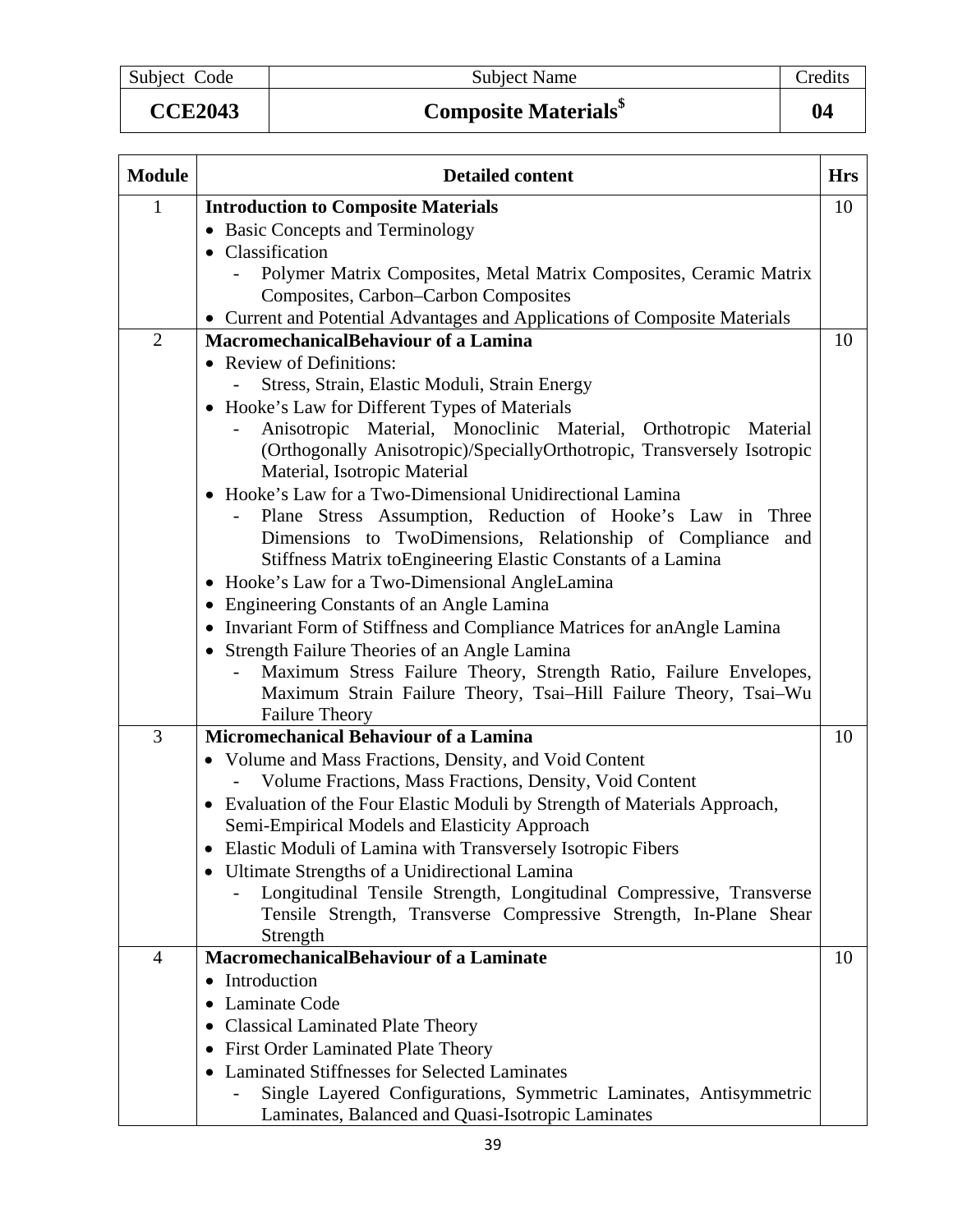| 5 | <b>Failure, Analysis and Design of Laminates</b>                      | 10 |
|---|-----------------------------------------------------------------------|----|
|   | • Introduction                                                        |    |
|   | • Failure Criterion for a Laminate                                    |    |
|   | Design of a Laminated Composite<br>$\bullet$                          |    |
|   | <b>Other Mechanical Design Issues</b><br>$\bullet$                    |    |
|   | Sandwich Composites, Long-Term Environmental Effects, Interlaminar    |    |
|   | Stresses, Impact Resistance, Fracture Resistance, Fatigue Resistance  |    |
| 6 | <b>Introduction to Fabrication Techniques for Composites</b>          | 10 |
|   | • Polymer Composites                                                  |    |
|   | Liquid Resin Impregnation Routes, Pressurized Consolidation of Resin  |    |
|   | Pre-Pregs, Consolidation of Resin Moulding Compounds, Injection       |    |
|   | Moulding of Thermoplastics, Hot Press Moulding of Thermoplastics      |    |
|   | • Metal Composites                                                    |    |
|   | Squeeze Infiltration, Stir Casting, Spray Deposition, Powder Blending |    |
|   | and Consolidation, Diffusion Bonding of Foils, Physical Vapour        |    |
|   | Deposition (PVD)                                                      |    |
|   | • Ceramic Composites                                                  |    |
|   | Powder-Based Routes, Reactive Processing, Layered<br>Ceramic          |    |
|   | Composites, Carbon/Carbon Composites                                  |    |

#### \$ **Common for Machine Design and CAD/CAM and Robotics**

#### **References:**

- 1. R.M. Jones, "Mechanics of Composite Materials", Taylor and Francis, Inc.
- 2. J.N. Reddy, "Mechanics of Laminated Composite Plates and Shells Theory and Analysis", CRC Press
- 3. A.K. Kaw, "Mechanics of Composite Materials", Taylor and Francis Group, LLC
- 4. D. Hull and T.W. Clyne, "An Introduction to Composite Materials", Cambridge University Press
- 5. L.P. Kollar, G.S. Springer, "Mechanics of Composite Structures", Cambridge University Press

- **Internal:** Assessment consists of two tests out of which; one should be compulsory class test and the other is either a class test or assignment on live problems or course project.
- **End Semester Examination:** Some guidelines for setting the question papers are as, six questions to be set each of 20 marks, out of these any four questions to be attempted by students.Minimum 80% syllabus should be covered in question papers of end semester examination.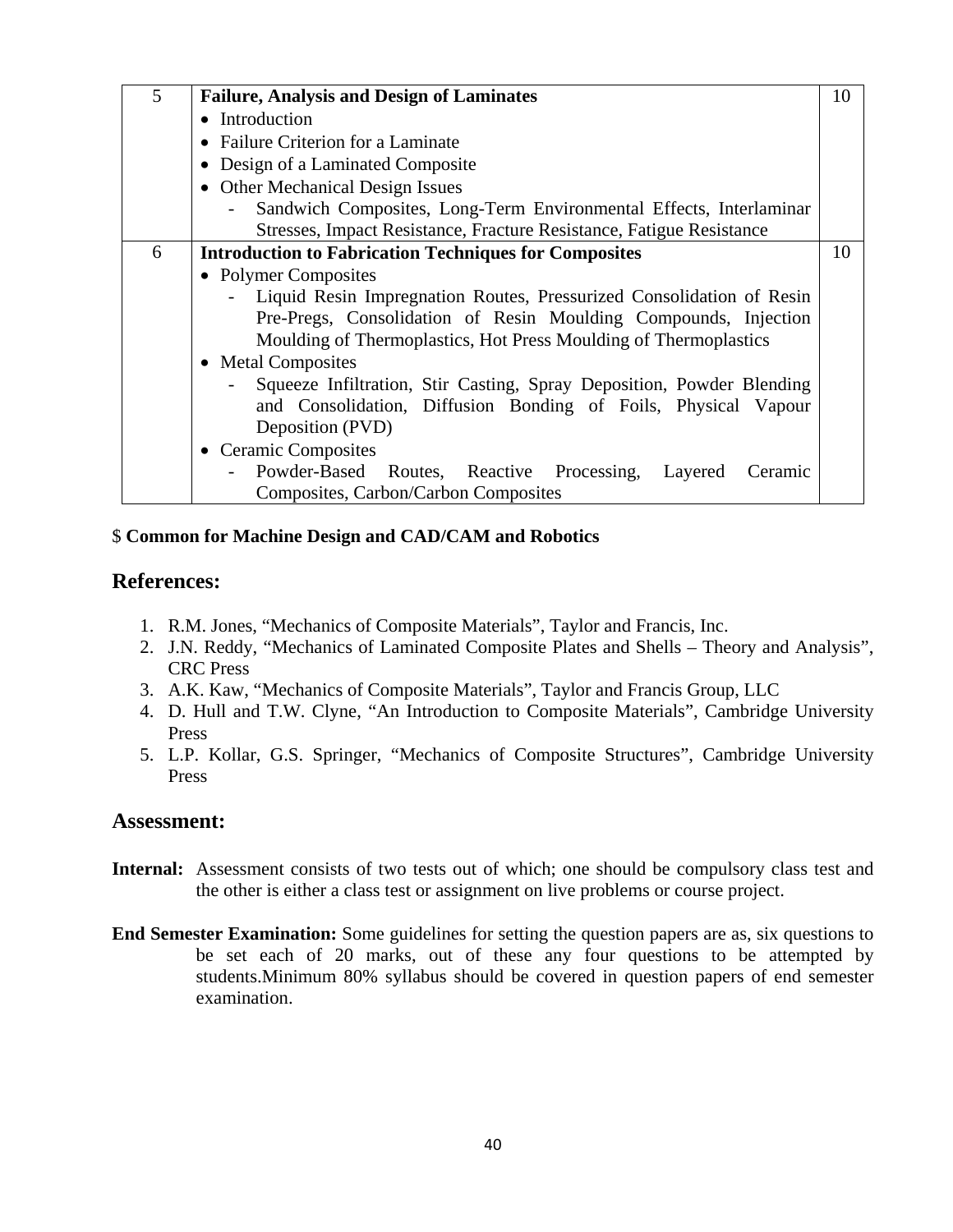Subject Code Subject Name Credits

**CCE2044 Smart Materials and Applications\* 04** 

| <b>Module</b>  | <b>Detailed content</b>                                                       | <b>Hours</b> |
|----------------|-------------------------------------------------------------------------------|--------------|
| $\mathbf{1}$   | <b>Introduction to Smart / Intelligent Materials:</b>                         | 08           |
|                | Overview of Smart / Intelligent Materials, Primitive Functions of Intelligent |              |
|                | Materials, Intelligence Inherent in Materials, Actuator Materials, Sensing    |              |
|                | Technologies, Microsensors, Intelligent Systems, Hybrid Smart Materials,      |              |
|                | Passive Sensory Smart Structures, Reactive Actuator based Smart               |              |
|                | Structures, Active Sensing and Reactive Smart Structures, Smart Skins         |              |
| $\overline{2}$ | Introduction to Highbandwidth - Low straingenerating (HBLS)                   | 10           |
|                | <b>SmartMaterials</b>                                                         |              |
|                | <b>Piezoelectric Materials</b>                                                |              |
|                | constitutive<br>relationship, electromechanical coupling                      |              |
|                | coefficients, piezoelectric constants, piezoceramic materials, variation of   |              |
|                | couplingcoefficients in hard andsoft piezoceramics, polycrystalline vs        |              |
|                | piezoelectricmaterials,<br>singlecrystal<br>polyvinyldenefluoride,            |              |
|                | piezoelectriccomposites                                                       |              |
|                | <b>MagnetostrictiveMaterials</b>                                              |              |
|                | constitutiverelationship, magnetomechanical coupling coefficients,<br>Joule   |              |
|                | Effect, Villari<br>Effect,<br>MatteuciEffect,<br>Wiedemanneffect,             |              |
|                | Giantmagnetostriction<br>inTerfenol-D,<br>Terfenol-Dparticulate               |              |
|                | composites, Galfenol and Metglasmaterials.                                    |              |
| 3              | <b>Actuators based on HBLSSmart Materials</b>                                 | 12           |
|                | <b>Piezoelectric Actuators</b>                                                |              |
|                | Induced Strain actuationmodel, Unimorph andBimorph Actuators, Actuators       |              |
|                | embedded<br>incomposite laminate, Impedance<br>matching<br>inactuator         |              |
|                | design, Feedback Control, PulseDrive, Resonance Drive.                        |              |
|                | <b>MagnetostrictiveActuators</b>                                              |              |
|                | Magnetostrictive MiniActuators, Thermalinstabilities, Discretelydistributed   |              |
|                | actuation, Manetostrictive Composites.<br><b>MEMS</b> based Actuators         |              |
|                | PiezoelectricMicropumps, Magnetostrictivemicromechanisms, Imaging             |              |
|                | SystemApplications, InchwormDevices, Inkjet Printers,Piezoelectric            |              |
|                | Relays, Ultrasonic Motors, and Microscale Walking Machines.                   |              |
|                | <b>Sensors based on HBLSSmart Materials</b>                                   |              |
|                | Piezoelectric Sensors, MagnetostrictiveSensors, Techniques of Self-           |              |
|                | Sensing, MEMS Sensors                                                         |              |
| $\overline{4}$ | Introduction to Lowbandwidth - High straingenerating (LBHS)                   | 08           |
|                | materials                                                                     |              |
|                | Shape Memory Alloys(SMA)                                                      |              |
|                | Electro-active Polymers (EAP)                                                 |              |
| 5              | <b>Actuators based on LBHSSmart Materials</b>                                 | 12           |
|                | Shape Memory Alloybased actuators for Shape Control                           |              |
|                | Electro-active Polymersfor Work-Volume Generation                             |              |
|                | <b>Sensors based on LBHSSmart Materials</b>                                   |              |
|                | EAP based sensors, SMA based encoders                                         |              |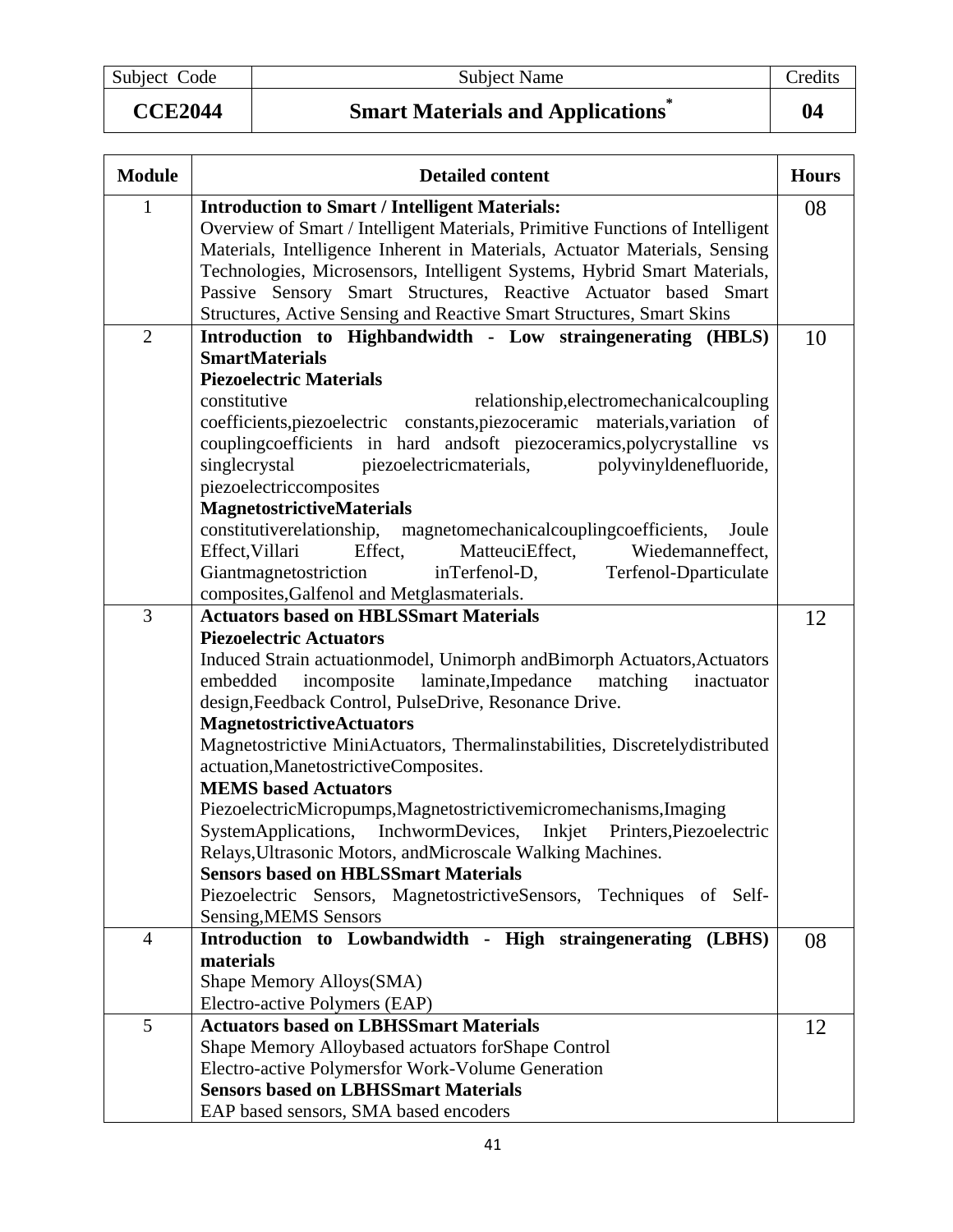|   | <b>Optical Fibre based Sensing</b>                               |  |
|---|------------------------------------------------------------------|--|
| 6 | <b>Advances in Smart Materials</b>                               |  |
|   | Active Fibre Composites (AFC)                                    |  |
|   | <b>Energy Harvesting Actuators and Energy Scavenging Sensors</b> |  |
|   | Self-healing and Autophagous Smart Materials                     |  |

#### **\* Common for Machine Design, Automobile Engineering and CAD/CAM and Robotics**

#### **References:**

- 1. M.V. Gandhi and B.S. Thompson, "Smart Materials and Structures", Chapman & Hall,London; New York, 1992 (ISBN: 0412370107)
- 2. Bryan Culshaw, "Smart Structures and Materials", Artech House
- 3. Mel Scwartz, "Encyclopedia of Smart Materials Vol. I and II", John Wiley & Sons
- 4. SenolUtku, "Theory of Adaptive Structures : Incorporating Intelligence into Engineered Products", CRC Press
- 5. H. Janocha, "Actuators Basics and Applications",Springer
- 6. B. Culshaw, "Smart Structures and Materials", Artech House, Boston, 1996 (ISBN: 0890066817)
- 7. A.V. Srinivasan, "Smart Structures: Analysis and Design", Cambridge University Press,Cambridge; New York, 2001 (ISBN: 0521650267)
- 8. A.J. Moulson and J.M. Herbert, "Electroceramics: Materials, Properties, Applications", 2<sup>nd</sup> Edition, John Wiley & Sons, Chichester, West Sussex; New York, 2003 (ISBN:0471497479)
- 9. G. Gautschi, "Piezoelectric Sensorics: Force, Strain, Pressure, Acceleration and Acoustic Emission Sensors, Materials and Amplifiers", Springer, Berlin; New York, 2002 (ISBN:3540422595)
- 10. K. Uchino, "Piezoelectric Actuators and Ultrasonic Motors", Kluwer Academic Publishers, Boston, 1997 (ISBN: 0792398114)
- 11. G. Engdahl, "Handbook of Giant Magnetostrictive Materials", Academic Press, San Diego, Calif.; London, 2000 (ISBN: 012238640X)
- 12. K. Otsuka and C.M. Wayman, "Shape Memory Materials", Cambridge University Press, Cambridge; New York, 1998 (ISBN: 052144487X)
- 13. Eric Udd, "Fiber Optic Sensors: An Introduction for Engineers and Scientists", John Wiley & Sons, New York, 1991 (ISBN: 0471830070)
- 14. André Preumont, "Vibration Control of Active Structures: An Introduction", 2nd Edition, Kluwer Academic Publishers, Dordrecht; Boston, 2002 (ISBN: 1402004966)
- 15. HojjatAdeli, "Control, Optimization, and Smart Structures: High-Performance Bridges and Buildings of the Future", John Wiley, New York, 1999 (ISBN: 047135094X)
- 16. T.T. Soong, "Passive Energy Dissipation Systems in Structural Engineering", Wiley, Chichester; New York, 1997 (ISBN: 0471968218)

- **Internal:** Assessment consists of two tests out of which; one should be compulsory class test and the other is either a class test or assignment on live problems or course project.
- **End Semester Examination:** Some guidelines for setting the question papers are as, six questions to be set each of 20 marks, out of these any four questions to be attempted by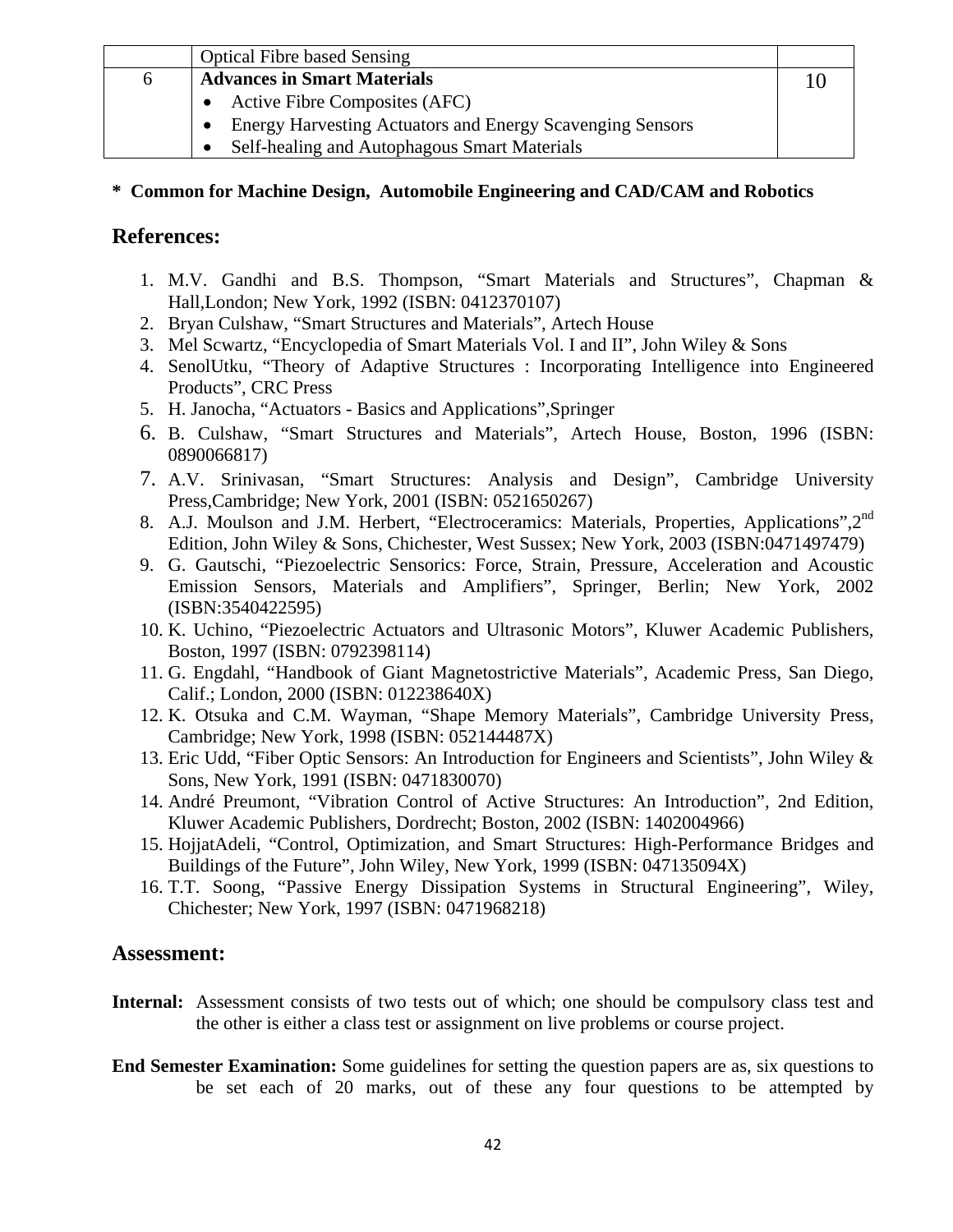students.Minimum 80% syllabus should be covered in question papers of end semester examination.

| Subject Code  | <b>Subject Name</b> | redit: |
|---------------|---------------------|--------|
| <b>CCL203</b> | CAM                 |        |

| <b>Module</b> | <b>Detailed content</b>                    | Lab.<br><b>Sessions</b> |
|---------------|--------------------------------------------|-------------------------|
|               | <b>Manufacturing Simulation</b>            | 05                      |
|               | <b>CNC</b> Programming on Machining Centre | 0 <sup>5</sup>          |
|               | CNC programming on Turning Centre          | 0 <sup>5</sup>          |

#### **Assessment:**

| <b>End Semester Examination:</b> Practical/Oral examination is to be conducted by pair of internal and |
|--------------------------------------------------------------------------------------------------------|
| external examiners                                                                                     |

| Subject Code  | <b>Subject Name</b>                | <b>Tredits</b> |
|---------------|------------------------------------|----------------|
| <b>CCL204</b> | <b>Mechatronics &amp; Robotics</b> |                |

| <b>Module</b> | <b>Detailed content</b>                                                       | Lab.            |
|---------------|-------------------------------------------------------------------------------|-----------------|
|               |                                                                               | <b>Sessions</b> |
|               | Automation using Pneumatics and Hydraulics                                    | 03              |
| 2             | Programmable logic controllers                                                | 04              |
| 3             | Interfacing Servo motor/Stepper motor /Keyboard etc. with Micro<br>controller | 04              |
|               | Programming & Manipulating an Industrial Manipulator                          | 04              |

#### **Assessment:**

**End Semester Examination:** Practical/Oral examination is to be conducted by pair of internal and external examiners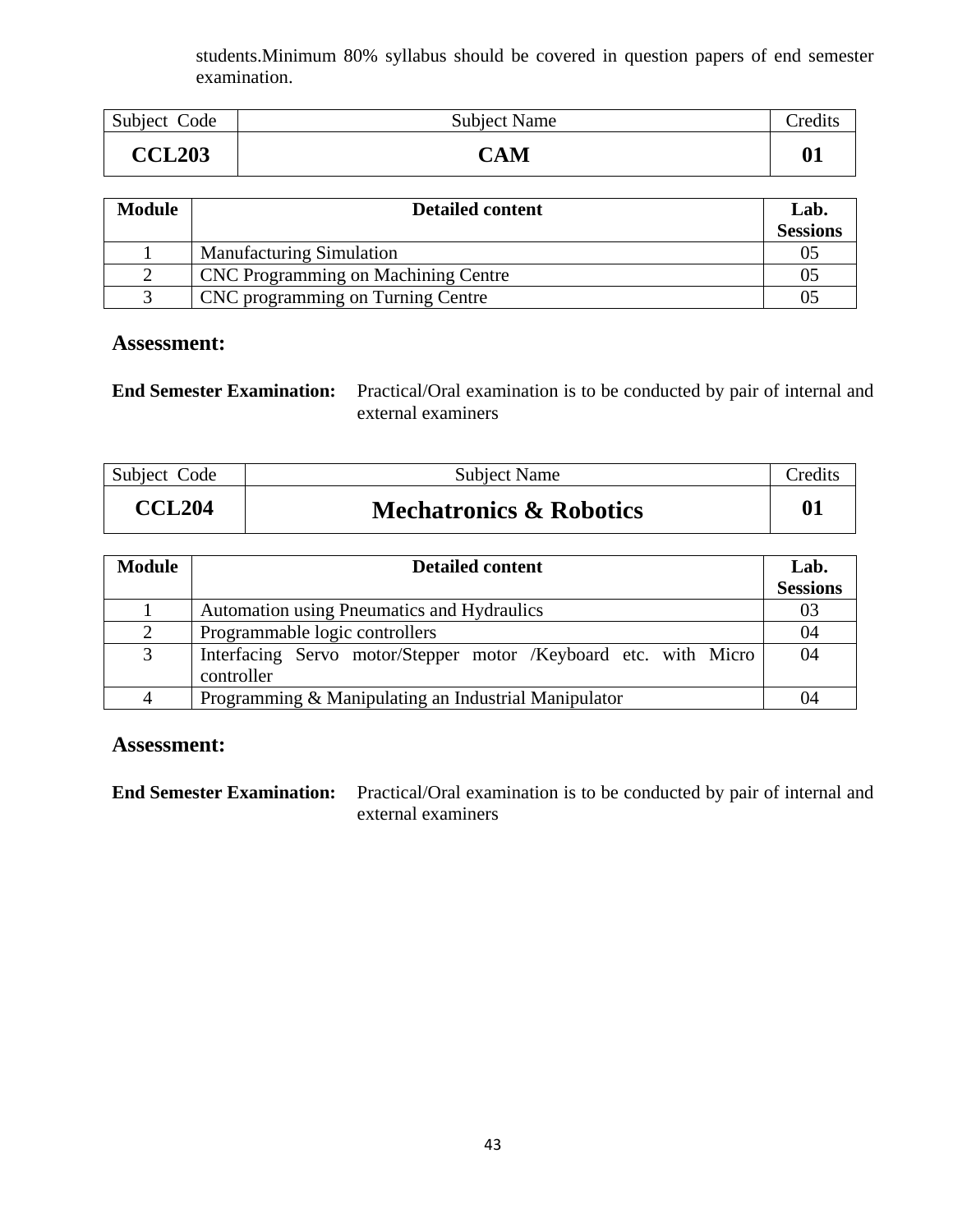| Subject Code  | <b>Subject Name</b> | Credits |
|---------------|---------------------|---------|
| <b>CCS301</b> | <b>Seminar</b>      | 03      |

#### **Guidelines for Seminar**

- o Seminar should be based on thrust areas in Mechanical Engineering
- o Students should do literature survey and identify the topic of seminar and finalize in consultation with Guide/Supervisor. Students should use multiple literatures (at least 10 papers from Refereed Journals) and understand the topic and compile the report in standard format and present in front of Panel of Examiners(pair of Internal and External examiners appointed by the University of Mumbai)

#### o **Seminar should be assessed based on following points**

- Quality of Literature survey and Novelty in the topic
- Relevance to the specialization
- Understanding of the topic
- Quality of Written and Oral Presentation

#### NOTE :

- 1. Assessment of Seminar will be carried out by a pair of Internal and External examiner. The external examiner should be selected from approved panel of examiners for Seminar by University of Mumbai,OR faculty from Premier EducationalInstitutions /Research Organizations such as IIT, NIT, BARC, TIFR, DRDO, etc. ORa person having minimum Post-Graduate qualification with at least five years' experience in Industries.
- 2. Literature survey in case of seminar is based on the broader area of interest in recent developments and for dissertation it should be focused mainly on identified problem.
- 3. At least 4-5 hours of course on Research Methodology should be conducted which includes literature survey, identification of problems, analysis and interpretation of results and technical paper writing in the beginning of  $3<sup>rd</sup>$  semester.